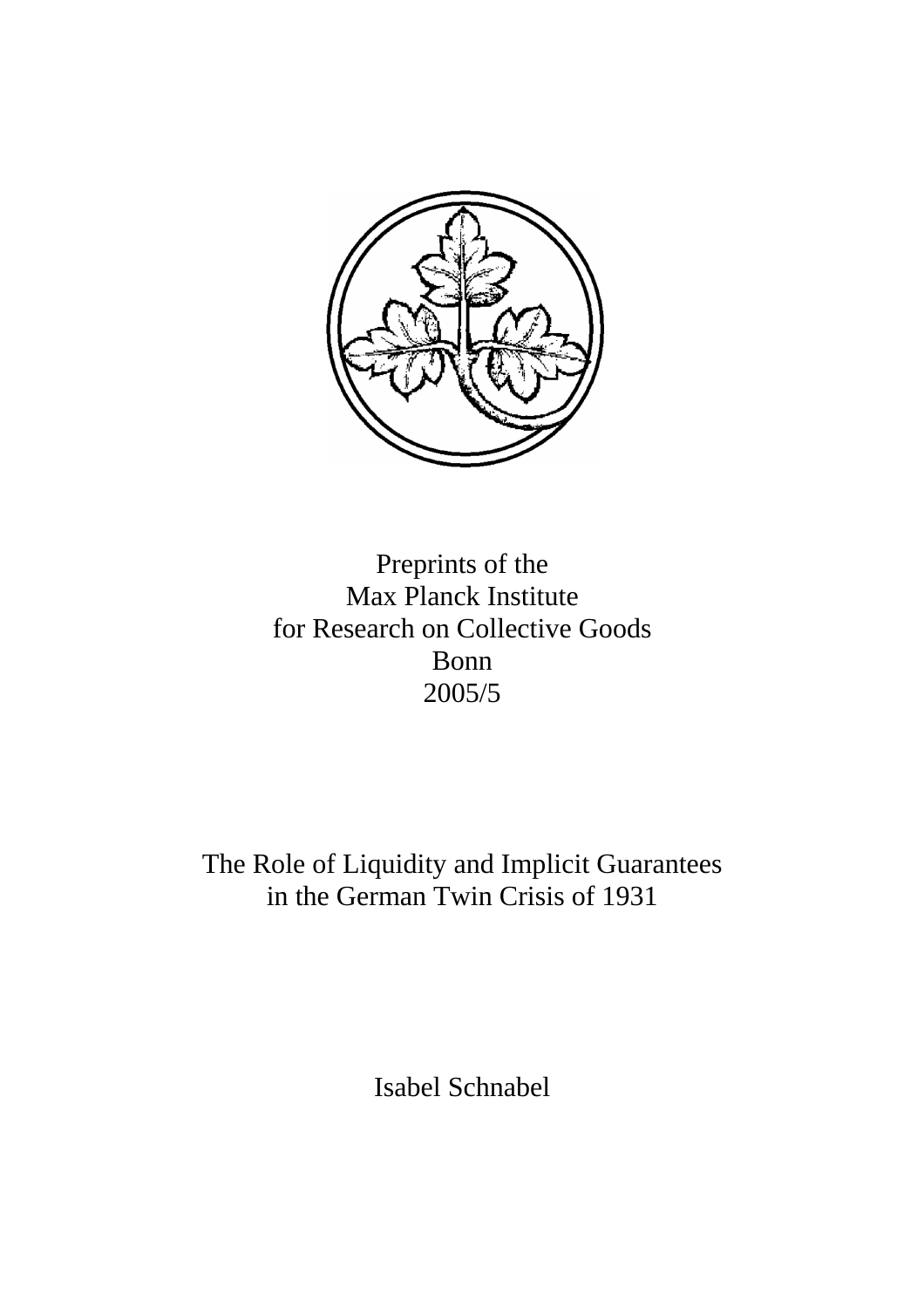

## **The Role of Liquidity and Implicit Guarantees in the German Twin Crisis of 1931**

Isabel Schnabel

March 2005

Max Planck Institute for Research on Collective Goods, Kurt-Schumacher-Str. 10, D-53113 Bonn http://www.mpp-rdg.mpg.de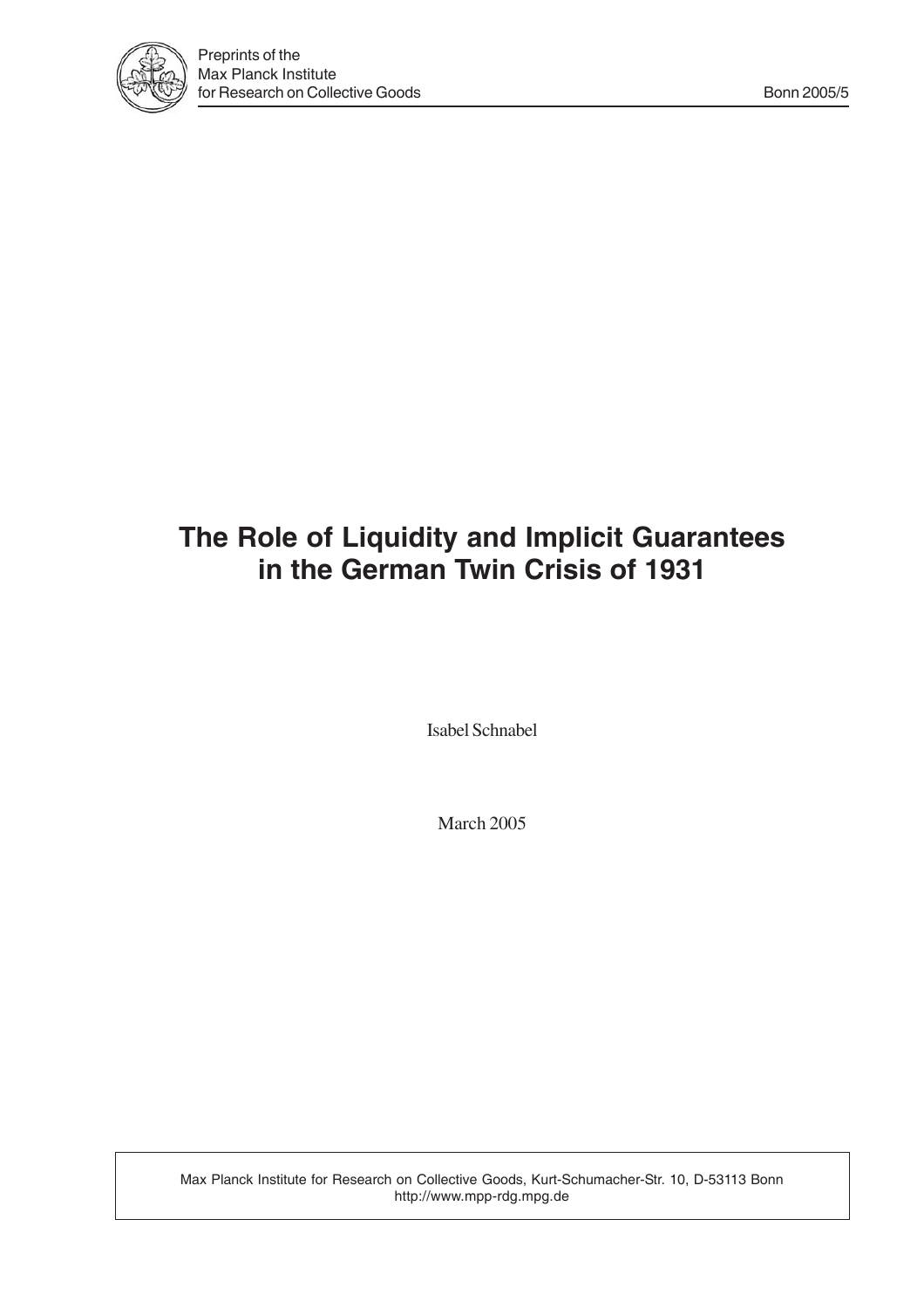# The Role of Liquidity and Implicit Guarantees in the German Twin Crisis of 1931

Isabel Schnabel<sup>∗</sup>

Max Planck Institute for Research on Collective Goods, Bonn

#### Abstract

Using monthly balance-sheet data of all major German credit banks, we analyze deposit withdrawals and bank failures in the German banking and currency crisis of 1931. We find that deposit withdrawals were driven by the run on the currency, but were also related to banks' liquidity positions; that branch banks were no more stable than unit banks; and that large banks were privileged, being bailed out and receiving preferential access to the discount window. These findings underline the importance of liquidity and implicit guarantees in twin crises, while they question the benefits of branching in such crises. (JEL: G21, E5, N24, C34; Keywords: Twin crises, liquidity, implicit guarantees, "too big to fail".)

∗Max Planck Institute for Research on Collective Goods, Kurt-Schumacher-Str. 10, 53113 Bonn, Germany. E-mail: schnabel@coll.mpg.de. Phone: +49-228-91416 65. Fax: +49-228- 91416 21. I would like to thank Reinhold Schnabel for very helpful discussions in the early stages of this project. Moreover, I thank Jochen Bigus, Christoph Buchheim, Mark Carlson, Martin Hellwig, Hans-Joachim Voth, David Wheelock and the participants of the Annual Meeting of the Cliometric Society in Raleigh, the European Economic Association in Stockholm, the Economic History Association in Nashville, the Verein für Socialpolitik in Zürich, the Banking Workshop in Münster as well as seminar participants at Pompeu Fabra in Barcelona, Humboldt University in Berlin, the University of Mannheim, Middelbury College and Harvard University for useful comments and suggestions.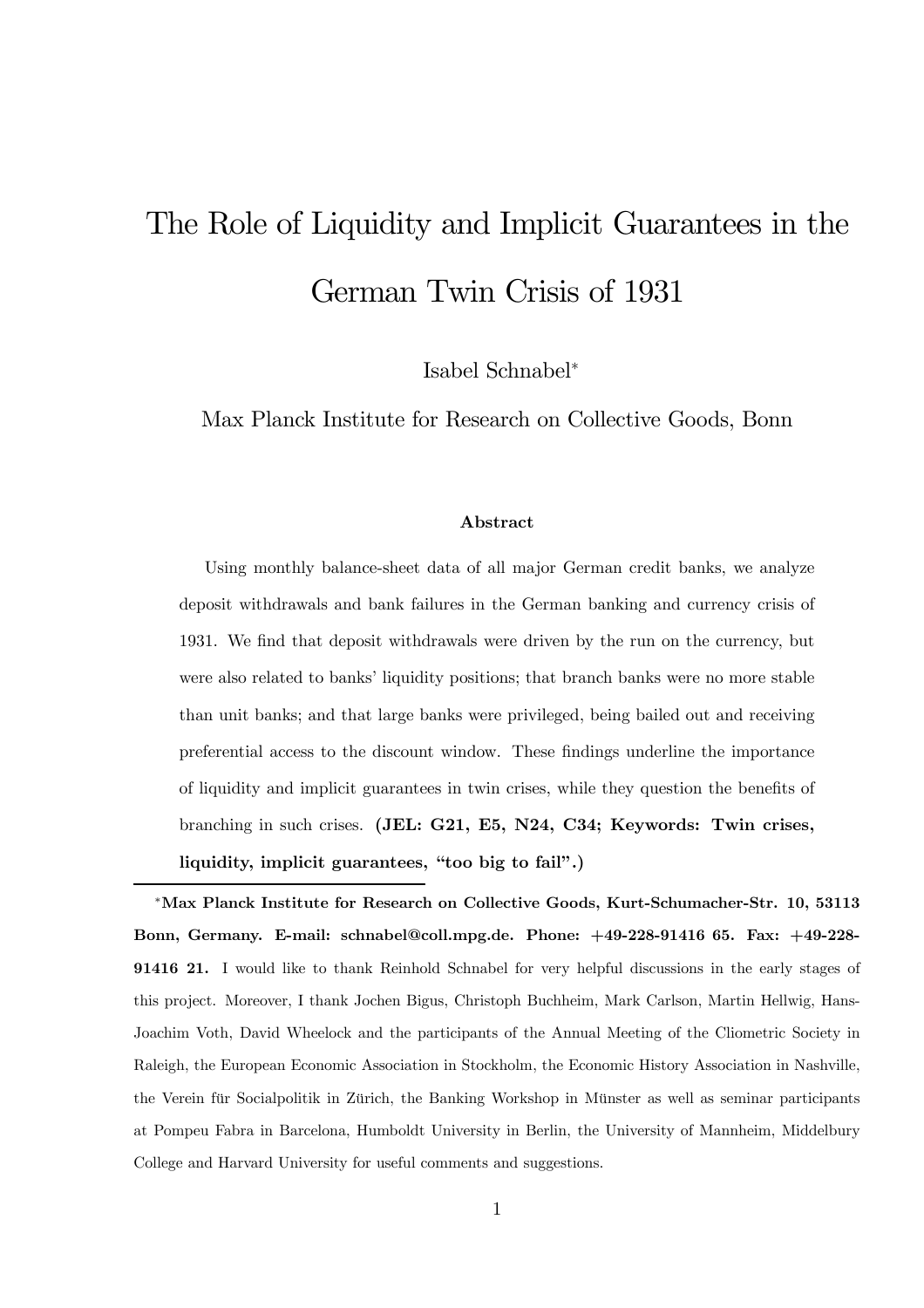## 1 Introduction

The high incidence of financial crises in the past decades has inspired a large amount of literature on the determinants of financial instabilities. One can distinguish two distinct strands within that literature: The first one is concerned with the microeconomics of banking, such as risk allocation and moral hazard, and its implications for banking stability and regulation. The other strand deals with the macroeconomic aspects of financial crises, such as the first- and second-generation models of currency crises. The severe crises of the 1990s shifted the attention to "twin crises," involving the simultaneous collapse of the currency and the banking sector. These crises revealed the necessity of combining the two strands of literature in order to understand the interactions between the micro- and the macroeconomic factors in such crises.

This led to the emergence of the third-generation models of crises, which are dominated by two ideas: The first is the role of moral hazard and implicit public guarantees in twin crises, the other, the effects of depreciations of the domestic currency on banks' balance sheets. However, this literature is predominantly theoretical, whereas the empirics of twin crises are still poorly understood. The most well-known empirical paper on twin crises is the one by Kaminsky and Reinhart (1999). By analyzing the timing of banking and currency crises across a large sample of countries, the authors establish a number of stylized facts about twin crises. Their main results are that banking and currency crises became more closely linked after the financial liberalization in the 1980s, and that banking crises typically preceded currency crises. However, due to its high level of aggregation, the analysis cannot tell us anything about the "microeconomics of twin crises."

This paper tries to fill this gap by analyzing one particular crisis on the basis of individual bank data, namely the German twin crisis of 1931. This crisis seems to be well-suited for the study of the issues involved. First, the episode shares many features with the more recent crises: The banks had accumulated large amounts of short-term foreign currency debt at low interest rates. When capital flows reversed abruptly, the banks faced serious liquidity problems due to heavy deposit withdrawals, culminating in the collapse of the banks and the fixed peg. However, the largest banks were bailed out by the government. This raises the questions whether these banks were considered to be "too big to fail," and what role implicit guarantees played in the German crisis.<sup>1</sup>

<sup>&</sup>lt;sup>1</sup>Implicit government guarantees have figured prominently in the explanations of the more recent crises.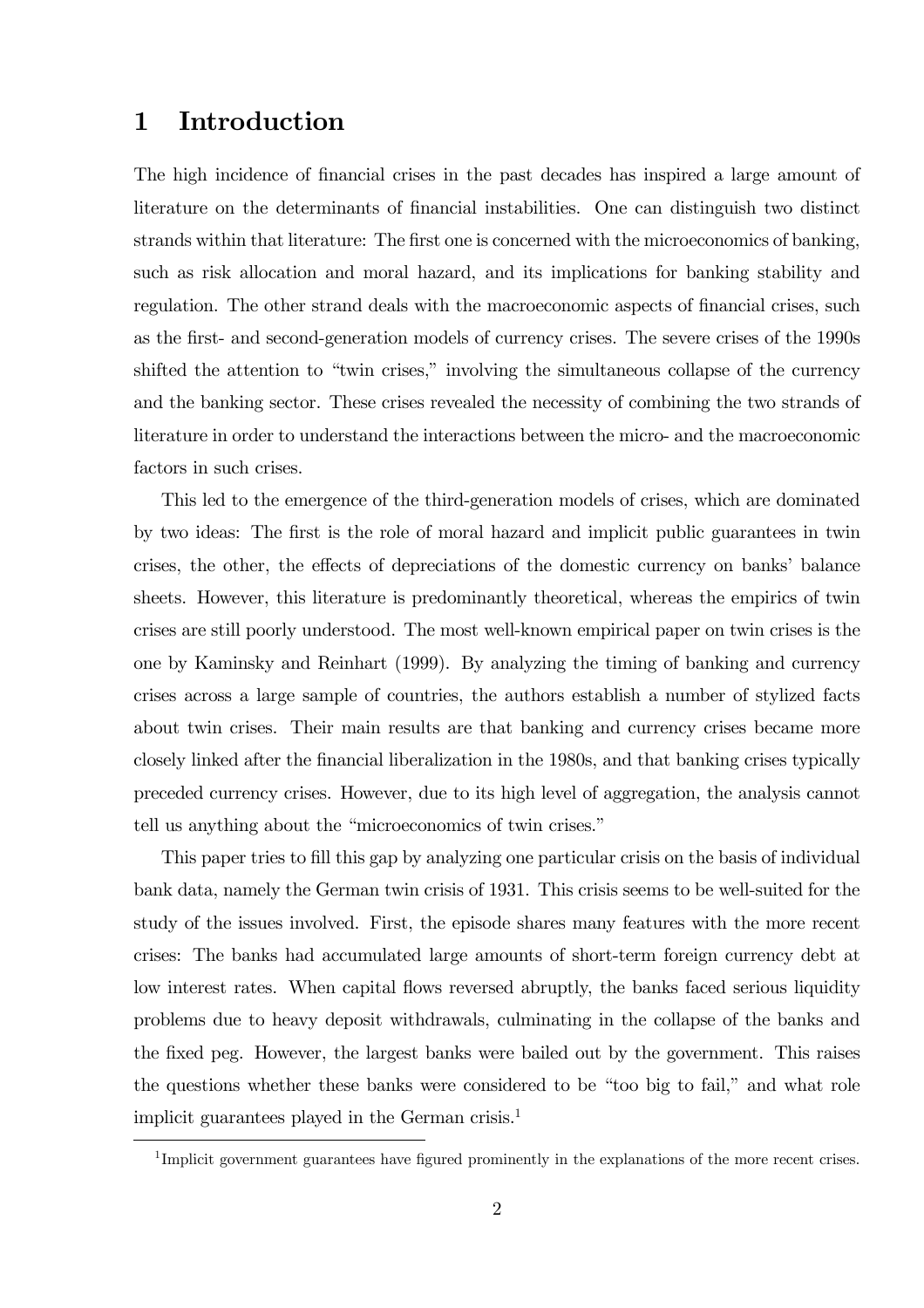Second, there exists monthly balance-sheet data of all major German credit banks.<sup>2</sup> This disaggregated data allows us to trace the relationship between the *microeconomic* behavior of banks and the macroeconomic developments. By exploiting the heterogeneity across banks, we can distinguish between competing explanations of twin crises. Most importantly, we ask whether the run on German banks was caused by the run on the currency, or whether it was driven by depositors who had doubts about their banks' soundness.

Third, the crisis took place in an environment where market discipline was not hampered by an explicit deposit insurance scheme, or by the existence of an international institution such as the International Monetary Fund. This fact allows us to isolate the effects of domestic implicit guarantees to the largest German banks by comparing their performance with that of smaller banks. To our knowledge, our paper is the first to explicitly test for the existence of implicit government guarantees in twin crises at a disaggregated level. Given the strong emphasis on such guarantees in the third-generation crisis models, such evidence is particularly important.

Finally, the German crisis allows us to examine the benefits of branch networks in twin crises because the banks in the sample differ regarding the extent of their branch networks. It is a widely maintained hypothesis that branch banks are more stable than non-branch banks. The question is whether this claim is still true at times of severe macroeconomic shocks, when there is not much to be gained from regional diversification.

Our analysis yields the following results: First, the run on the German currency translated into a run on banks; banks exhibited particularly high deposit withdrawals at times of currency turmoil, especially if their shares of foreign deposits were high. However, deposit withdrawals were also related to the banks' strength, in particular to their liquidity ratios. This stresses the role of liquidity in twin crises. Taken together, these results indicate that the banking and the currency crisis were superimposed upon, and presumably reinforced, each other. This is consistent with Kaminsky and Reinhart's (1999) evidence of a vicious spiral between the two phenomena. Second, there is no evidence that branch banks were more stable than unit banks. Branch banks exhibited neither lower deposit withdrawals, nor a lower probability of failure. This suggests that branch networks are of little help in

See, e.g., Krugman (1998) and Corsetti et al. (1999).

<sup>2</sup>This data has hardly been used. Most analyses of the German crisis are based on aggregate data. The only other microeconometric study is by Petri (1998), who conducts a survival analysis of German banks.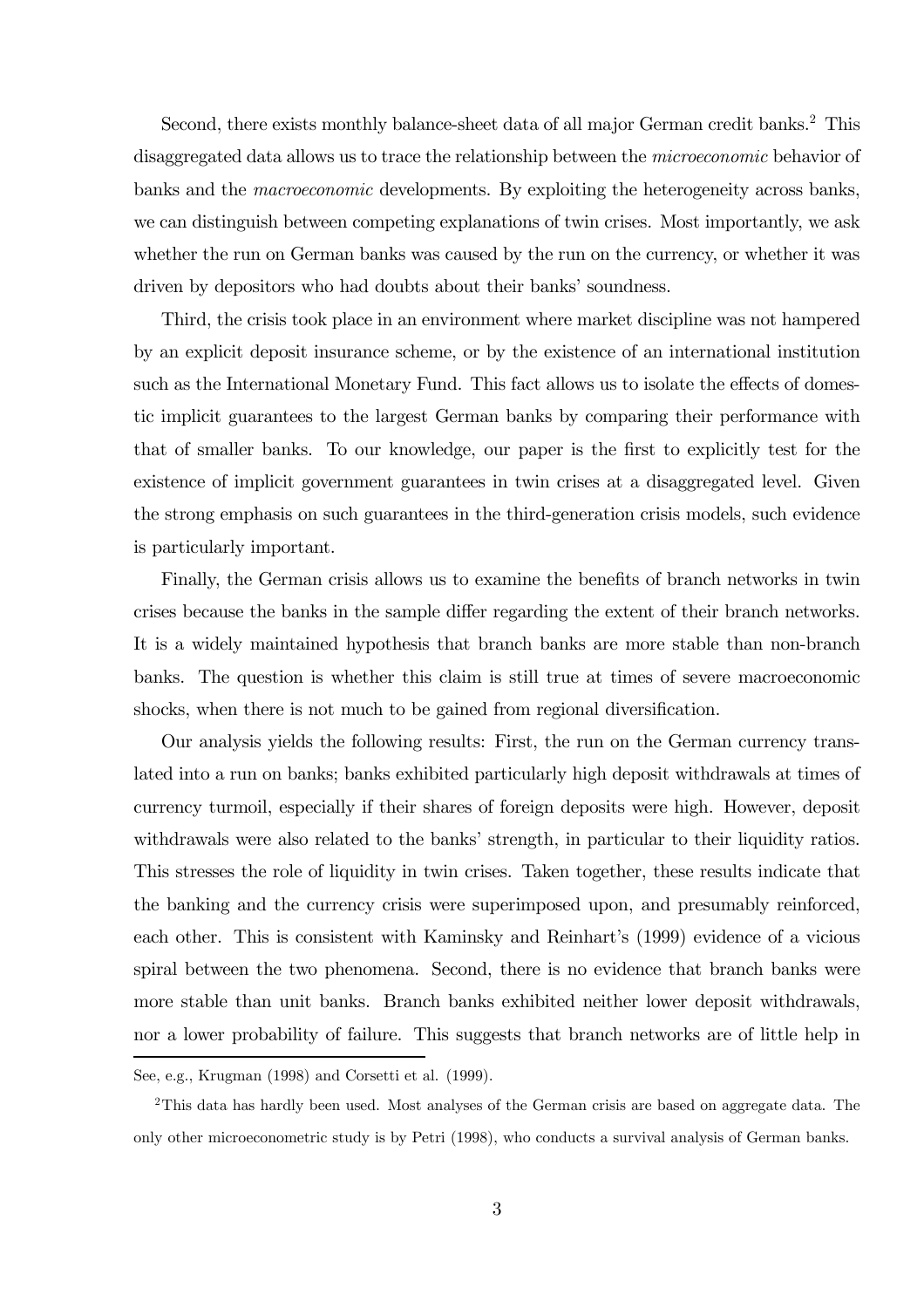the presence of large macroeconomic shocks as are common in twin crises.3 Third, there is strong evidence that large banks had a higher probability of survival and somewhat weaker evidence that this translated into lower deposit withdrawals, controlling for the riskiness of banks' portfolios. We also find that large banks were more likely to be bailed out and that they received preferential access to the Reichsbank's discount window. This supports the view that large banks were considered to be "too big to fail," and underlines the importance of implicit guarantees in twin crises.4

Our results can be compared with the small, but growing microeconometric literature on the more recent twin crises, most notably on Argentina.<sup>5</sup> Schumacher (2000) finds that, similar to our findings, in the Tequila crisis of  $1994/95$  – which was not really a twin crisis because the fixed peg did not collapse in the end  $-$  the run on banks was related to individual banksí weaknesses, and was not just a consequence of the run on the currency. However, liquidity factors appear to have played a much smaller role than in the German crisis. In contrast, Burdisso and DíAmato (2002) find for the 2001/02 crisis that deposit withdrawals were not linked at all to individual banks' characteristics, but were rather driven by macroeconomic shocks alone. However, this result may be driven by the fact that most bank characteristics vary at a lower frequency than the macroeconomic variables used in the regressions. None of these papers deals with the role of implicit government guarantees or branching. However, Schumacher (2000) finds that the explicit deposit insurance scheme introduced in 1995 in Argentina deterred depositors from withdrawals.

The paper is organized as follows: In section 2, we briefly describe the history of the German crisis. Then we formulate the hypotheses that form the basis of our empirical analysis. In section 4, we describe the dataset and its major properties. Sections 5 and 6 contain the two econometric parts: the first one analyzes deposit flows, the second standby activities. Section 7 concludes. The appendix contains a number of supplementary tables.

<sup>5</sup>Berlemann et al. (2002) analyze the Bulgarian twin crisis, but they do not use individual bank data.

<sup>3</sup>Carlson (2004) finds similar evidence for U. S. banks during the Great Depression. In fact, branch banks are found to be less likely to survive and to survive for shorter periods of time. This contradicts the conventional wisdom.

<sup>4</sup>Kryzanowski and Roberts (1993) document a similar phenomenon at Canadian banks in the same time period. For the 1980s, Boyd and Gertler (1994) present evidence for a "too-big-to-fail" problem at U.S. commercial banks with strikingly similar results to ours.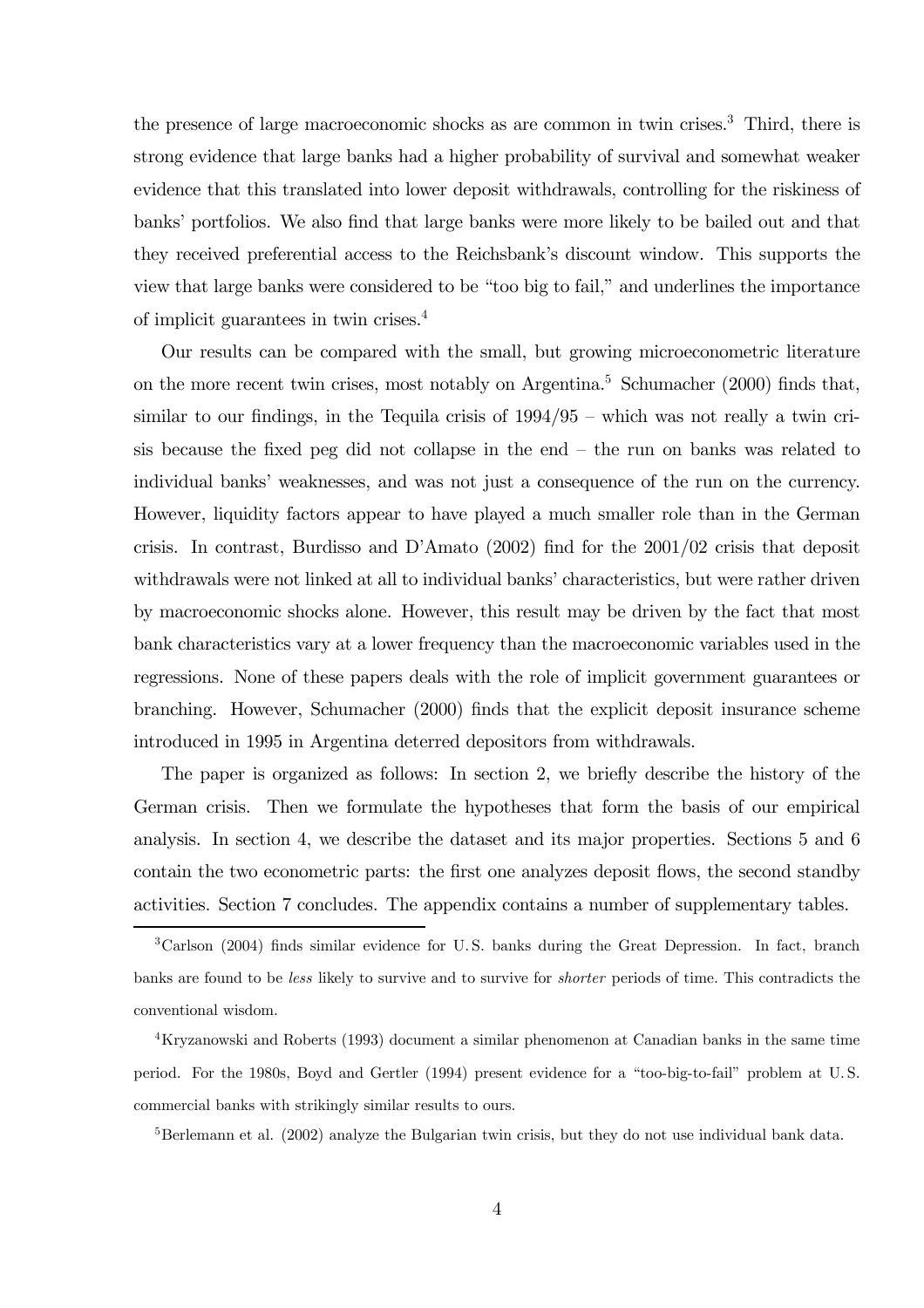## 2 History of the German crisis $^6$

After Germanyís return to the gold standard in 1923, the German banking sector experienced a rapid expansion during the second half of the 1920s. Due to the scarcity of domestic savings, this expansion was financed largely by foreign debt. In 1929, 18 percent of all deposits in the banking sector were foreign, most of it short-term deposits. In 1928, foreign lending to Germany started to decrease, and Germany experienced gold outflows from 1930 on. German GDP growth slowed down substantially in 1928 and became negative in 1929, which was the beginning of a deep recession with rapidly increasing unemployment, a dramatically shrinking money supply, and tumbling prices.

Even before the crisis of 1931, there were several episodes of financial instability. Two crises were related to political events, the first to the imminent breakdown of reparations negotiations in the spring of 1929, the second to the governmental crisis in July 1930 and particularly to the Reichstag elections in September 1930. The Reichsbankís gold cover and bank deposits decreased substantially in these crises (figure 1), but there were no significant number of bank failures. Another crisis was related to the breakdown of the second largest German insurance company, FAVAG, in the fall of 1929. A number of banks failed in that crisis, but there were hardly any macroeconomic repercussions.

The crisis of 1931 again took place in an environment of political disturbances, culminating in a memorandum of the Brüning government on June 6 stating that Germany was no longer able or willing to bear the burden of reparations. At the same time, bad news from the banking sector drew attention to the vulnerabilities of the banks. The publication of huge losses at the largest Austrian bank, "Österreichische Creditanstalt," on May 11 raised fears of similar weaknesses in Germany due to the similarity between the Austrian and the German banking systems. Then, about the time of the reparations memorandum, first rumors about problems at the second largest German bank, Danatbank, started to spread. A few days later, the information about disastrous losses at Nordwolle, a textile company, began to circulate. This gave rise to further speculations about Nordwolle's major creditors, Danatbank and Dresdner Bank, whose exposure to Nordwolle was substantial.

 $6$ This section follows Schnabel (2004a). That paper also contains an extensive bibliography of the crisis.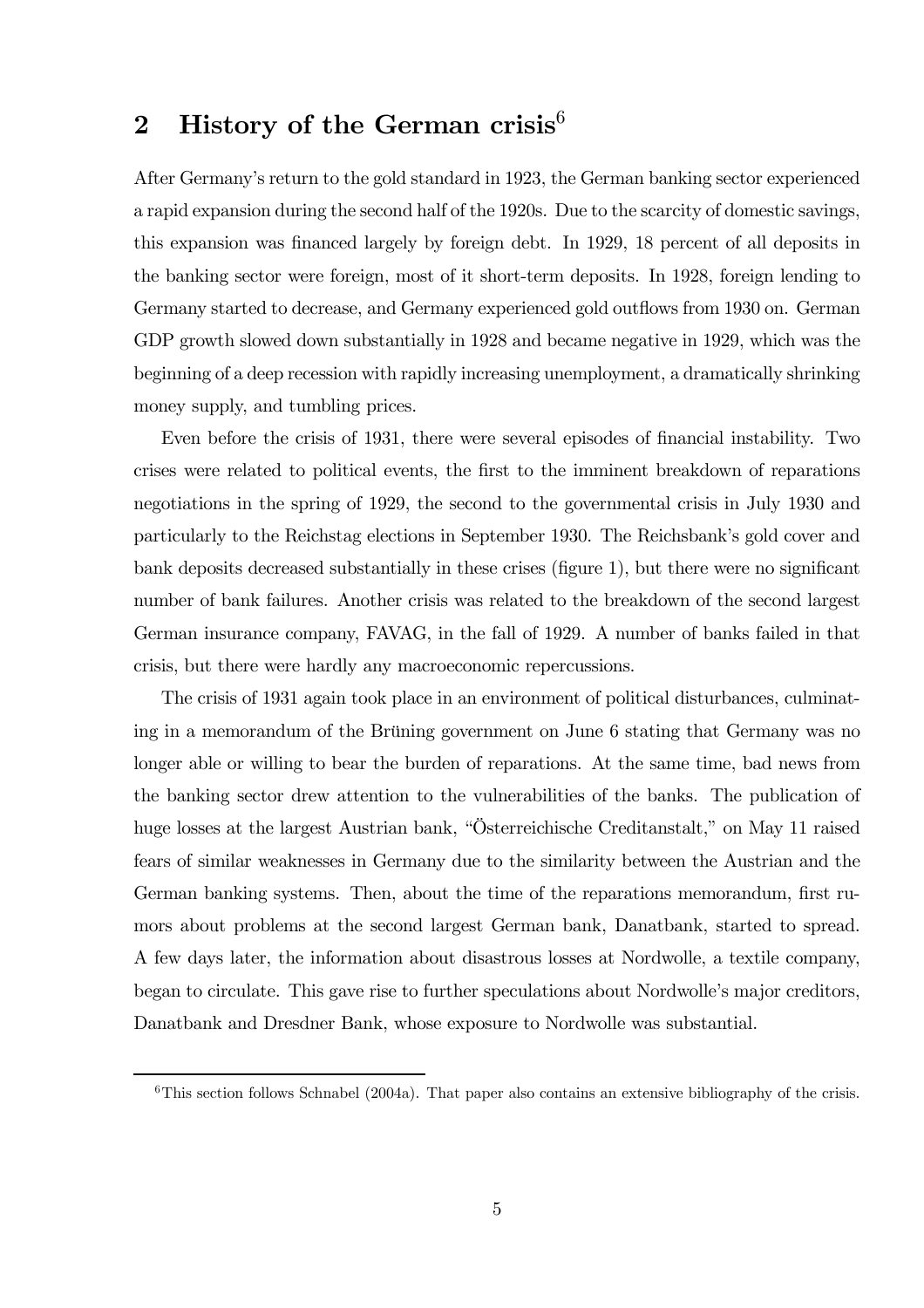

Figure 1: The Reichsbankís gold cover and the evolution of total deposits. Notes: The gold cover is defined as the share of Reichsbank reserves in the Reichsbank note circulation (in percent, left scale). Total deposits are deposits at monthly reporting credit banks, including acceptances (in million Reichsmark, right scale). Gaps are due to missing data. The dashed line denotes the 40 percent mandatory gold cover under the gold standard.

Severe pressure on the currency and heavy deposit withdrawals accompanied these events (figure 1), and the Reichsbank discounted large numbers of bills to keep the banking system liquid. Due to continuing reserves losses, the Reichsbank felt impelled to tighten its liquidity provision on July 10. This triggered the breakdown of Danatbank. A general banking panic erupted as soon as the breakdown of Danatbank became public on July 13. The banking system was temporarily suspended by the declaration of bank holidays. The banking panic was accompanied by huge reserve losses at the Reichsbank, and the gold cover quickly fell below the forty-percent minimum. On July 15, the Reichsbank suspended convertibility of the Reichsmark into gold and imposed capital controls, which set an end to the gold standard in Germany. The payments system operated on a restricted scale until the beginning of August. Negotiations with foreign creditors resulted in a standstill agreement on part of the international debt. Bank failures played only a minor role in the German crisis, as all of the largest banks were saved by public capital injections. The crisis gave rise to national banking supervision and to tightened banking regulation.

In summary, the German crisis displayed the same boom-and-bust cycle as the more recent crises. The build-up of high levels of short-term foreign debt in the economy, and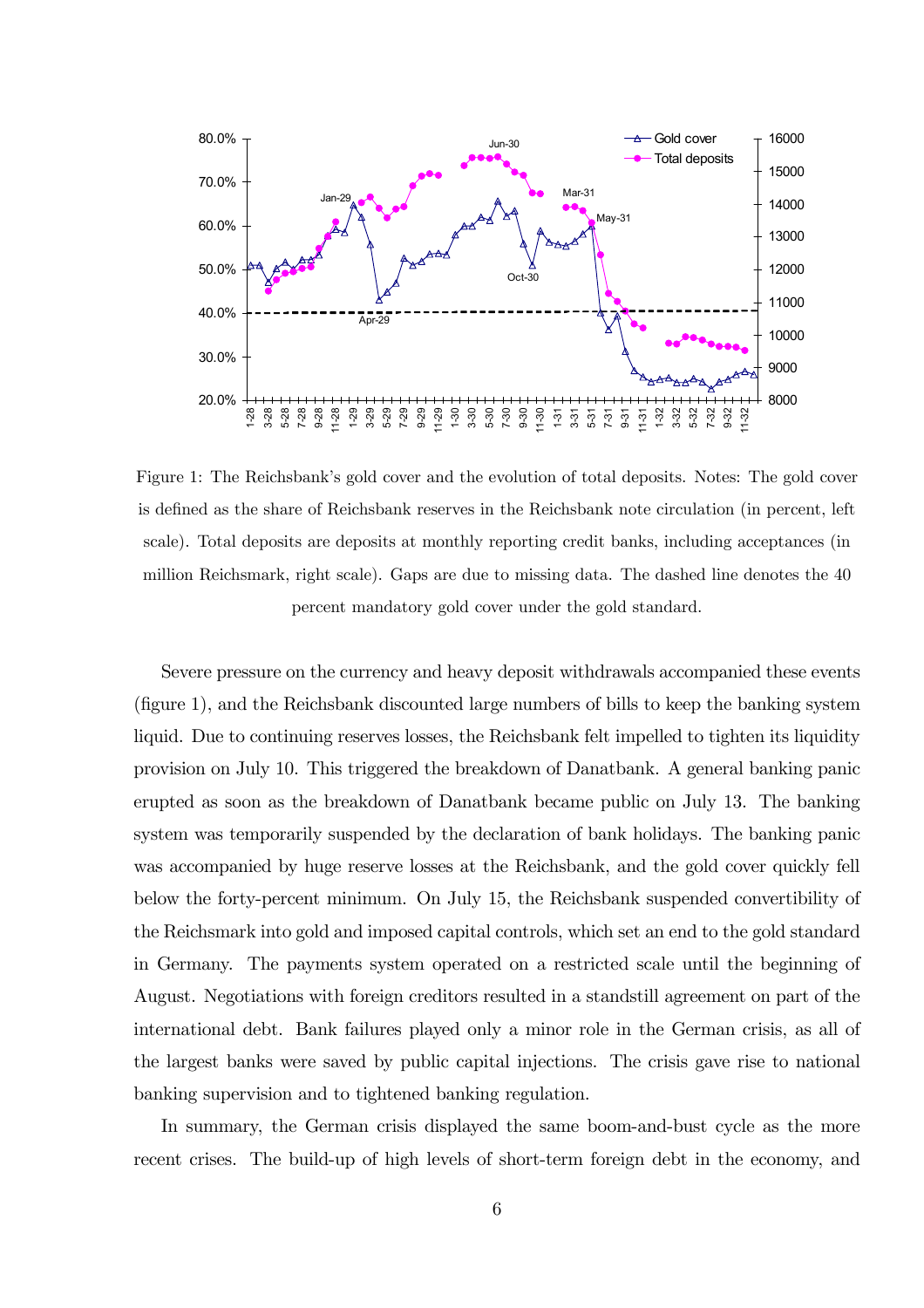especially in the banking sector, was followed by a sudden capital reversal, which impaired both the banking sector and the currency. After the crisis there were some major bail-outs by the public authorities, suggesting the potential role of implicit government guarantees in the crisis. Note, however, that there was no devaluation after the crisis, so the currency crisis did not affect banks through balance-sheet effects.

## 3 Hypotheses

To structure the discussion, the analysis will be based on four hypotheses. All hypotheses are complementary, rather than mutually exclusive. The currency-crisis hypothesis states that the run on the currency translated into deposit withdrawals from banks. Under this hypothesis, investors withdrew their bank deposits because they had doubts about Germanyís ability and willingness to service its foreign debt and about the stability of the currency. Then we would expect deposit withdrawals to be particularly high at times of currency disturbances. Moreover, withdrawals should be related to a bank's share of foreign deposits because foreign depositors (mostly foreign banks in our case) are likely to react more strongly than domestic depositors, who also need their deposits for transaction purposes.7

According to the banking-crisis hypothesis, depositors withdrew their funds from banks that they considered to be weak. Then deposit withdrawals should be related to banks' (perceived) solvency or liquidity positions.8 It should be stressed that these two hypotheses are not mutually exclusive. It is well possible that the causalities in twin crises go in both directions, and that the two types of crises are superimposed upon, or even reinforce, each other. For example, the withdrawals accompanying a run on the currency weaken banks' liquidity positions, which may induce further withdrawals from illiquid banks. Also, the run on the currency may raise fears that certain banks become insolvent in case of devaluation,

<sup>7</sup>However, the same observation would also be consistent with the view that depositors considered banks with high shares of foreign deposits to be particularly vulnerable to devaluation. Therefore, it does not allow us to distinguish between the currency-crisis and the banking-crisis hypothesis.

<sup>&</sup>lt;sup>8</sup>In the economic history literature, there is an active debate on whether the German crisis was a banking or a currency crisis. See Hardach (1976), Balderston (1994), and Ferguson and Temin (2003) for the currency view, and Born (1967) and James (1984) for the banking view. For a reconciliation of these two views, see Schnabel (2004a) and the following discussion by Ferguson and Temin (2004) and Schnabel (2004b).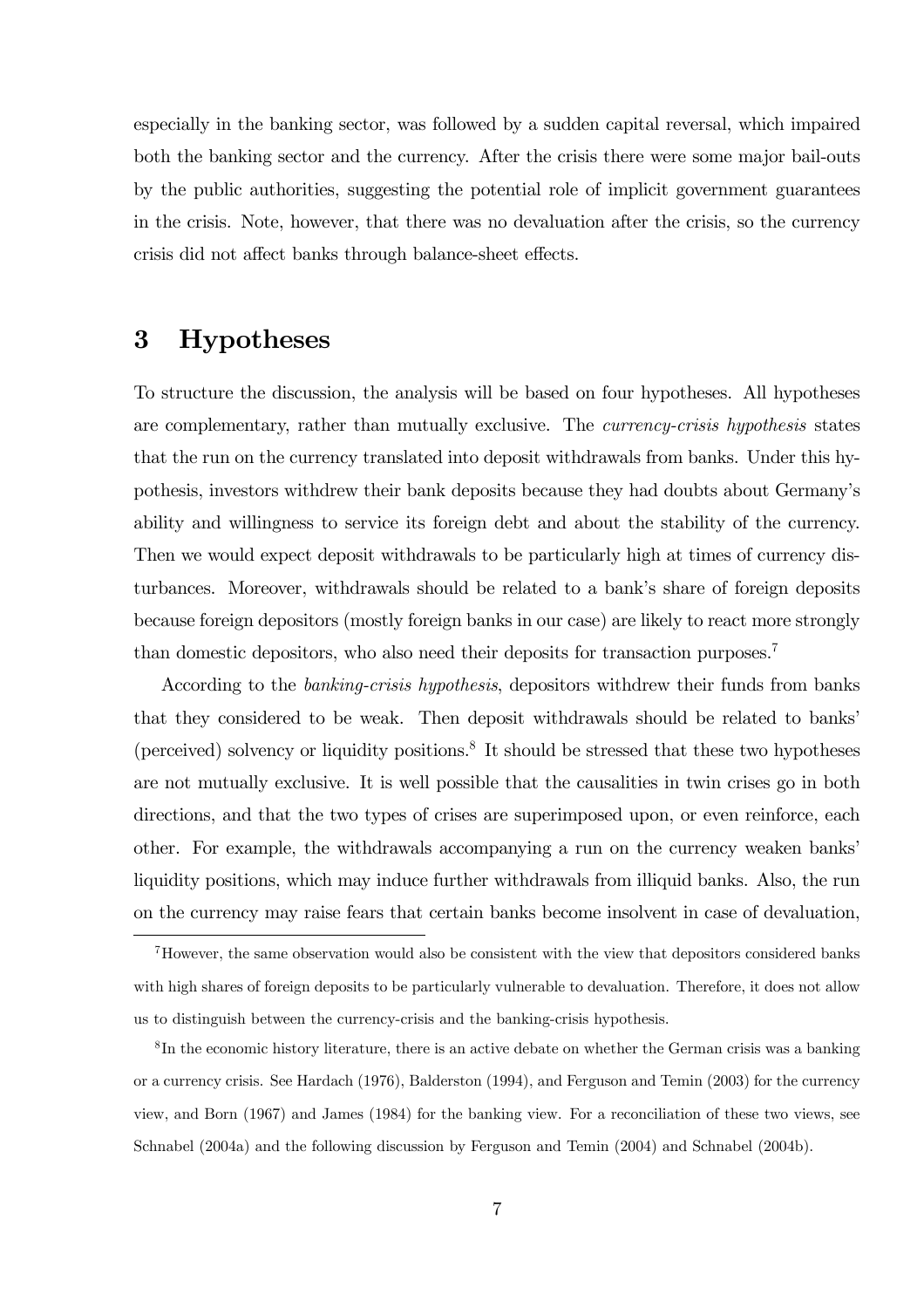triggering withdrawals from banks with high shares of foreign-currency deposits. Conversely, deposits withdrawn from weak banks may be transferred abroad, putting pressure on the currency.

The branching hypothesis claims that banks maintaining branch networks were more stable than unit banks.<sup>9</sup> Branch banks should be more diversified on both the asset and the liabilities sides and should therefore be less vulnerable to local or regional shocks. Under the branching hypothesis, banks maintaining branch networks are expected to display lower deposit withdrawals and to have lower failure probabilities than unit banks. In order to separate the effects of branching and size, it is important to simultaneously include a measure of size, such as total assets. Note that the rejection of the branching hypothesis does not imply that branch networks never offer any protection to banks. Instead, it would point towards the lower benefits of branch networks in crises that are driven by macroeconomic shocks, as is the case in twin crises.

Finally, the too-big-to-fail hypothesis states that large banks were considered to be too important to be allowed to fail. This hypothesis implies that large banks should be less likely to fail, and more likely to be bailed out, than small banks (at a given portfolio risk). If depositors anticipate the bail-outs of large banks, these banks should also display lower deposit withdrawals, holding constant the riskiness of the banks' portfolios. Moreover, the central bank may privilege large banks in the provision of liquidity. In a twin crisis with sudden capital reversals, liquidity becomes an important determinant of banks' survival. Therefore, the evidence on liquidity provision is particularly instructive.<sup>10</sup>

<sup>&</sup>lt;sup>9</sup>The hypothesis that branch banking has a stabilizing effect was first stated by Friedman and Schwartz (1963, pp. 352). It was based on the experience from the Great Depression when the United States, a country with severe branching restrictions, suffered much more from bank failures than Canada, where interstate branching was permitted.

 $10$ We do not test directly for higher risk-taking at the large banks because many aspects of risk-taking are difficult to measure with balance-sheet data. Schnabel (2004a) presents some quantitative and anecdotal evidence of excessive risk-taking at the largest banks in the German crisis.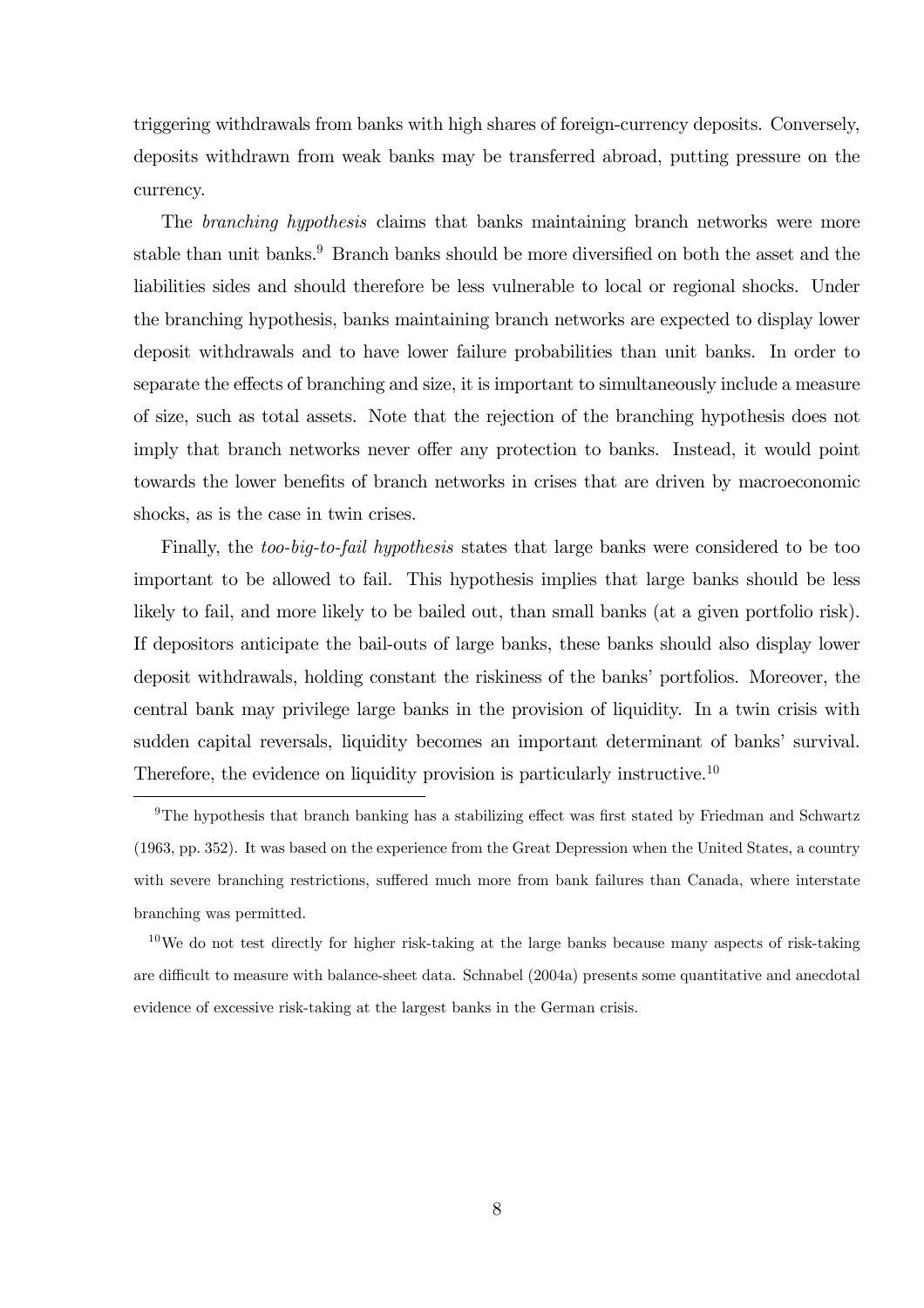## 4 Data

#### 4.1 Description of data sources<sup>11</sup>

Monthly balance sheets of German banks have been published in *Deutscher Reichs- und* Preuflischer Staatsanzeiger since March 1928. Only publicly traded banks were required to publish interim balance sheets. Many other banks published their balances voluntarily. Our sample stretches from March 1928 till the end of 1932, shortly before the take-over of power by Hitler. To avoid interference with the annual balances, no monthly balances were provided for the months of December and January. Thus, our sample contains a total of 49 months with balance-sheet data. The high frequency of balances is a particularly attractive property of the dataset, as it permits a detailed analysis of deposit flows over time. Monthly balances were "raw" balances, which means that earnings and losses were booked only once a year. This raises measurement problems with respect to capital as well as to all items that are subject to depreciation, such as loans and securities. In contrast, the distortions on items like deposits or liquid assets should be negligible.

The sample contains 110 credit banks. The sample is highly unbalanced because only 50 of these banks published balance sheets in all months. With respect to total assets, the sample comprises about one third of the German banking sector. However, the banks in our sample were holding about 80 percent of the banking sector's aggregate foreign debt.<sup>12</sup> Therefore, these banks are well-suited for the study of the dynamics of the twin crisis.

The balance-sheet data is supplemented by data from various sources. One variable of major importance is banks' foreign debt, which cannot be inferred from monthly balance sheets. However, monthly reporting banks had to report their levels of foreign debt confidentially to the Reichsbank on a quarterly basis. This data was never published, but it partly exists in the Reichsbank's archival material in the *Bundesarchiv* in Berlin. While the available information is not sufficient to construct time series for all the banks in our

<sup>&</sup>lt;sup>11</sup>A detailed list of the descriptive statistics and sources of the variables used in the analysis can be found in table A2 in the appendix.

<sup>&</sup>lt;sup>12</sup>The sample excludes public banks, cooperative banks, private bankers, and smaller credit banks. Of these, only the private bankers were holding significant amounts of foreign debt. However, the information on them is very fragmentary, even at the aggregate level.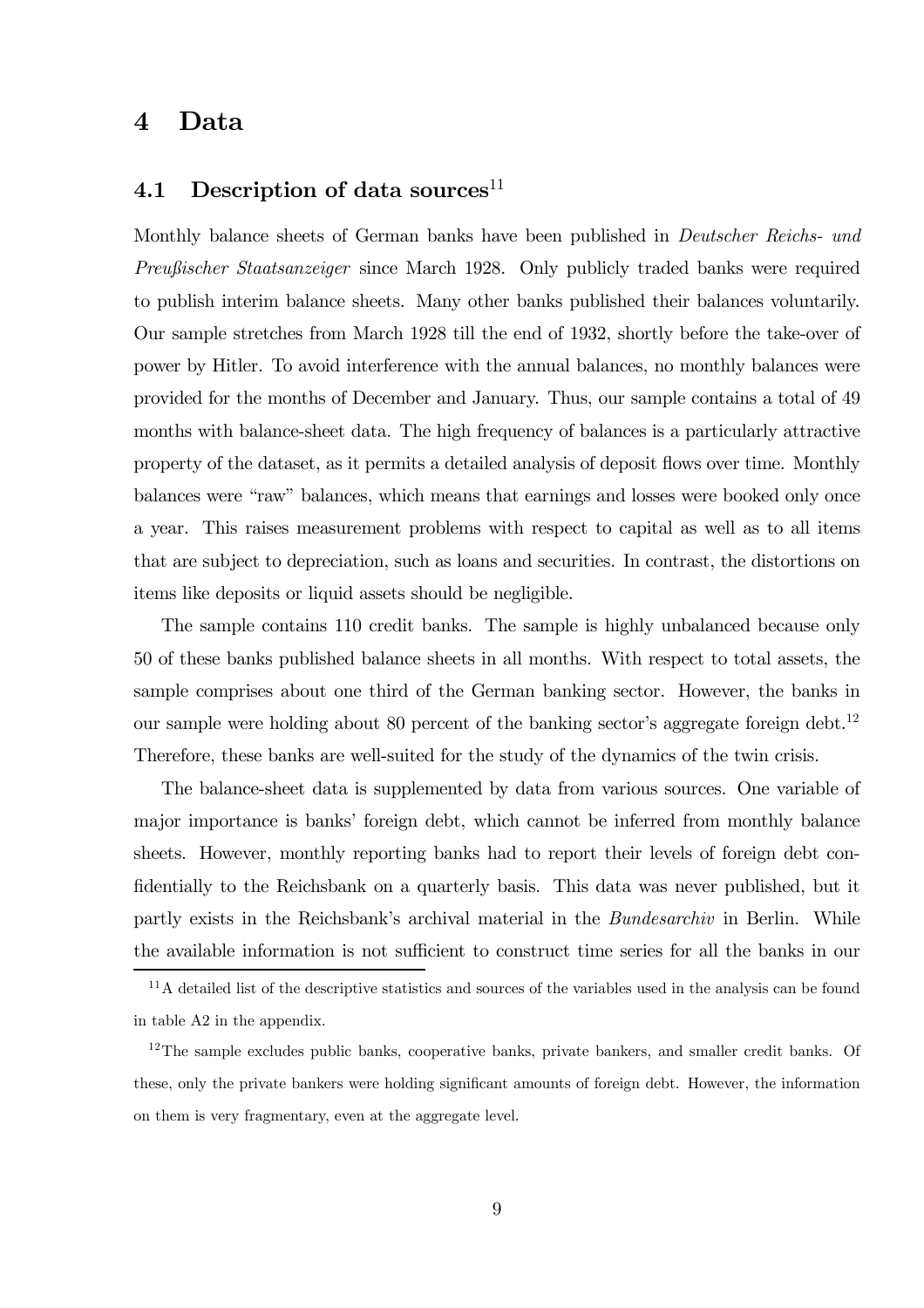sample, we were able to construct a measure of the level of foreign debt as of June 30, 1930.<sup>13</sup> If the relative importance of withdrawals of domestic and foreign deposits was comparable across banks, this measure should capture the cross-sectional differences in the vulnerability of banks to short-term capital reversals reasonably well.14

Information on banks' failures and mergers as well as on public standby activities were retrieved from the periodical Die Bank, which contains a detailed chronology of events in the German banking sector. Data on the banks' branch networks is from Saling's Börsenpapiere (1930). In addition to the data on individual banks, we collected a large number of national and regional variables. For banks with national branch networks, we inserted the figures for the German Reich when using regional variables.

#### 4.2 Descriptive analysis

#### 4.2.1 Bank characteristics

Most of the 110 credit banks in our sample were universal banks. Only a small subset of 16 banks (15%) were specialized, mostly sector-specific banks. The banks in our sample were spread all over the German Reich. With respect to total assets, Berlin clearly stood out as all six of the so-called "great banks" were based in Berlin. More than two thirds of all the banks had at least one branch outside of their home base, and one fourth maintained at least ten branches. Only eight banks maintained a nationwide branch network.

The German credit banks relied heavily on foreign funds for their financing, with 29 percent of their total deposits being foreign. However, foreign debt was distributed very unevenly across banks, with particularly high shares of foreign deposits at the great branch banks. At 37 percent of the credit banks, foreign deposits constituted more than ten percent

<sup>&</sup>lt;sup>13</sup>The data on foreign debt used in this study can be found in the following files from the Bundesarchiv Berlin, Reichsbank R2501: 6479, 6482, 6484, 6491-2, 6559, 6634, 6709, 6746, 7712. The construction of the foreign-debt variable is described in the appendix.

<sup>14</sup>Our measure seems preferable to the level of medium-term deposits, which has been used as a proxy for foreign debt (see Balderston, 1994, and Petri, 1998). That variable leads on average to a strong overestimation of the share of foreign deposits: According to our measure, the average share of foreign deposits was 16 percent on June, 30, 1930; the alternative measure gives an average of 39 percent with the measurement error ranging from  $-7$  to  $+$  91 percentage points.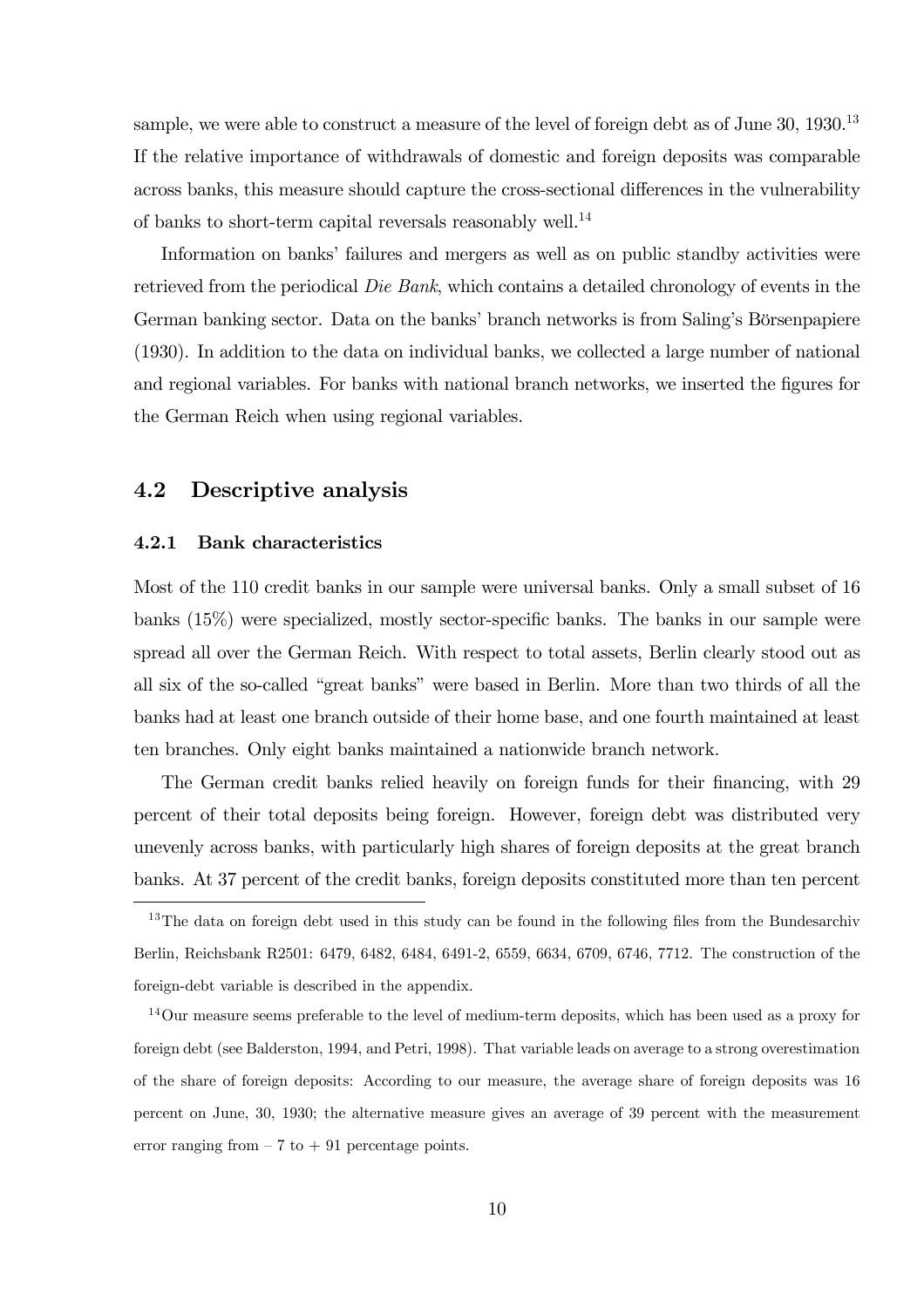of total deposits, and at 15 percent of the banks the share was above thirty percent.

19 banks in our sample (17%) failed between 1928 and 1932. In addition, twelve banks (11%) received public support, three of which still failed. It is interesting to compare the four different bank groups, the failing banks, with or without public support, and the surviving banks, with or without public support. Table 1 summarizes the major findings. For comparison, it includes an extra column on the great branch banks.

|                                    |                             | All credit banks | Great<br>branch banks       |                 |           |
|------------------------------------|-----------------------------|------------------|-----------------------------|-----------------|-----------|
|                                    |                             | Failing banks    |                             | Surviving banks | Surviving |
| Public support                     | $\mathbf{n}$                | <b>ves</b>       | $\mathbf{n}\mathbf{o}$      | yes             | yes       |
| Number of banks                    | 16                          | 3                | 64                          | 9               | 4         |
| Total assets, median (million RM)  |                             | 11               | 8                           | 352             | 1,815     |
| Total assets, maximum (million RM) | 19                          | 38               | 1,039                       | 3,784           | 3,784     |
| $#$ branches, median               | $\mathcal{D}_{\mathcal{L}}$ | 3                | $\mathcal{D}_{\mathcal{L}}$ | 83              | 206       |
| $#$ branches, maximum              | 17                          | 19               | 154                         | 301             | 301       |
| Share of foreign deposits, median  | $9\%$                       | $9\%$            | $9\%$                       | 38\%            | 41\%      |
| Share of foreign deposits, maximum | $16\%$                      | 11\%             | 81\%                        | 48\%            | 45\%      |
| Cash liquidity, median             | $1.4\%$                     | $1.2\%$          | $2.5\%$                     | $2.0\%$         | $1.9\%$   |
| Equity ratio, median               | 21\%                        | 14%              | $19\%$                      | 16%             | 7%        |

Table 1: Characteristics of different bank groups. Notes: The numbers refer to the month before failure for failing banks, and to November 1931 for surviving banks. The number of banks in this table is below 110 because it does not include surviving banks for which there is no valid data for November 1931. Note that the great branch banks are also contained in the column "All credit" banks."

Table 1 suggests the following preliminary observations: First, outright bank failures played a minor role in the German crisis. The failing credit banks, supported or not supported, were very small banks with few branches and low levels of foreign debt. In contrast, the banks that survived with the help of public support were much more important in terms of total assets, foreign debt, and the number of branches. Six of the ten largest German banks, among them all the great branch banks, belonged to this group. In fact, the sum of total assets of all failing banks was well below the median of total assets of the banks that received public support and survived. Hence, the real problem in the German crisis of 1931 were not the banks that actually failed, but the ones that survived only with the help of the public authorities. Finally, the surviving banks that received support had lower liquidity and equity ratios than the banks that survived without such support. Particularly low equity ratios were found at the great branch banks.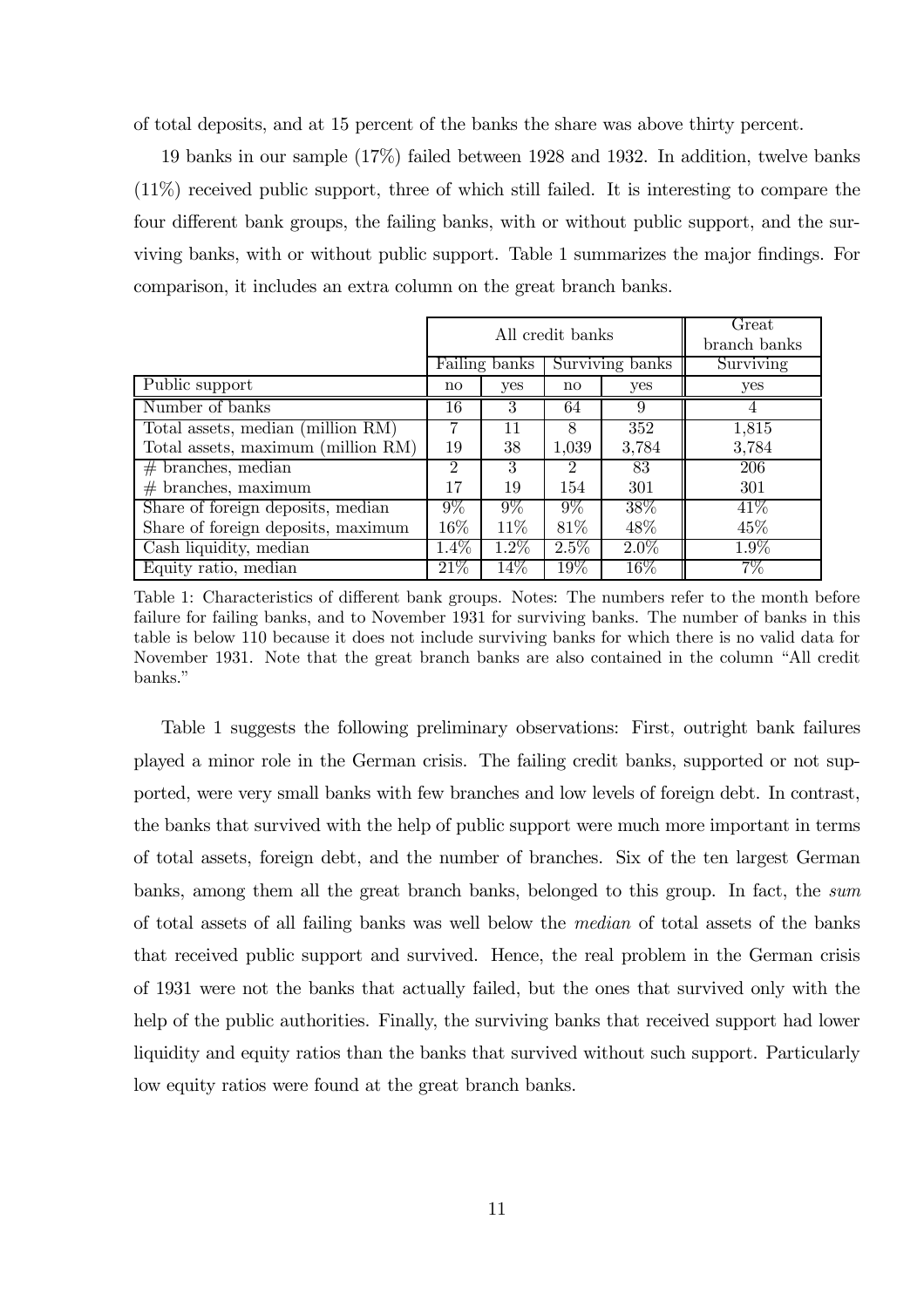#### 4.2.2 Evolution of deposits

Table 2 conveys a first impression of the heterogeneity of deposit withdrawals across different bank groups.15 It shows the mean deposit changes for the period between June 1930 and November 1931, during which the largest part of withdrawals took place.

|                                          | Number   | June $1930$ to |
|------------------------------------------|----------|----------------|
|                                          | of banks | November 1931  |
| Monthly reporting credit banks           | 76       | $-21.6\%$      |
| 10 largest credit banks                  | 10       | $-30.0\%$      |
| Banks other than 10 largest credit banks | 66       | $-20.3\%$      |
| 1 branch                                 | 23       | $-21.8\%$      |
| $#$ branches $> 1$ , not nationally      | 48       | $-20.8\%$      |
| Nationwide branch network                | 5        | $-27.9\%$      |
| Share of foreign deposits $< 10\%$       | 50       | $-18.9\%$      |
| $10\%$ < share of foreign deposits < 30% | 13       | $-21.9\%$      |
| Share of foreign deposits $>30\%$        | 13       | $-31.5\%$      |

Table 2: Percentage change in deposits between June 1930 and November 1931 for different bank groups. Notes: The numbers show the means of the respective bank groups. The table contains all banks for which deposit data was available at both dates.

Deposits at monthly reporting credit banks decreased by 21.6 percent on average in the considered time period. The highest withdrawals of deposits were found at the ten largest credit banks, which lost 30.0 percent of their deposits, while the remaining banks lost only 20.3 percent on average. Hence, the raw data provides no evidence that large banks were perceived as being particularly safe. Interestingly, the relationship between withdrawals and branching is not monotonic. The highest withdrawals were found at the banks maintaining nationwide branch networks, while the lowest withdrawals were found at banks maintaining regional branch networks. This cannot easily be reconciled with the view that branch banks were more stable than non-branch banks. As expected, banks with higher shares of foreign deposits show higher deposit withdrawals. As the following regression analysis will show, not all results that come out of the descriptive analysis are preserved once we appropriately control for all relevant factors.

 $15$ The variable used in the following analysis is "total deposits." It is the sum of the following balancesheet items: Foreign acceptance loans ("Seitens der Kundschaft bei Dritten benutzte Kredite"), domestic interbank deposits ("Deutsche Banken, Bankfirmen, Sparkassen und sonstige deutsche Kreditinstitute"), other deposits, including foreign interbank deposits ("Sonstige Kreditoren"), and domestic acceptance loans  $(*Akzepte").$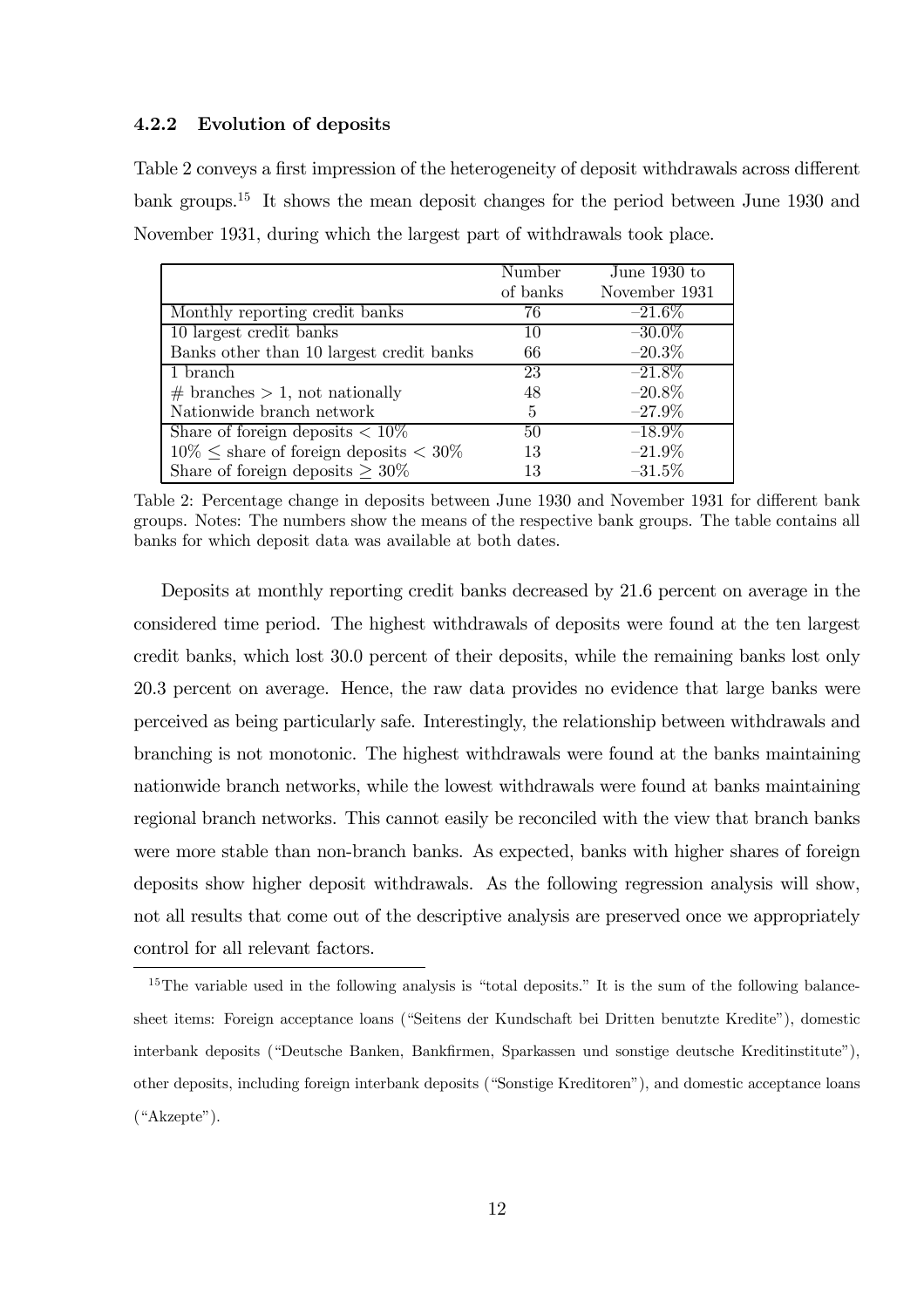#### 4.2.3 Liquidity provision to banks

In the presence of sudden capital reversals, the liquidity of banks becomes a crucial determinant of survival. Hence, in a twin crisis the provision of liquidity by the central bank is one of the major instruments that can be used to privilege banks. Therefore, an analysis of the liquidity provision to banks provides a way of testing for implicit guarantees to the largest banks.

The discounting of bills was the major instrument of the Reichsbank for providing liquidity to the banking sector. Open market operations were still uncommon at that time, and the amount of lombard loans was small compared to the discounting of bills. The extent of discounting can be assessed by analyzing the evolution of the endorsement liabilities of banks. In the analysis, we are going to use the off-balance-sheet item "other endorsement" liabilities," which comprises all the bills of exchange that a bank has passed on, apart from bank acceptances and promissory notes.



Figure 2: Other endorsement liabilities at the largest monthly reporting credit banks and at other monthly reporting credit banks, February  $1929 = 100$ . Notes: The largest credit banks are the great Berlin banks and the four largest provincial banks plus all the banks that were merged to any of these in the period under consideration. The group "other credit banks" refers to a constant sample of 59 banks. Gaps in the graphs are due to missing data.

A comparison of the evolution of endorsement liabilities across different bank groups shows that at times of currency turmoil and banking problems  $-$  here, namely in the spring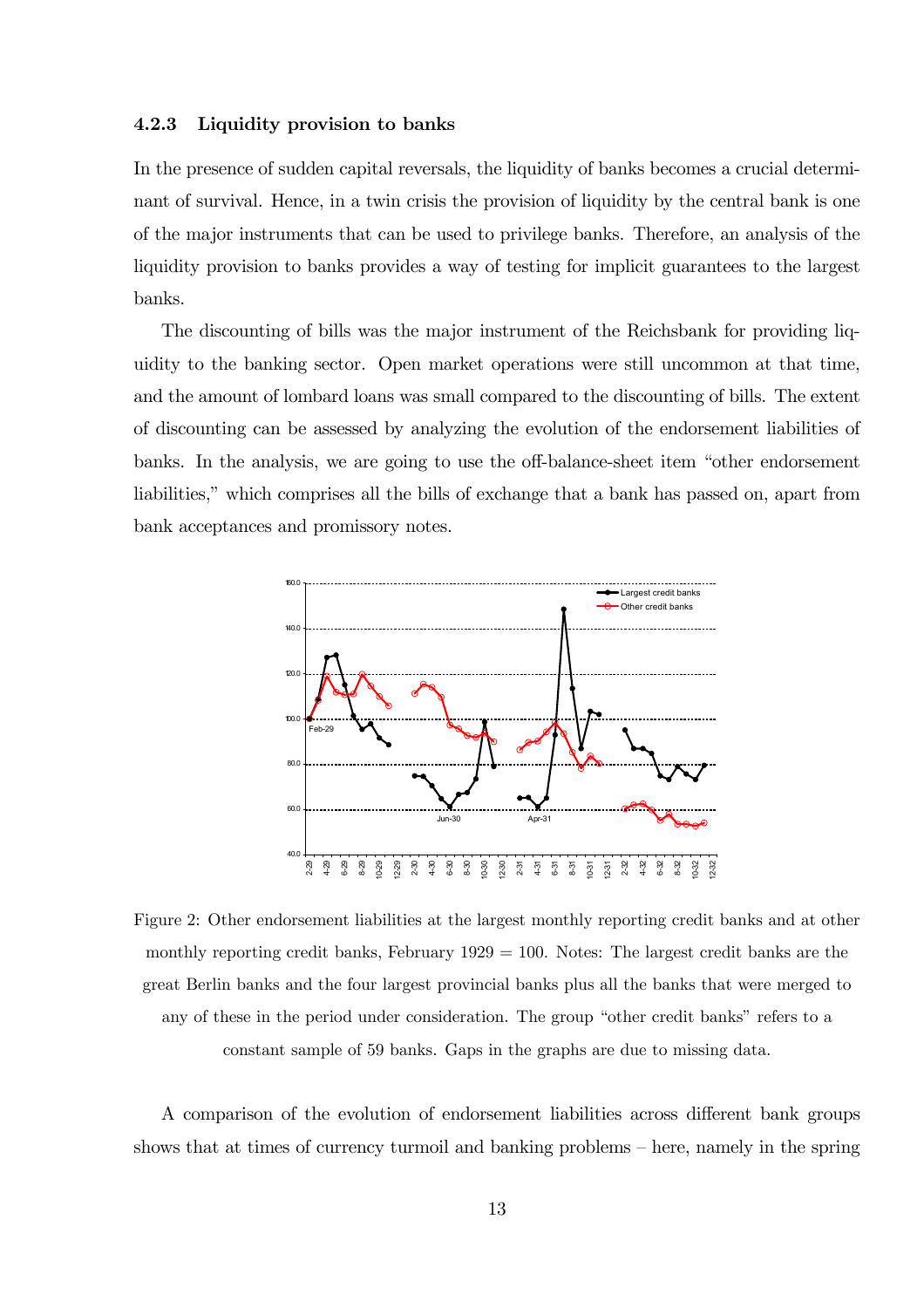of 1929, the fall of 1930, and the summer of  $1931$  – there were sharp increases in endorsement liabilities at the largest credit banks (see figure 2). At the remaining credit banks, endorsement liabilities increased only mildly in these months, compared to the largest banks. The question to be answered in the following econometric analysis is whether the particularly large increase in discount loans at the largest banks was due to their preferential access to the Reichsbank's discount window, as would be predicted by the "too-big-to-fail" hypothesis.

## 5 Econometric analysis of deposit flows

#### 5.1 Deposit flows and bank failures

Most existing microeconometric studies on banking crises model the incidence of bank failures in the context of a hazard model, whereas there are very few papers analyzing deposit flows. Due to the minor importance of bank failures in the German crisis, an analysis including deposit flows is clearly preferable to one based on bank failures alone. In addition, deposits react promptly to macroeconomic shocks and to bank-specific information, whereas failures typically occur with a lag. However, an analysis of deposit flows may suffer from a selection problem because the banks with the highest deposit withdrawals are most likely to leave the sample. Therefore, we model deposit flows in a Heckman (1979) selection model, as will be described in the following subsection. This has a nice side effect: namely, it allows us to simultaneously model the evolution of deposits and the occurrence of bank failures.<sup>16</sup>

#### 5.2 Estimation procedure

Our sample is subject to a problem of non-random sample attrition: Banks join and leave the sample, and the selection into the sample may depend on the changes in deposits. The problematic cases are bank failures and distress mergers (i. e. a bank close to failure is taken over by another bank), which are likely to be related to deposit changes. If a bank leaves the sample for other reasons, this is assumed to be independent of deposit changes. Banks resulting from mergers are treated like new banks. A list of all failures, distress mergers, and public standby activities can be found in table A1 in the appendix.

<sup>&</sup>lt;sup>16</sup>Schumacher (2000) and Burdisso and Amato (2002) ignore this selection problem.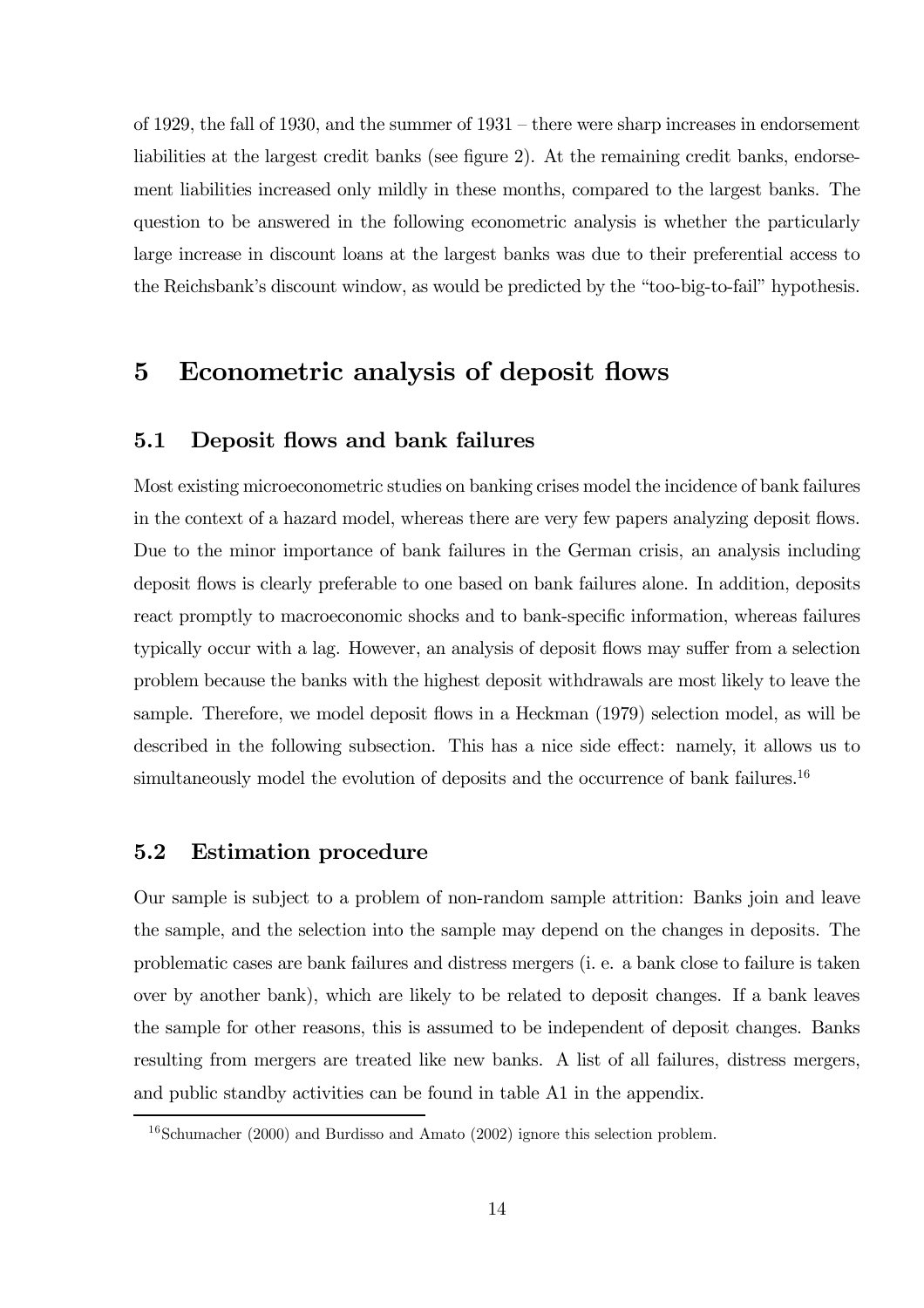To correct for non-random sample attrition, we estimate a Heckman (1979) selection model. The evolution of deposits is described by the following equation:

$$
\hat{d}_{it}^* = x_{it}\beta + \varepsilon_{it},\tag{1}
$$

where  $\hat{d}_{it}^*$  is the (latent) monthly change in the deposits of bank i at time t, and  $x_{it}$  is a vector of bank-specific, region-specific, macroeconomic and other explanatory variables. Selection into the sample is determined by the following equation:

$$
p_{it}^* = z_{it}\alpha + \nu_{it},\tag{2}
$$

where  $p_{it}^*$  is a latent variable that determines the observability of  $\hat{d}_{it}^*$ : If  $p_{it}^* \geq 0$ , the bank remains in the sample (indicated by a binary variable, which is equal to one in this case) and we observe the true value of  $\hat{d}_{it}^*$ . If  $p_{it}^* < 0$ , the bank leaves the sample (in which case the binary variable is equal to zero), and we do not observe latent deposit growth. In both cases, we observe the control variables x and z. We assume that the two disturbance terms are jointly normally distributed with a correlation coefficient  $\rho$ .

In principle, the parameters in this model are identified through functional form assumptions. However, identification is generally believed to be more credible if one includes at least one variable in the selection equation that is not contained in the equation of interest. In our case, there is a natural means of identification. Monthly balance sheets were published with a delay of almost a full month. For instance, the balance sheet referring to March 1928 was published at the end of April 1928. Hence, depositors could react to this balance sheet no earlier than May 1928. In contrast, the probability of failure clearly would depend on the most recent balance-sheet figures. Therefore, we exclude the most recent lags of the balance-sheet variables from the deposit equation.<sup>17</sup>

#### 5.3 Estimation results

Table 3 presents the results for our main regression equation. We use robust standard errors throughout. The definitions of all variables can be found in the appendix. The upper part of the panel displays the deposit equation, the lower part the selection equation.

 $17$ In the checks for robustness, we also estimated the model using panel methods (fixed effects or Arellano– Bond estimators). However, these methods estimate the model in first differences, implying that all factors that are time-invariant, such as branching and foreign debt, are not identified.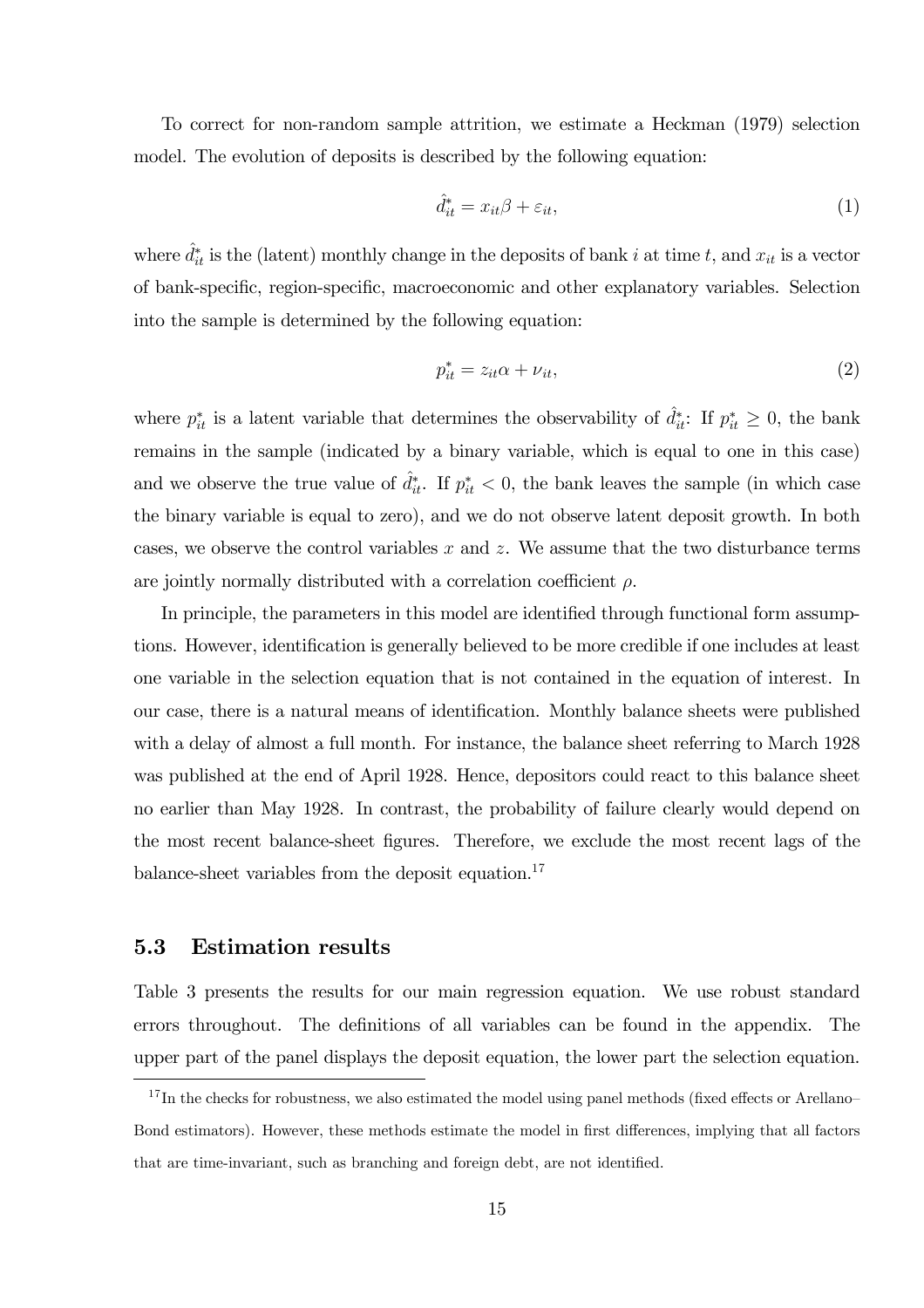The dependent variable in the main equation is the logarithm of the growth factor of total deposits at German credit banks.<sup>18</sup> In the selection equation, the dependent variable is a dummy variable, which is equal to one if the bank's balance sheet is observed, and zero in the month when the bank leaves the sample. We also report standardized coefficients. These give the number of standard deviations that the dependent variable changes when one increases the independent variable by one standard deviation; for dummy variables, the standardized coefficient refers to a change in the independent variable from zero to one (in those cases, the standardized coefficients are given in italics). Note that these coefficients are "exact" only in linear regressions. The standardized coefficients allow us to compare the economic (and not just the statistical) significance of different coefficients.

The results of the deposit equation strongly support the currency-crisis hypothesis. The variable "gold cover," which measures the strength of the currency, enters with a positive sign and is highly significant, implying that a strong currency was accompanied by high deposit growth (or low withdrawals). We also find that banks with higher shares of foreign deposits ("foreign share") showed significantly higher deposit withdrawals than other banks, which is in line with the idea that foreign depositors reacted more strongly to currency problems than domestic depositors did. The results also support the banking-crisis hypothesis. Most importantly, there is a positive and significant relationship between a bank's "cash liquidity" and its deposit growth. The standardized coefficient is relatively large, implying that the effect is also economically important.<sup>19</sup> Moreover, lagged deposit growth positively affects current deposit growth. One possible interpretation is that depositors consider banks to be fragile that suffered from high deposit withdrawals in the past.

With respect to solvency, the matter is less clear-cut. The "equity ratio" has the expected sign, but it is insignificant; this may be due to the fact that book capital is a poor measure of a bankís solvency. The impact of the stock market crash is measured by the variable

<sup>&</sup>lt;sup>18</sup>The use of growth factors is preferable to the use of levels since the levels of variables as deposits are typically non-stationary. The logarithms are used to remove the skewness from the dependent variable and to transform the growth factor into a variable that is defined on the entire real line.

<sup>&</sup>lt;sup>19</sup>The coefficient of 0.0078 can be interpreted as follows: If the liquidity of one bank is 10 percent higher than that of another bank, the growth factor is increased by 0.078 percent on a monthly basis. This corresponds approximately to an annual increase in deposit growth by 1 percentage point, assuming that the growth factor is close to 1. This is still reinforced through the positive autocorrelation in deposit growth.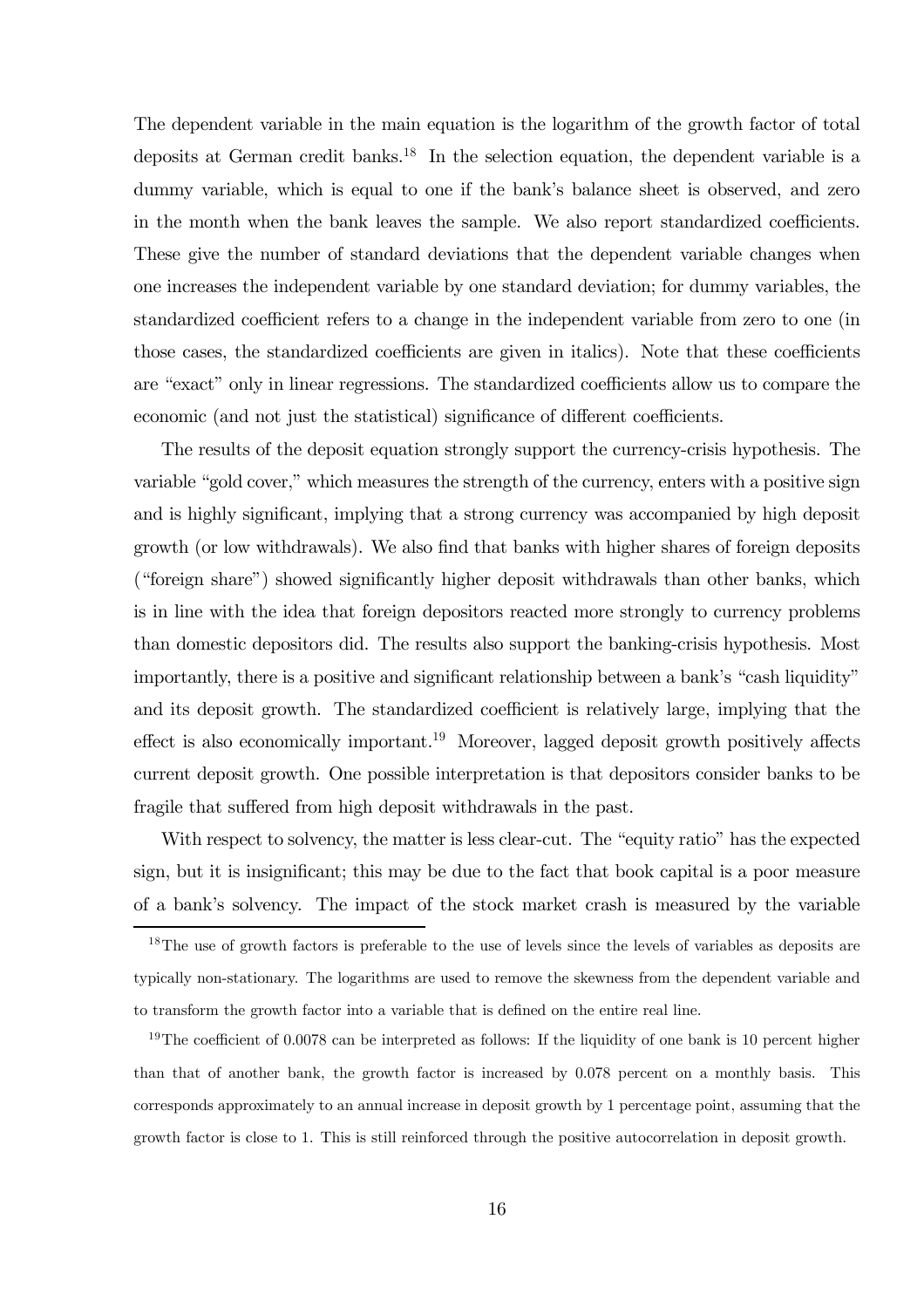"stocks," which is the growth of a general stock index, interacted with the bank's share of stocks in total assets; this variable, too, is insignificant.

| <b>Dependent</b>                            | Independent variables    | <b>Coefficient</b> | <b>Robust</b>      | p-value | <b>Standardized</b> |
|---------------------------------------------|--------------------------|--------------------|--------------------|---------|---------------------|
| variable                                    |                          |                    | standard<br>errors |         | coefficient         |
| Deposit growth                              |                          |                    |                    |         |                     |
|                                             |                          |                    |                    |         |                     |
|                                             | Deposit growth (-2)      | 0.0415             | 0.0322             | 0.197   | 0.0493              |
|                                             | Deposit growth (-3)      | 0.0752             | 0.0270             | 0.005   | 0.0830              |
|                                             | Cash liquidity (-2)      | 0.0078             | 0.0020             | 0.000   | 0.0923              |
|                                             | Equity ratio (-2)        | 0.0040             | 0.0031             | 0.189   | 0.0365              |
|                                             | <b>Branching</b>         | 0.0016             | 0.0033             | 0.619   | 0.0236              |
|                                             | Foreign share            | $-0.0070$          | 0.0024             | 0.004   | $-0.0658$           |
|                                             | Public                   | 0.0015             | 0.0039             | 0.697   | 0.0220              |
|                                             | Total assets (-2)        | 0.0024             | 0.0008             | 0.002   | 0.0650              |
|                                             | Bank stocks (-1)         | 0.2808             | 0.0754             | 0.000   | 0.0810              |
|                                             | Insolvencies (-1)        | $-0.0344$          | 0.0059             | 0.000   | $-0.1180$           |
|                                             | Regional employment (-1) | $-0.0089$          | 0.0080             | 0.268   | $-0.0209$           |
|                                             | Stocks $(-1)$            | $-0.9821$          | 0.8032             | 0.221   | $-0.0676$           |
|                                             | Gold cover (-1)          | 0.0137             | 0.0041             | 0.001   | 0.0683              |
|                                             | Constant                 | 0.3065             | 0.0671             | 0.000   |                     |
| <b>Select</b>                               |                          |                    |                    |         |                     |
|                                             | Deposit growth (-1)      | 1.9609             | 0.5251             | 0.000   | 2.3158              |
|                                             | Deposit growth (-2)      | 2.0851             | 0.6180             | 0.001   | 2.4358              |
|                                             | Deposit growth (-3)      | $-0.7226$          | 0.7610             | 0.342   | $-0.7787$           |
|                                             | Cash liquidity (-1)      | 0.3168             | 0.1244             | 0.011   | 3.6877              |
|                                             | Cash liquidity (-2)      | $-0.1294$          | 0.1339             | 0.334   | $-1.5047$           |
|                                             | Equity ratio (-1)        | 0.6507             | 0.2555             | 0.011   | 5.7817              |
|                                             | Equity ratio (-2)        | $-0.2944$          | 0.2371             | 0.214   | -2.6136             |
|                                             | <b>Branching</b>         | 0.0632             | 0.1660             | 0.703   | 0.8961              |
|                                             | Foreign share            | 0.1285             | 0.1010             | 0.203   | 1.1773              |
|                                             | Public                   | 0.0441             | 0.3804             | 0.908   | 0.6257              |
|                                             | Total assets (-2)        | 0.2212             | 0.0796             | 0.005   | 5.8494              |
|                                             | Bank stocks (-1)         | 1.4533             | 4.5268             | 0.748   | 0.4096              |
|                                             | Insolvencies (-1)        | $-0.5442$          | 0.3573             | 0.128   | $-1.8266$           |
|                                             | Regional employment (-1) | 0.0664             | 0.6473             | 0.918   | 0.1526              |
|                                             | Stocks $(-1)$            | $-0.8503$          | 6.6144             | 0.898   | $-0.0571$           |
|                                             | Gold cover (-1)          | 0.1773             | 0.3505             | 0.613   | 0.8617              |
|                                             | Constant                 | 7.5672             | 4.3975             | 0.085   |                     |
|                                             | Rho                      | 0.0415             | 0.0627             | 0.509   |                     |
| # Obs (total)                               | 3800                     |                    |                    |         |                     |
| # Failures                                  | 19                       |                    |                    |         |                     |
| Wald test Chi <sup>2</sup> (14):<br>p-value | 144.58<br>0.0000         |                    |                    |         |                     |

Table 3: Results from selection model for growth in total deposits.

Another measure of a bank's perceived solvency is its stock price. Since individual stock prices are not available for all the banks in our sample, we included the growth of an aggregate price index of "bank stocks," and it proved to be strongly significant and economically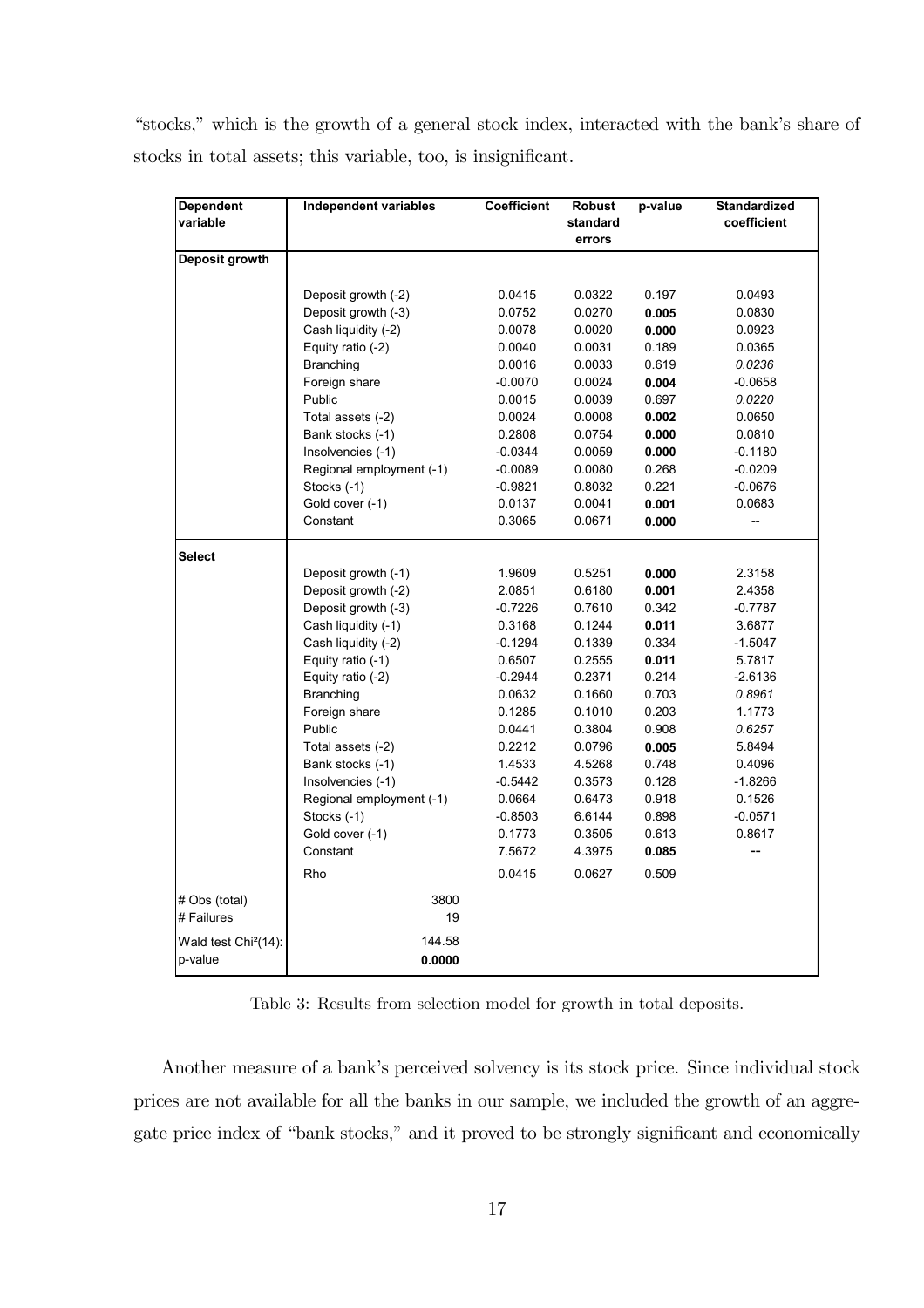important. However, this variable is uninformative with respect to the effect of individual bank solvency on deposit withdrawals. The insignificance of the bank-specific solvency variables may be due to measurement problems. However, it is also possible that depositors reacted much more strongly to liquidity than to solvency indicators, because information on liquidity was more readily available and because liquidity becomes the crucial determinant of survival in twin crises with sudden capital reversals.

The branch structure does not have a significant impact on deposit flows; the "branching" dummy, indicating that a bank has more than one branch, is insignificant. "Regional employment," which is to measure regional shocks, does not enter significantly in the equation either. In contrast, the lagged number of national bankruptcies ("insolvencies") is highly significant. This indicates that deposit flows were related to national rather than regional shocks, explaining why a branch network offered little protection. Note that the inclusion of monthly time dummies leaves all of our main results virtually unchanged. Hence, our macroeconomic variables appear to capture the macroeconomic evolution very well.

The variable "total assets" is positive and significant, implying that large banks experienced lower deposit withdrawals than small banks, given the riskiness of their portfolios. This is consistent with a "too-big-to-fail" interpretation: Large banks' creditors may have trusted more in the safety of their deposits, because they anticipated that their banks had a higher probability of being supported in a crisis. The result is all the more striking if we compare it to the descriptive results in section 4.2: There we have seen that large banks experienced particularly high deposit withdrawals. If we accept the "too-big-to-fail" interpretation, this means that large banks would have suffered even higher withdrawals in the absence of an implicit guarantee.

We now turn to the interpretation of the selection equation.  $\rho$ , which denotes the correlation coefficient of the disturbances in the two equations, and hence the conditional correlation between changes in deposits and bank survival, shows the expected sign, but it is insignificant. This indicates that selection is not an important issue in this dataset; this may be due to the low number of failures in our sample. It is still worthwhile to have a look at the determinants of bank survival. Lagged "deposit growth" has a positive and significant effect on bank survival. Hence, high withdrawals in the past increase the probability of failure. Bank survival also depends positively on a bank's strength, as measured by liquidity and equity ratios. Bank survival is unrelated to the presence of a branch network or to the share of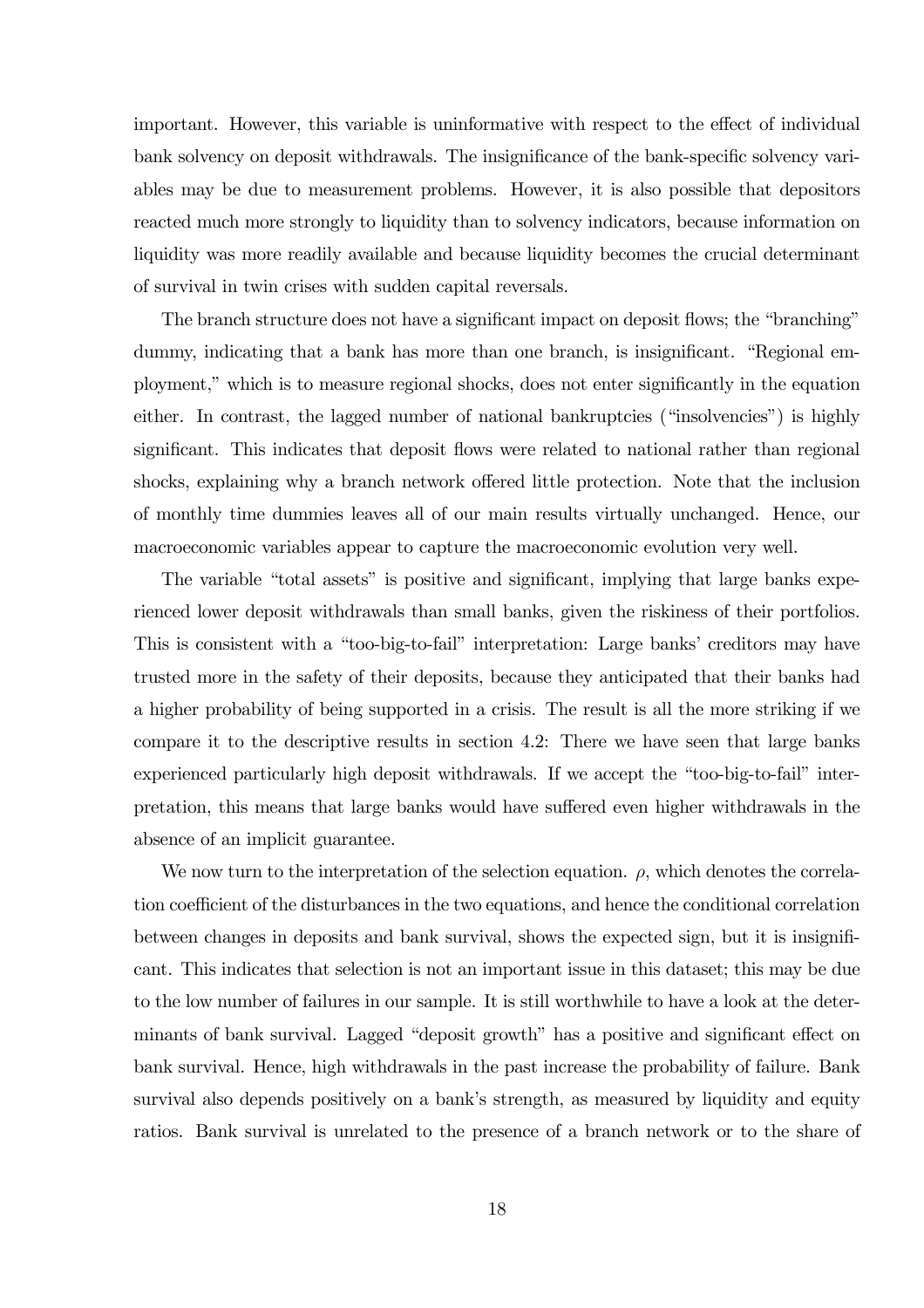foreign debt. In contrast, bank size has a highly significant positive effect on bank survival; large banks had a higher probability of survival than small banks. Again, this is consistent with large banks being "too big to fail.<sup>"20</sup> None of the macroeconomic variables enters the selection equation significantly; this suggests that the incidence of failures was related much more to bank-specific characteristics than to macroeconomic variables.

We can conclude that the results from table 3 support the currency- and the bankingcrisis hypotheses, which is consistent with the view that the currency and the banking crisis were superimposed upon, and possibly reinforced, each other. The strong relationship between banks' liquidity ratios and deposit withdrawals stresses the role of liquidity in twin crises. We can reject the branching hypothesis, since the maintenance of a branch network affects neither deposit growth nor bank survival. Finally, the significant impact of size on the deposit growth and bank survival is consistent with the "too-big-to-fail" hypothesis.

#### 5.4 Robustness checks

We performed a large number of robustness checks concerning the choice of dependent variable, sample period, bank groups in the sample, the treatment of outliers, and finally the estimation method. Table A3 in the appendix summarizes the major results from these regressions. Here we only want to stress some interesting findings that came out of these additional regressions. As you can see from table A3, most of the effects shown in the basic regression in table 3 are robust to the modifications. The only result that proves not to be entirely robust is the relationship between bank size and deposit growth. In contrast, size has a very robust effect on the survival probability.

One may argue that our evidence is not sufficient to support the banking-crisis hypothesis because one should always observe higher withdrawals at weaker banks if depositors distinguish at all between stronger and weaker banks. To counter this objection, we reran the regression allowing for a structural break between crisis and non-crisis periods. If banking problems were an independent cause of the German twin crisis, we would expect the relationship between banks' liquidity and solvency and deposit withdrawals to be amplified in crisis periods. Indeed, we find that the effects of liquidity and banks' stock prices are

 $^{20}$ In a strict sense, the "too-big-to-fail" problem refers to the *ex-ante* probability of failure. Therefore, a test based on ex-post probabilities is, of course, imperfect.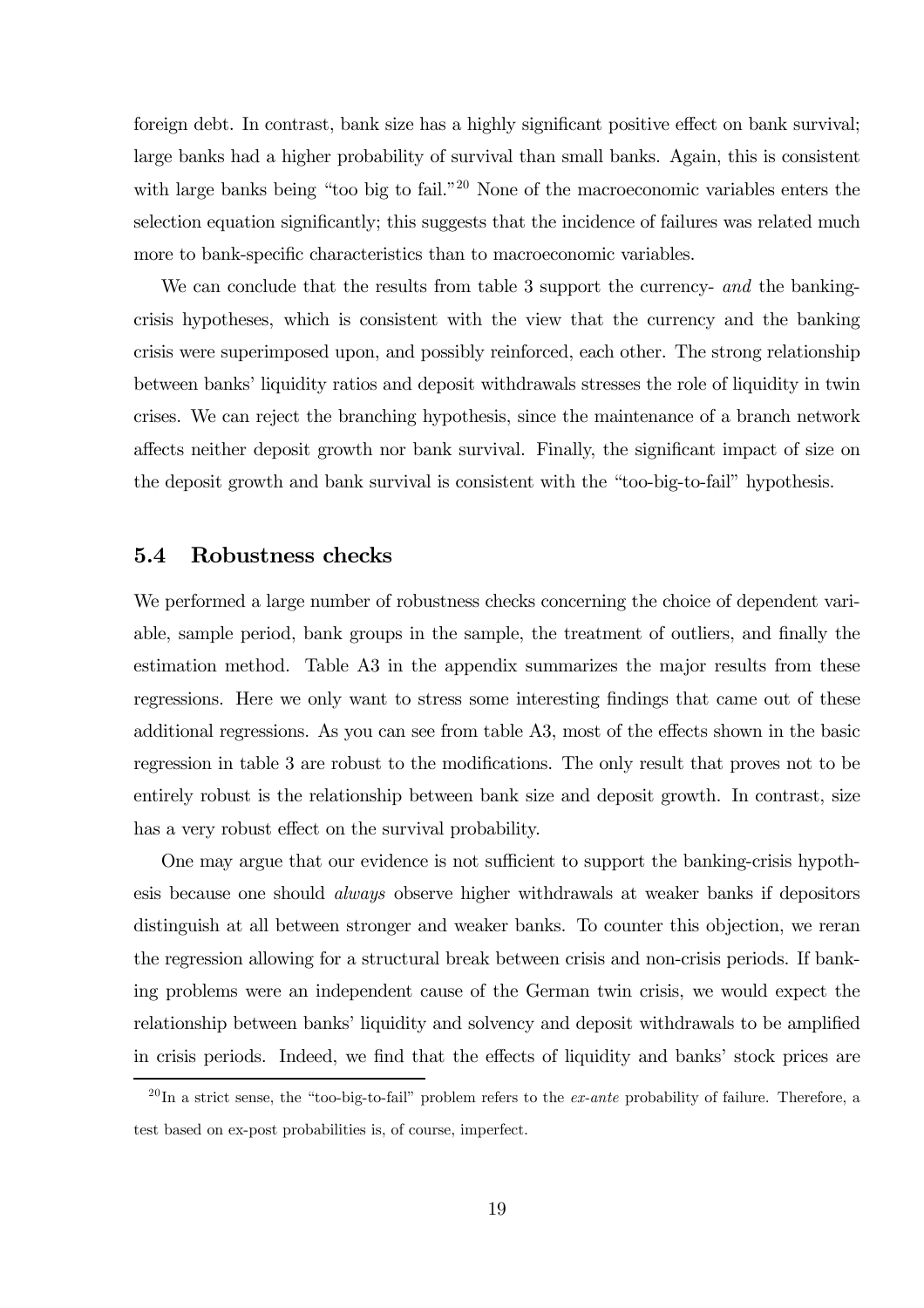reinforced in crisis periods, defined as months with a decrease in aggregate deposits (see table A4). This suggests that depositors reacted more strongly to information about their bank's strength in times of crisis, which underlines the importance of banking problems in explaining deposit withdrawals, especially during crisis periods. The coefficient of the share of foreign deposits also increases in size, suggesting that foreign withdrawals were also more important in crisis periods.

Moreover, one may wonder whether our results are biased due to the banks' unobserved heterogeneity. Note first that any unobserved effect in the *levels* of deposits would have been differenced out by the use of growth factors. To control for unobserved effects in the growth factors, we reran our regressions using panel methods (see table A5). The left panel of the table displays the results from a fixed effects regression. With weak dependence of the time series process of deposits, the inconsistency resulting from using fixed effects in the presence of lagged dependent variables is of the order  $T^{-1}$  (Wooldridge 2002, p. 302), which is small given the length of our panel. However, we also present the results from an Arellano-Bond (1991) estimation (right panel). In both cases, we neglect the selection problem. We added an interaction term of the gold cover and the foreign share, because the variable "foreign share" drops out in both regressions due to the differencing of the data; this does hardly affect the remaining coefficients. The main finding is that the effect of liquidity is very robust and much stronger than in the pooled regression. The coefficients of the gold cover and the new interaction term also support the results from the pooled regression; again the results are generally stronger. However, the effect of total assets is negative and strongly significant. This result is driven by the fact that the panel methods use only the withinvariation, i.e. the variation of total assets of one bank over time. In our test, however, we are interested in the cross-sectional variation of total assets<sup>21</sup>; in fact, the fixed effects prove to be strongly positively correlated (cross-sectionally) with the initial total assets, controlling for other variables.<sup>22</sup> This supports our result from the pooled regression. For completeness, we also present the results of regressions where total assets are not included (see table A5).

 $21$ Even a drop in total assets by 30 percent at Deutsche Bank would not change the relative size of the bank much, compared to the remaining banking sector. Especially, it would not affect the perception that Deutsche Bank is too big to fail.

 $22$ Note also that the results from the pooled regression are virtually unchanged when one uses initial total assets instead of current total assets.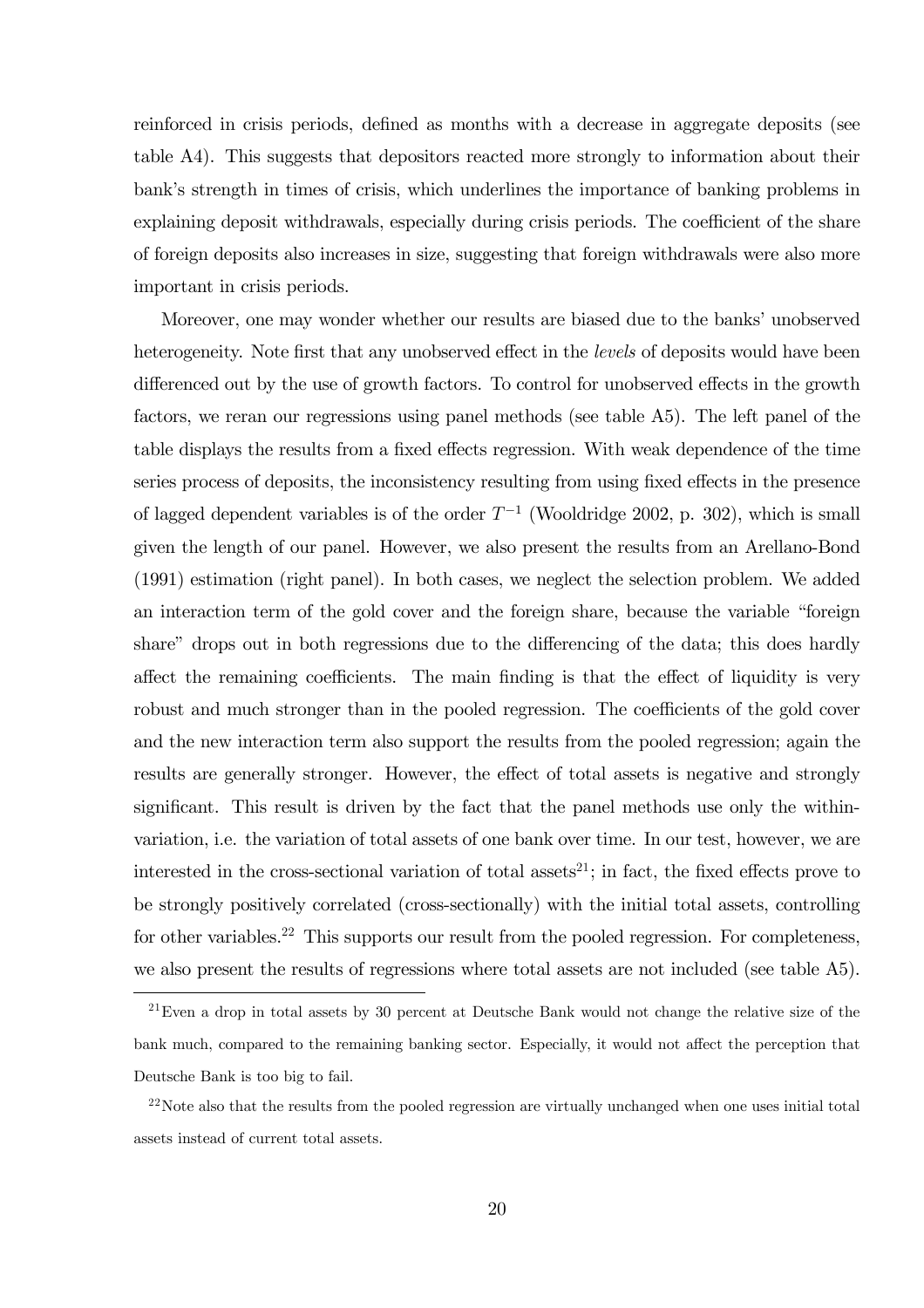Regarding the impact of a bank's size on deposit withdrawals and failure probabilities, one may wonder whether this result is driven merely by the four largest banks, namely the great branch banks. Therefore, we allowed for a structural break between the great branch banks and the remaining banks. Interestingly, none of the effects hinges on the presence of the great branch banks in the sample. In particular, "total assets" remain significant for the other banks in the deposit equation. This indicates that the implicit guarantee was not believed to be limited to the great branch banks.

In addition, one may expect the relationship between bank-specific characteristics and deposit withdrawals to change after public standby activities. In order to check this, we allowed coefficients for supported banks to change after the standby activity. The most important result is that the effect of liquidity is significantly smaller for the supported banks. This suggests that the link between bank-specific characteristics and changes in deposits was weakened for supported banks, which is in line with a moral-hazard argument. In fact, the structural break is significant at a 5 percent confidence level.

We can conclude that most of the effects shown in the basic regression in table 3 are robust to the modifications. Hence, the robustness checks confirm the acceptance of both the currency- and the banking-crisis hypothesis. We can reject the branching hypothesis, as the maintenance of a branch network affects neither deposit growth nor bank survival. Finally, the relationship between asset size and deposit growth is not entirely robust. Hence, we cannot assert with confidence that larger banks exhibited lower deposit withdrawals. In contrast, size has a very robust effect on the survival probability. Thus, we can safely claim that larger banks were less likely to fail.

## 6 Econometric analysis of standby activities

#### 6.1 Estimation procedure and results

The preceding analysis of deposit flows has confirmed one necessary condition for the contention that large banks were considered to be "too big to fail," namely that larger banks had a lower probability of failure than smaller banks. The results suggest that this may also have translated into lower deposit withdrawals, even though this effect is not entirely robust. While both results are consistent with the "too-big-to-fail" explanation, they could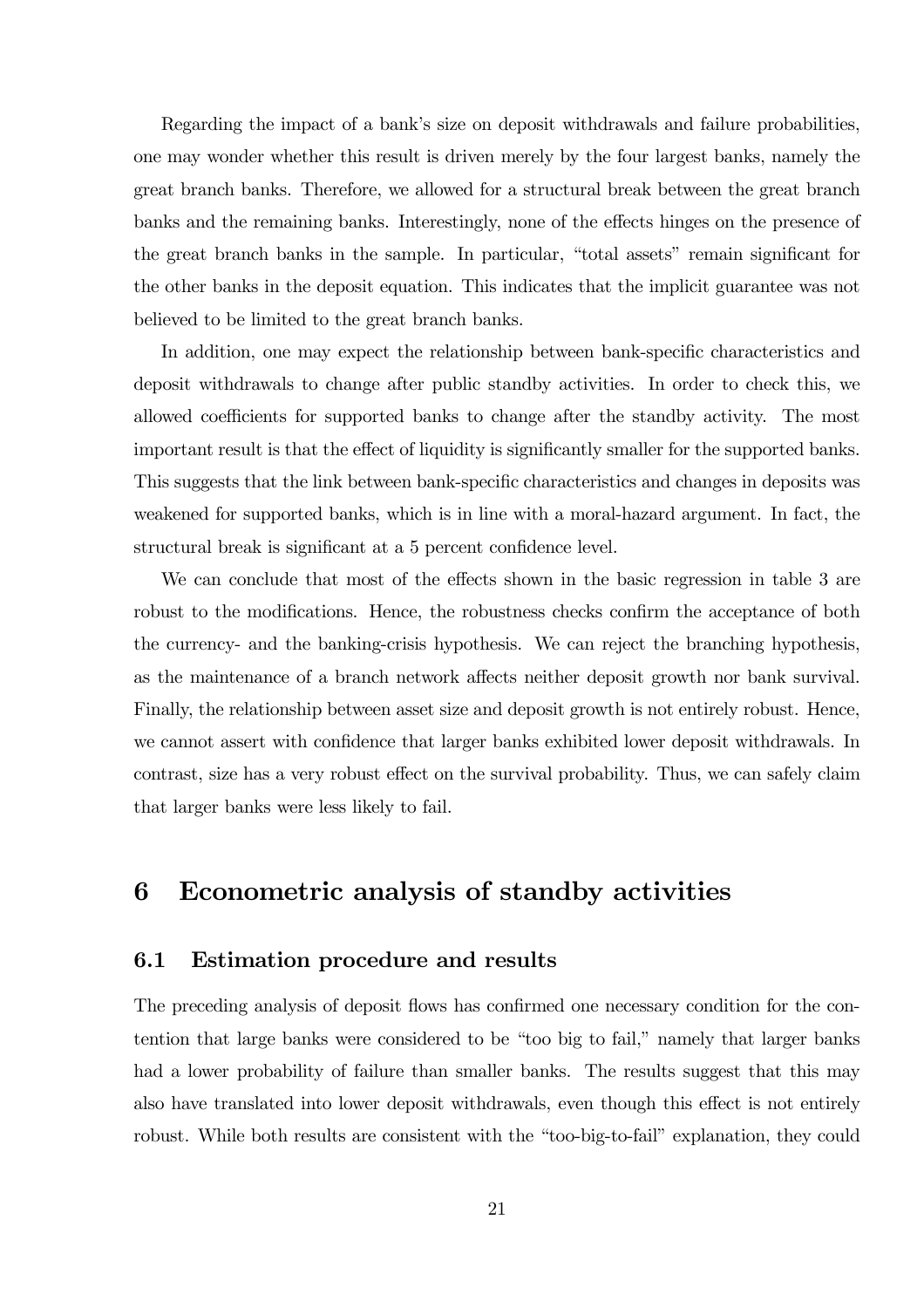also indicate that large banks were better able to withstand the crisis for other reasons such as better diversification.<sup>23</sup> Therefore, we also directly analyze public standby activities to find out whether large banks received privileged treatment in times of crisis. The descriptive analysis in section 4.2 has already shown that many large banks benefited from public support activities, and that the increase in endorsement liabilities in times of crisis was particularly strong at the larger banks. We will now examine these preliminary findings more thoroughly in an econometric analysis.

First, we check whether the probability of receiving public support was higher for larger banks than for smaller ones. Table 4 presents the results of a simple cross-sectional probit regression, where the dependent variable is a dummy variable that is equal to one if a bank received public support, such as capital injections, public guarantees, or public loans other than ordinary refinancing loans provided by the Reichsbank. The independent variables refer to April 1931, the month before the beginning of the final banking crisis. $24$ 

| <b>Dependent</b><br>variable | Independent<br>variables | <b>Coefficient</b> | <b>Robust</b><br>standard<br>errors | p-value | <b>Standardized</b><br>coefficient |
|------------------------------|--------------------------|--------------------|-------------------------------------|---------|------------------------------------|
| <b>Support</b>               |                          |                    |                                     |         |                                    |
|                              | First-order liquidity    | $-0.0743$          | 0.0396                              | 0.008   | $-0.3033$                          |
|                              | Equity ratio             | 0.0278             | 0.0402                              | 0.474   | 0.1006                             |
|                              | <b>Branching</b>         | 0.1242             | 0.0472                              | 0.094   | 0.8540                             |
|                              | Foreign share            | 0.0377             | 0.0277                              | 0.188   | 0.1377                             |
|                              | Total assets             | 0.0446             | 0.0201                              | 0.003   | 0.4795                             |
| # Obs<br>Pseudo $R^2$        | 91<br>0.3264             |                    |                                     |         |                                    |

Table 4: Results from probit regression for standby activities.

As predicted by the "too-big-to-fail" hypothesis, bank size has a significantly positive effect on the probability of receiving public support, which confirms the preliminary finding

<sup>&</sup>lt;sup>23</sup>However, recent evidence for the United States has shown that even though large banks tend to be better diversified, this does not translate into a reduction in the banks' risk (Demsetz and Strahan 1997).

 $24$ The coefficients in the table correspond to the change in the probability of being supported for an infinitesimal change in each independent continuous variable, and to the discrete change in the probability for dummy variables. All effects are evaluated at the means of the independent variables. The standardized coefficients refer to the original coefficients.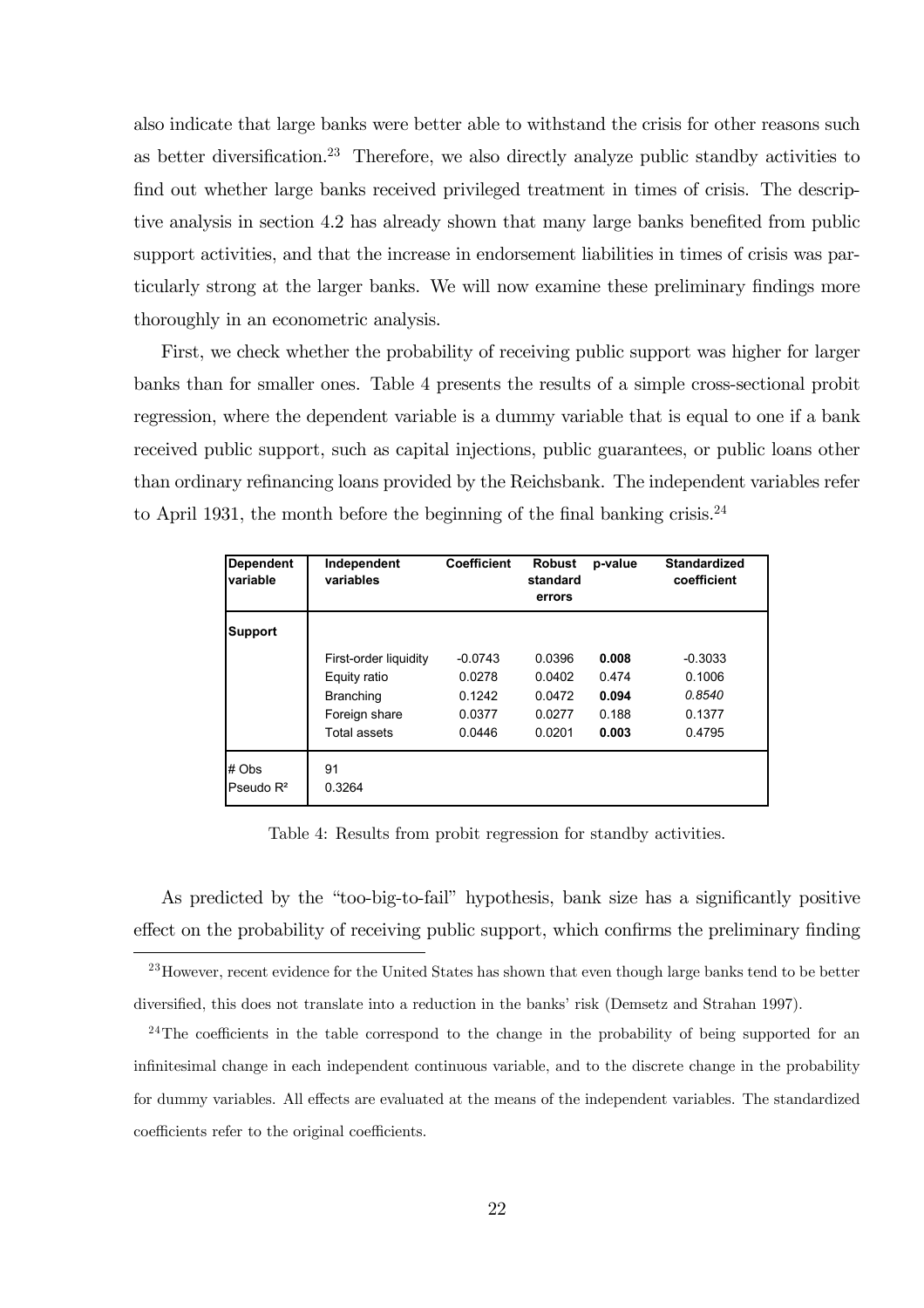from the descriptive analysis in section 4.2. An increase in total assets by one percent leads to an increase in the support probability by 0.04 percent, which is substantial if you keep in mind that the largest bank in our sample is more than 5,000 times as big as the smallest one. Note that this equation controls for other bank-specific variables. So the larger probability of support at the larger banks was not simply due to the fact that they needed the support most (for example, due to their low liquidity ratios). The branching variable is weakly significant. In fact, branch networks can be interpreted here as measuring another aspect of size, namely geographical dispersion. Moreover, we find that banks with lower first-order liquidity ratios were more likely to be supported. In contrast, there is neither a relationship to the equity ratio, nor to the share of foreign deposits.

Second, we examine the provision of liquidity by the Reichsbank. Under the gold standard, monetary policy had to proceed subject to the constraint that the gold cover did not fall below the prescribed forty-percent level. In normal times, this constraint was not binding, but in times of crisis, the Reichsbank imposed discount restrictions, trying to limit the aggregate quantity of discount loans to a level compatible with the maintenance of the gold standard.25 Hence, there were two different policy regimes for liquidity provision, a crisis regime with credit rationing and a non-crisis regime with free liquidity provision. This will be taken into account in the econometric analysis by allowing for a structural break between crisis and non-crisis periods.

The question then is how the Reichsbank distributed the given aggregate level of discount loans among different banks in the rationing regime. The "too-big-to-fail" hypothesis asserts that large banks were given privileged access to the Reichsbank's rediscounting facilities in times of crisis, meaning that larger banks were rationed less than smaller banks due to their economic significance. This is a statement about the supply of discount loans by the Reichsbank to different banks. In general, one does not observe the supply directly. In a rationing regime, however, the level of discount loans equals the *minimum* of supply and demand, and changes in the levels of discount loans are determined by the supply side alone as long as the rationing constraint is binding. This can be exploited here to identify the supply-side effect.

Table 5 presents the results from a selection model for the growth in endorsement liabilities.<sup>26</sup> The correlation coefficient  $\rho$  is again insignificant. The results for the selection

 $^{25}$ For evidence on these discount restrictions, see Schnabel (2004a).

 $^{26}$ The regression of endorsement liabilities suffers from the same selection problem as the regression of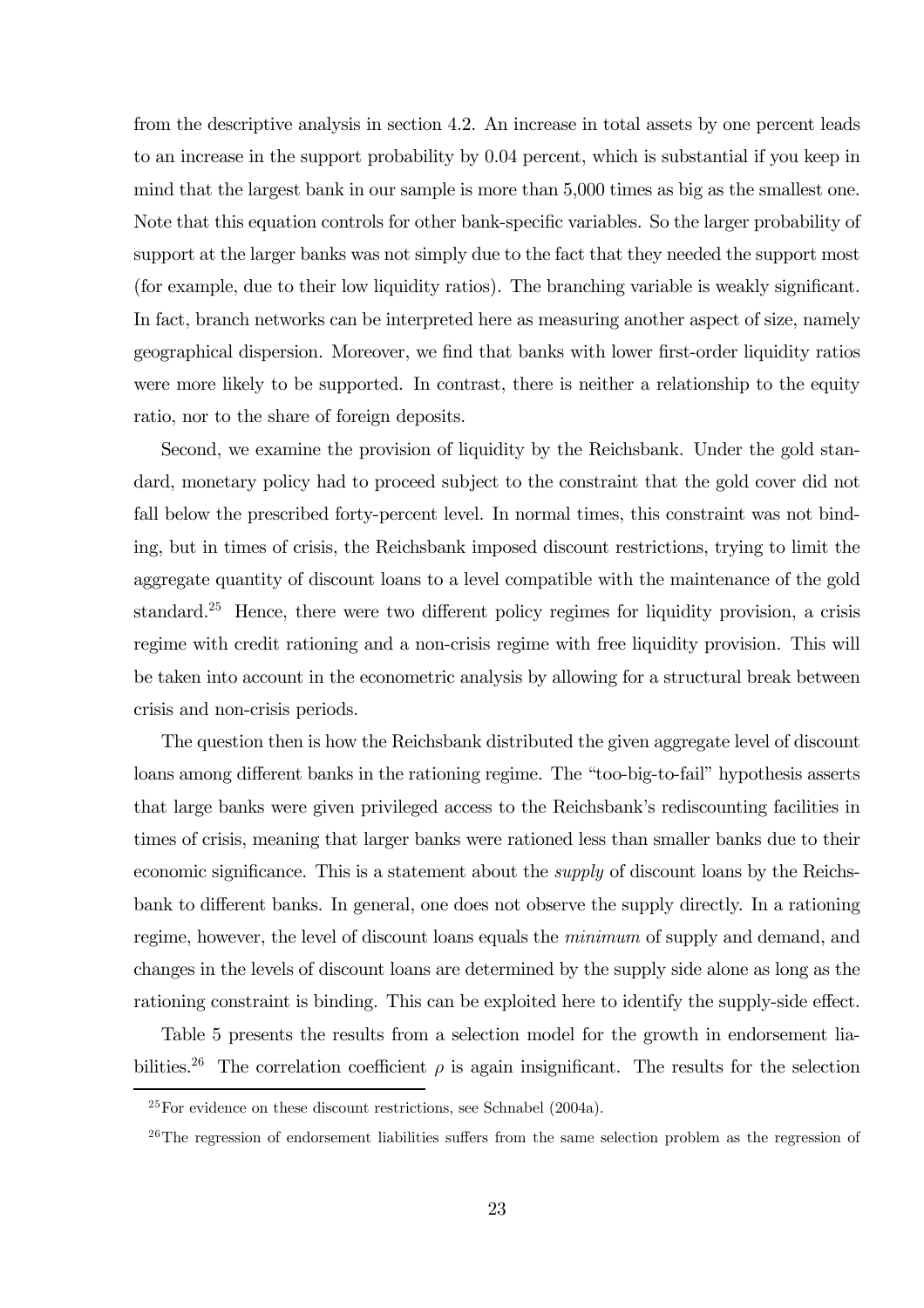equation are suppressed here because they are similar to the ones in the other table. In the main equation, the dependent variable is the logarithm of the growth factor of "other endorsement liabilities." The panel on the left of table 5 displays the coefficients for noncrisis periods, while the panel on the right shows the estimates for crisis periods. A crisis regime is defined as a period with aggregate deposit withdrawals. An alternative definition based on the gold cover yields almost the same classification, as the two variables are highly correlated. Under the "too-big-to-fail" hypothesis, we expect a bank's size to have a positive effect on endorsement growth in crisis periods, but not in non-crisis periods.

| <b>Dependent</b><br>variable            | Independent variables   | <b>Coefficient</b> | p-value | <b>Standardized</b><br>coefficient | <b>Coefficient</b> | p-value       | <b>Standardized</b><br>coefficient |
|-----------------------------------------|-------------------------|--------------------|---------|------------------------------------|--------------------|---------------|------------------------------------|
| <b>Endorsement</b>                      |                         | No crisis          |         |                                    |                    | <b>Crisis</b> |                                    |
| growth                                  |                         |                    |         |                                    |                    |               |                                    |
|                                         | Total assets (-1)       | 0.0008             | 0.848   | 0.0042                             | 0.0142             | 0.018         | 0.0776                             |
|                                         | Endorsement growth (-1) | $-0.0782$          | 0.065   | $-0.0731$                          | $-0.1153$          | 0.003         | $-0.1262$                          |
|                                         | Endorsement growth (-2) | $-0.0405$          | 0.232   | $-0.0360$                          | $-0.0442$          | 0.152         | $-0.0515$                          |
|                                         | Endorsement growth (-3) | $-0.0294$          | 0.317   | $-0.0289$                          | $-0.0626$          | 0.097         | $-0.0703$                          |
|                                         | Deposit growth (-1)     | 0.3242             | 0.001   | 0.0735                             | 0.3079             | 0.002         | 0.0735                             |
|                                         | Deposit growth (-2)     | $-0.0247$          | 0.694   | $-0.0062$                          | 0.1426             | 0.267         | 0.0319                             |
|                                         | Deposit growth (-3)     | $-0.0694$          | 0.406   | $-0.0148$                          | 0.1413             | 0.147         | 0.0328                             |
|                                         | Share of bills (-1)     | 0.0154             | 0.023   | 0.0437                             | 0.0217             | 0.006         | 0.0677                             |
|                                         | Cash liquidity (-1)     | $-0.0105$          | 0.226   | $-0.0249$                          | $-0.0258$          | 0.045         | $-0.0616$                          |
|                                         | Equity ratio (-1)       | $-0.0079$          | 0.536   | $-0.0144$                          | 0.0143             | 0.452         | 0.0261                             |
|                                         | Foreign share           | $-0.0150$          | 0.233   | $-0.0279$                          | $-0.0130$          | 0.411         | $-0.0253$                          |
|                                         | Branching               | 0.0117             | 0.462   | 0.0342                             | 0.0120             | 0.577         | 0.0349                             |
|                                         | Public                  | 0.0133             | 0.689   | 0.0387                             | $-0.0496$          | 0.106         | $-0.1444$                          |
|                                         | Gold cover (-1)         | $-0.0116$          | 0.719   | $-0.0085$                          | 0.0546             | 0.008         | 0.0617                             |
|                                         | Constant                | $-0.1007$          | 0.062   |                                    | $-0.0626$          | 0.366         | --                                 |
| <b>Select</b>                           |                         |                    |         |                                    |                    |               |                                    |
|                                         |                         |                    |         |                                    |                    |               |                                    |
|                                         | Rho                     | $-0.010$           | 0.980   |                                    |                    |               |                                    |
| # Obs (total)                           | 3,689                   |                    |         |                                    |                    |               |                                    |
| # Failures                              | 19                      |                    |         |                                    |                    |               |                                    |
|                                         |                         |                    |         |                                    |                    |               |                                    |
| Wald test Chi <sup>2</sup> (30): 121.42 |                         |                    |         |                                    |                    |               |                                    |
| p-value                                 | 0.0000                  |                    |         |                                    |                    |               |                                    |
|                                         |                         |                    |         |                                    |                    |               |                                    |
|                                         |                         |                    |         |                                    |                    |               |                                    |

Table 5: Results from selection model for growth in endorsement liabilities, allowing for a structural break between crisis and non-crisis periods.

deposit changes. The presence of a bank in the sample depends on how much liquidity it receives from the Reichsbank and is, therefore, not random. Hence, we apply the same estimation procedure as in table 3 in order to control for non-random sample attrition. Here, we use a number of lagged macroeconomic variables (such as insolvencies, employment, stock prices) as instruments.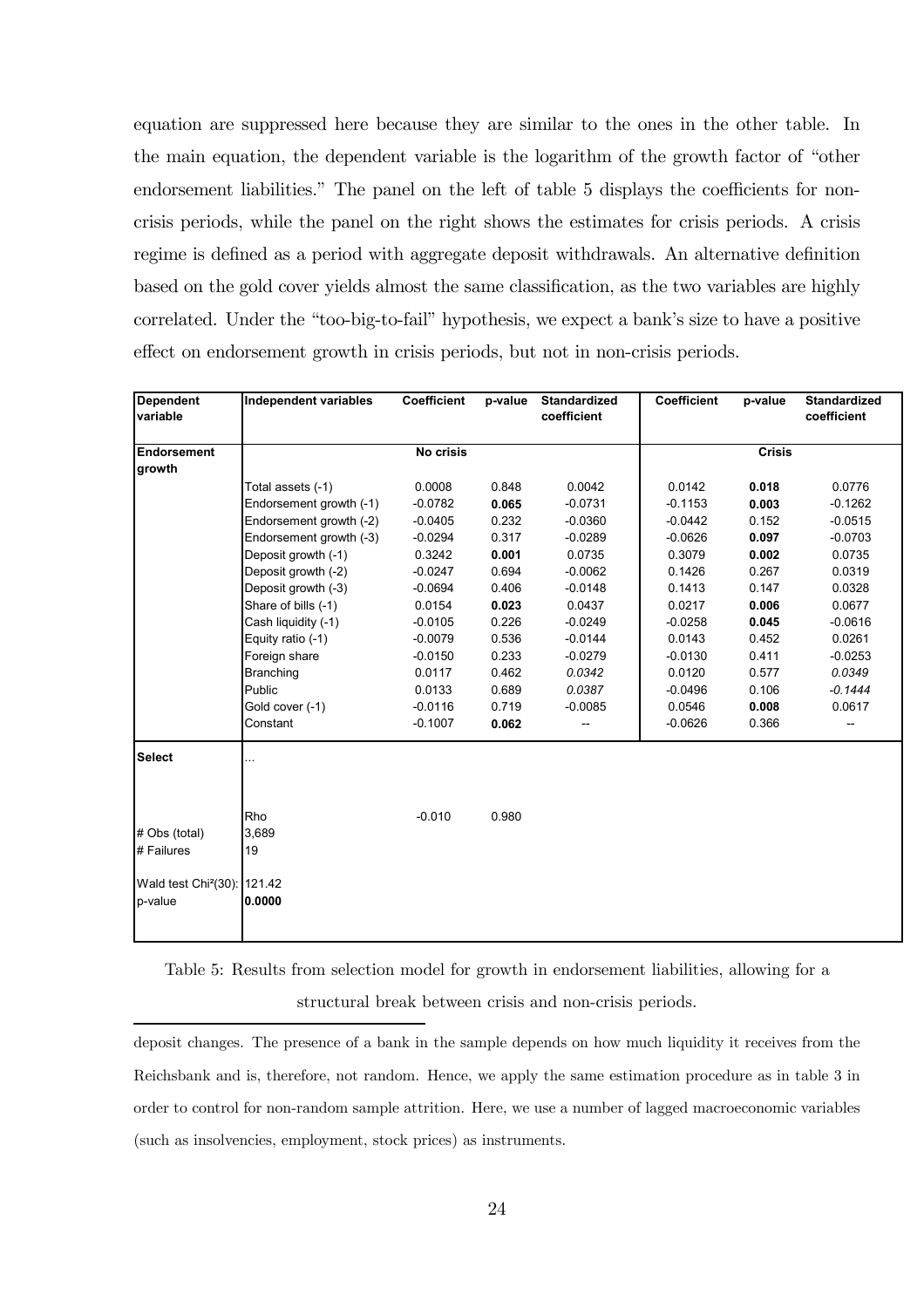The regression results strongly support the conjecture that large banks received preferential access to the Reichsbank's rediscounting facilities in times of crisis. Endorsement growth in crisis periods is significantly related to the size of banks, given the control variables, and the standardized coefficient is large compared to the other coefficients. In contrast, size does not matter in non-crisis periods. This is exactly what would have been expected under the "too-big-to-fail" hypothesis. $27$ 

It is also instructive to examine the other coefficients in the regression even though one has to be careful with a structural interpretation.<sup>28</sup> In both crisis and non-crisis periods, the growth in endorsement liabilities displays a negative autocorrelation, meaning that high growth rates were likely to be followed by small ones and vice versa. In times of crisis, a lower cash liquidity implied a higher growth in endorsement liabilities, reflecting the greater need for liquidity. However, the discounting of bills was only possible if the bank actually possessed bill material eligible for discount. This explains the highly significant coefficient of the share of bills in total assets. The same effect is also present in non-crisis periods.

If liquidity pressure was a driving force of endorsement growth in times of crisis, one would also expect past deposit growth and the share of foreign deposits to have significant effects on endorsement growth. However, the coefficient of deposit growth has the "wrong" sign, whereas the "foreign share" is insignificant. This suggests that the process of liquidity provision was not guided by considerations of needs alone. Finally, the growth rate of endorsement liabilities depends positively on the Reichsbank's gold cover in times of crisis. This reflects the constraints imposed upon the Reichsbank by the gold standard. The higher the gold cover, the wider the Reichsbank's scope for rediscounting activities.

We can conclude that there is strong evidence that large banks received privileged treatment, both with respect to public supporting activities, such as capital injections and public guarantees, and with respect to rediscounting. In combination with our findings on deposit

<sup>28</sup>Note that the regression in table 5 is not a demand or supply curve. The effect of the price variable is not modeled here. Instead, the regression gives the allocation of discount loans across different banks.

<sup>&</sup>lt;sup>27</sup>An interesting question is whether the privileged treatment was anticipated by the large banks. In our sample, the correlation between the cash liquidity ratio and total assets is negative and highly significant. This is consistent with the view that large banks reduced their liquidity holdings in the anticipation of a privileged treatment at the discount window.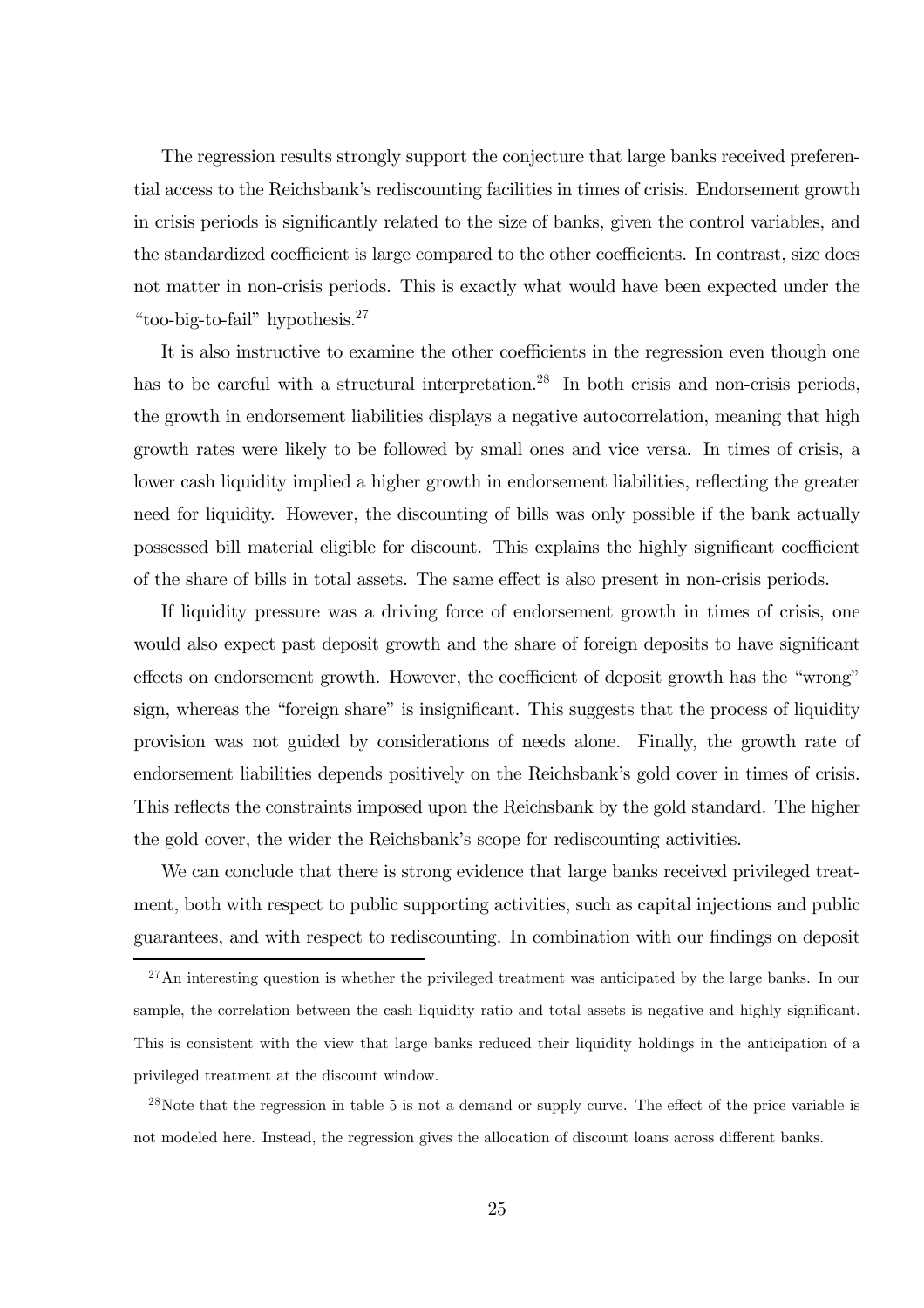flows and bank failures, this provides strong evidence for the "too-big-to-fail" hypothesis.

#### 6.2 Robustness checks

We conducted a large number of robustness checks for the regression of endorsement liabilities. The simple probit regression does not lend itself to a further robustness analysis. As before, we examined the robustness of our results regarding the choice of the dependent variable, sample period, bank groups included in the sample, the treatment of outliers, and finally the estimation method. As you can see from summary table A6, the results from table 5, especially that concerning "total assets," prove to be extremely robust, strengthening our finding that large banks were privileged, being provided with greater liquidity.

One may wonder whether it is appropriate to pool the data before and after July 1931, because the process of liquidity provision may have changed after the gold standard was abandoned, since this removed an important constraint to monetary policy. Therefore, we reran the regression allowing for another structural break after July 1931 (see table A7). In fact, the results show some notable differences from the pooled regression. First, the size of a bank is significant only in crisis periods before the bank holiday, while it turns insignificant after July 1931. This suggests that large banks were privileged primarily in times when the gold standard constraint was still binding. Second, the share of bills and the gold cover are significant for crisis and non-crisis periods before July 1931, but in both cases they turn insignificant after July 1931. This indicates that the provision of liquidity in the latter period was no longer limited by gold standard considerations, nor by the availability of bills. A Chow test shows that the structural break is, in fact, significant at the 5 percent level.

Moreover, we checked again whether the results hinged on the presence of the great branch banks in the sample. Indeed, the coefficient of "total assets" becomes insignificant when we exclude the great branch banks. Hence, the privileged treatment of the great branch banks seems to drive the result regarding the effect of bank size on discounting.

We can conclude that the results from the regression of endorsement liabilities, especially that concerning "total assets," are extremely robust to various modifications. This strongly supports the view that large banks, and especially the great branch banks, enjoyed preferential access to the Reichsbank's rediscounting facilities.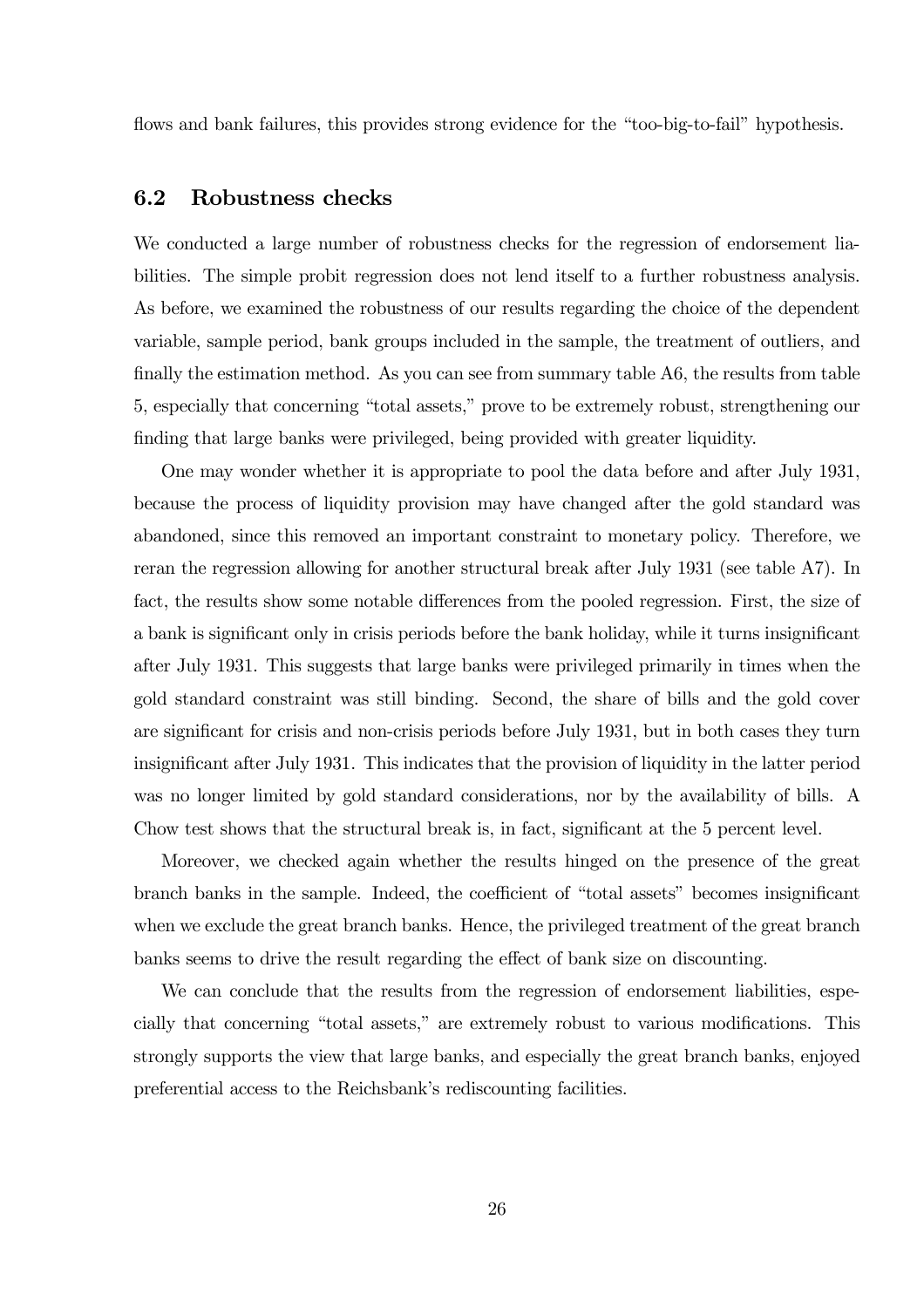## 7 Conclusion

This paper has studied the interaction between micro- and macroeconomic factors in twin crises by analyzing one particular episode on the basis of individual bank data, namely the German twin crisis of 1931. Our analysis has shown that this crisis should be described as both a currency and a banking crisis. Deposit withdrawals were particularly high at times of currency disturbances, and banks holding foreign debt lost more deposits than other banks. In addition, illiquid banks lost more deposits than liquid banks, especially in times of crisis, indicating that depositors withdrew their funds primarily from banks that were thought to be particularly fragile. In this respect, twin crises appear to be no different from banking crises that are not accompanied by currency crises. Moreover, the incidence of failures was related much more to bank-specific characteristics than to macroeconomic variables. Thus, both deposit growth and the incidence of failures suggest that the (macroeconomic) currency crisis was accompanied by a (microeconomic) banking crisis.

Our results suggest that the particular severity of the German twin crisis, and of twin crises in general, may be due to the mutual reinforcement of banking and currency problems. A run on the currency tends to weaken banks, and the run on banks may weaken the currency. This is consistent with Kaminsky and Reinhart's (1999) conjecture that there is a vicious spiral between the two phenomena. An evaluation of the relative importance of the banking and the currency problems is beyond the scope of this paper, and it may not even be very useful, given the mutual interdependence between the two phenomena. However, we hope to shift the view away from unidirectional explanations of twin crises to a more differentiated view, where banking and currency problems may be superimposed upon, and possibly reinforce, each other.

Furthermore, our results question the benefits of branch networks in twin crises. Branch banks exhibited neither lower deposit withdrawals in times of crisis, nor a lower probability of failure. This does not necessarily mean that branch networks in general do not offer any protection. Our preferred interpretation is that national shocks were more prevalent in the German crisis than regional shocks. In such crises, the diversification effects offered by branch networks may be negligible, as many risks are not diversifiable. In fact, in our regressions, regional indicators had no significant effect on deposit growth or on the incidence of bank failures. In this respect, the German crisis seems to have been very different from the various banking crises in the United States during the Great Depression, where regional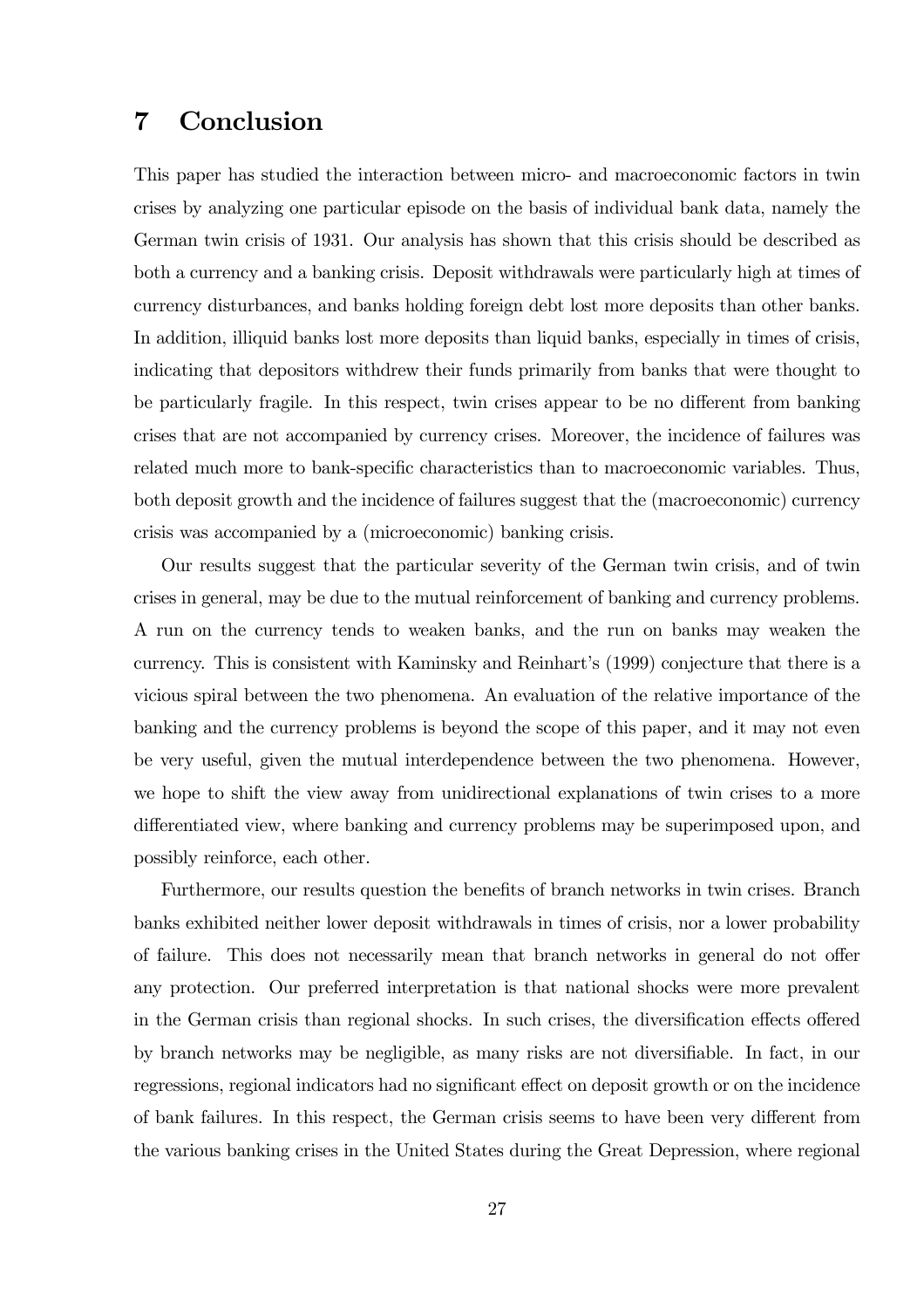shocks played an important role (see, e. g., Wicker 1996).

Carlson and Mitchener (2003) have argued that branching may enhance aggregate stability by intensifying competition and forcing weak banks to exit the system. This would actually be consistent with lower stability at the individual bank level. In contrast, our findings suggest that a banking system with large branch banks is likely to be more vulnerable to financial crises. The reason is that branch banks tend to be large banks, which may suffer from a moral-hazard problem because depositors and the public authorities consider these banks to be "too big to fail." In fact, our results lend considerable support to the "too-big-tofail" hypothesis. In the German crisis, large banks were less likely to fail, and more likely to be bailed out than smaller banks. In addition, large banks received preferential access to the Reichsbank's discount window. This strongly supports the view that the public authorities considered the large banks to be "too big to fail." There is also some, albeit weaker, evidence that depositors anticipated the bail-outs and were therefore less inclined to withdraw their deposits from larger banks. Also, cash liquidity ratios are negatively correlated with the banksí size, which may suggest that the large banks themselves anticipated a privileged treatment at the discount window. By attracting high levels of "hot" foreign debt, while holding low liquidity levels, the large banks may, in fact, have increased the vulnerability of the German economy to a twin crisis.

It is worthwhile to compare these findings with the work by Kryzanowski and Roberts  $(1993)$ , who have documented a similar "too-big-to-fail" problem at Canadian banks during the Great Depression. Interestingly, the diagnoses of the underlying problems are very similar, while the problems manifested themselves in very different ways: Germany experienced a severe banking crisis, while Canada (which also suffered from a currency crisis) became the prime example of the stability of large branch banks. Our analysis suggests that one possible reason for this difference is that German banks were much more reliant on foreign debt, which aggravated the intertwinement of the banking and the currency problems.

Finally, our paper has shown that the moral hazard problem does not depend on the existence of official deposit insurance or other explicit guarantees. Implicit guarantees can be just as destabilizing. In the context of a twin crisis, such guarantees become particularly problematic if they affect the provision of liquidity because the excessive provision of liquidity to some privileged banks may itself precipitate the collapse of the currency.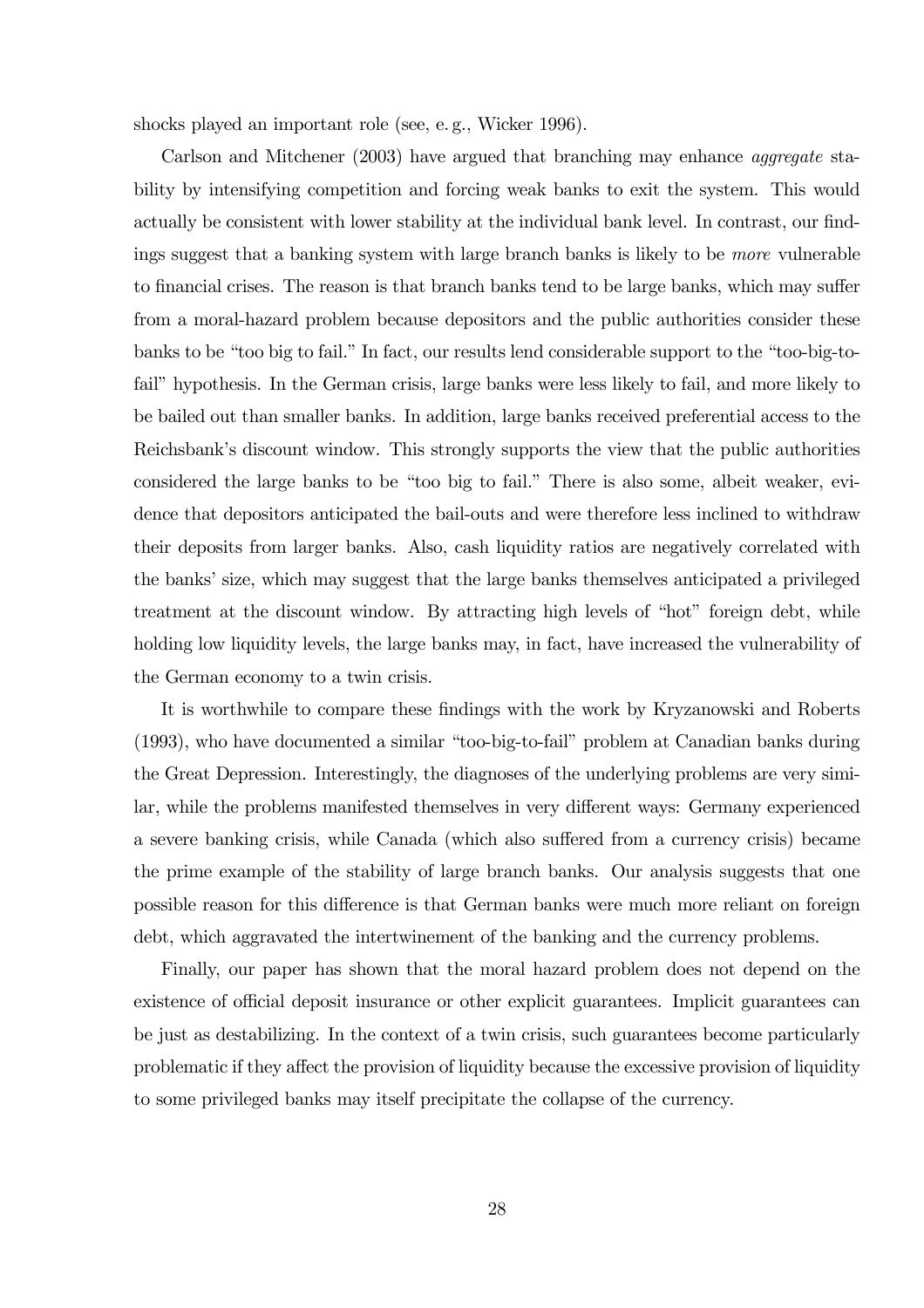## Appendix

#### Data construction

Foreign debt variables The variable "foreign share" used in our regression analysis is defined as the share of foreign deposits in total deposits. The variable was only calculated for June 30, 1930, as there are no continuous time series for a sufficiently large number of banks. The levels of foreign acceptance loans can be obtained from the banks' monthly balance sheets, but the levels of foreign cash loans can only be inferred from archival material. For June 1930, the Reichsbank's archival material contains detailed information on the levels of foreign debt for those banks holding large amounts of foreign debt. In addition, it contains the aggregate level of foreign deposits for all monthly reporting banks. In order to estimate the levels of foreign cash loans at individual banks, the non-attributable part of the aggregate level of cash loans was distributed evenly among the remaining credit banks, assuming that the Staatsbanken, Landesbanken, and Girozentralen (SLGs) did not hold any foreign cash loans, unless it was specified explicitly in the Reichsbank's material.<sup>29</sup> For banks that did not publish balance sheets in June 1930, the levels of acceptance loans were updated on the basis of the aggregate evolution of acceptance loans.

 $^{29}$ This assumption is consistent with the statement in Enquête-Ausschuß (1930, p. 80) that the bulk of banks' foreign debt was held by the German credit banks and private bankers, not the SLGs.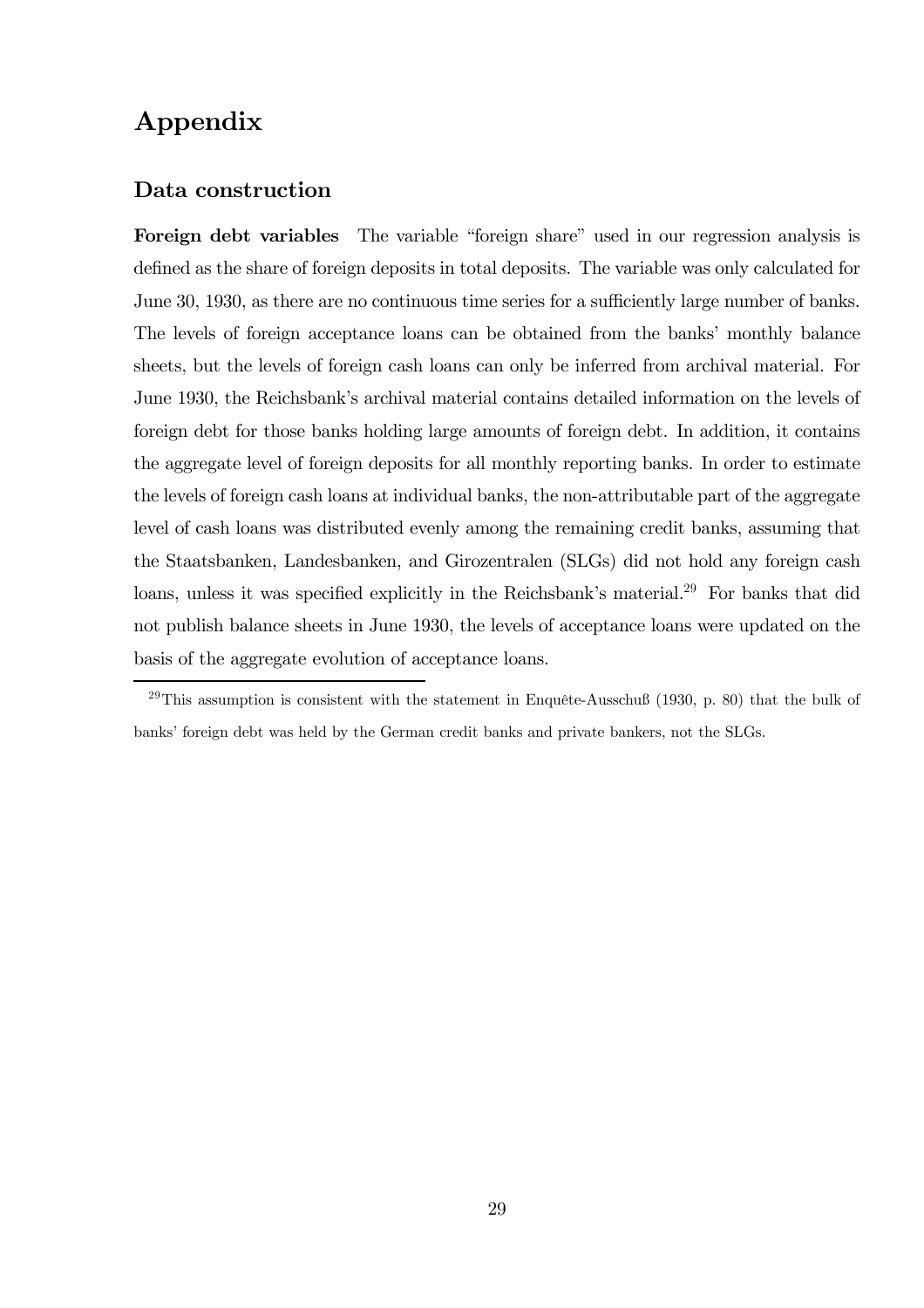Bank failures and official standby activities Table A1 lists those banks that we have classified as failures, distress mergers, and as banks receiving official support. It also lists the respective dates.

| Date                          | <b>Bank</b> name                                          | Classified as   |
|-------------------------------|-----------------------------------------------------------|-----------------|
| Sep 28                        | Berliner Bankverein                                       | Failure         |
| Sep29                         | Kieler Bank                                               | Failure         |
| Nov $29$                      | Bankverein Bischofswerda                                  | Failure         |
| Dec $29$                      | Ostbank für Handel und Gewerbe                            | Distress merger |
| $\overline{\text{Feb }30}$    | Frankfurter Bankverein                                    | Failure         |
| Dec $30$                      | Rheinisch-Westfälische Getreide-Kredit AG                 | Failure         |
| May 31                        | Hansabank Oberschlesien                                   | Failure         |
| May 31                        | Bankhaus Bühl und Co.                                     | Failure         |
| $\overline{\text{May }31}$    | Rheinische Bauernbank                                     | Standby         |
| $\overline{\text{Jun }31}$    | Gewerbebank                                               | Distress merger |
| $\overline{\mathrm{Jul}}\,31$ | Dresdner Bank                                             | Standby         |
| $\overline{\mathrm{Jul}}\,31$ | Darmstädter und Nationalbank (Danatbank)                  | Standby         |
| $\overline{\mathrm{Jul}}\,31$ | Allgemeine Deutsche Credit-Anstalt                        | Standby         |
| Aug 31                        | Hallescher Bankenverein von Kulisch, Kaempf & Co.         | Standby         |
| $Aug$ 31                      | Leipziger Credit-Bank                                     | Standby         |
| Sep $31$                      | Bank für Handel und Gewerbe                               | Failure         |
| Sep 31                        | Leipziger Credit-Bank                                     | Failure         |
| Sep 31                        | Leipziger Immobilien-Gesellschaft Bank für Grundbesitz AG | Failure         |
| $\overline{\mathrm{Oct}}$ 31  | Rheinische Bauernbank                                     | Failure         |
| Oct $31$                      | Hollandsche Credietbank                                   | Failure         |
| Nov $31$                      | Vorschuß- und Spar-Vereins-Bank in Lübeck                 | Failure         |
| Dec $31$                      | Anhalt-Dessauische Landesbank                             | Standby         |
| Dec $31$                      | Commerz-Bank in Lübeck                                    | Standby         |
| Feb 32                        | Wernigeröder Bank für Handel und Gewerbe                  | Failure         |
| Feb 32                        | Dresdner Bank (merged with Danatbank)                     | Standby         |
| Feb $32$                      | Commerz- und Privat-Bank (merged with Barmer Bank-Verein) | Standby         |
| $\overline{\text{Feb }32}$    | <b>Allgemeine Deutsche Credit-Anstalt</b>                 | Standby         |
| $\overline{\text{Feb }32}$    | Deutsche Bank und Disconto-Gesellschaft                   | Standby         |
| $J$ un $32$                   | Städte- und Staatsbank der Oberlausitz                    | Failure         |
| Jun 32                        | Anhalt-Dessauische Landesbank                             | Distress merger |
| $Jul$ 32                      | <b>Bernburger Bank</b>                                    | Failure         |
| $\overline{\text{Aug }32}$    | Westfalenbank                                             | Standby         |

Table A1: Bank failures, distress mergers, and official standby activities. Source: Die Bank.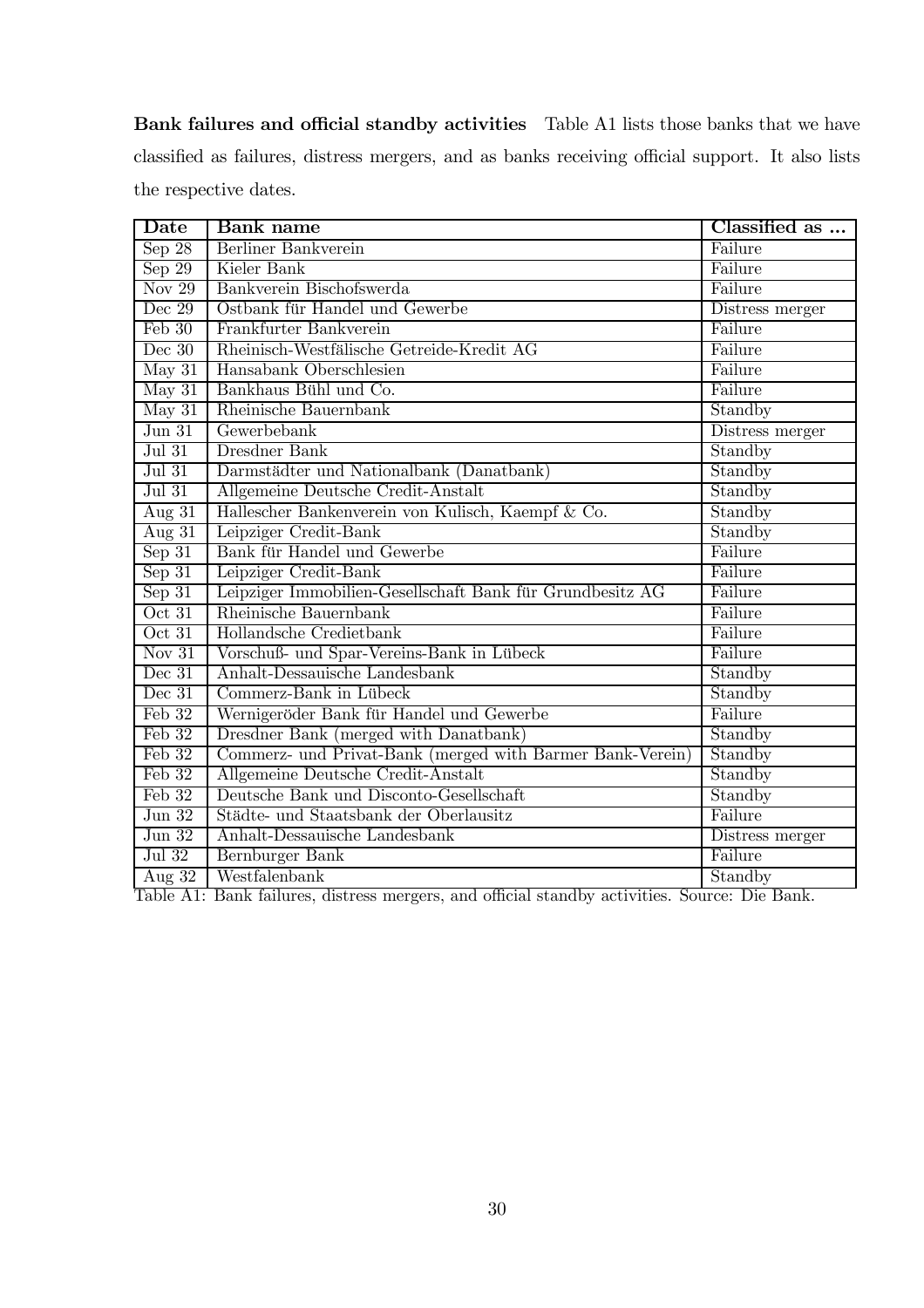Descriptive statistics The following table contains the descriptive statistics of the variables used in the regressions. If the variables enter the regressions in logarithmic forms, the given statistics refer to the variables before the logarithmic transformation. The sources are denoted as follows: 1 = Deutscher Reichs- und Preuflischer Staatsanzeiger, 2 = Saling's Börsenpapiere (1930), $\rm 3 =$  Bundesarchiv Berlin (Reichsbank R2501, diverse files),  $\rm 4 =$ Die Bank (diverse issues),  $5 =$ Institut für Konjunkturforschung (1936),  $6 =$  James (1985, pp. 358).

| Variable name            | <b>Description</b>                                                                                                               | Functional # Obs<br>form                                             |      | Mean  | Std. Dev. | Min   | Max    | <b>Sources</b> |
|--------------------------|----------------------------------------------------------------------------------------------------------------------------------|----------------------------------------------------------------------|------|-------|-----------|-------|--------|----------------|
| Deposit growth           | Total deposits (including acceptances) log of                                                                                    | growth<br>factor                                                     | 3781 | 0.997 | 0.071     | 0.428 | 2.190  | $\mathbf{1}$   |
| Cash liquidity           | (Cash + deposits at central bank) /<br>total deposits (including acceptances)                                                    | log                                                                  | 3800 | 0.026 | 0.020     | 0.000 | 0.283  | $\mathbf{1}$   |
| First-order<br>liquidity | Cash + deposits at central bank +<br>deposits at other banks + bills of<br>exchange) / total deposits (including<br>acceptances) | log                                                                  | 3800 | 0.340 | 0.478     | 0.006 | 10.905 | $\mathbf{1}$   |
| Equity ratio             | (Capital + reserves) / total assets                                                                                              | log                                                                  | 3800 | 0.214 | 0.143     | 0.048 | 0.878  | $\mathbf{1}$   |
| <b>Branching</b>         | Dummy = 1 if number of branches ><br>1, 0 otherwise                                                                              |                                                                      | 3800 | 0.680 | 0.466     | 0     | 1      | $\overline{2}$ |
| Foreign share            | Foreign deposits / total deposits on<br>June 30, 1930                                                                            | log                                                                  | 3800 | 0.155 | 0.137     | 0.007 | 0.814  | 3              |
| Public                   | Dummy = 1 if bank is public, 0<br>otherwise                                                                                      |                                                                      | 3800 | 0.061 | 0.240     | 0     | 1      | 2, 4           |
| <b>Total assets</b>      | Total assets in million Reichsmark                                                                                               | log                                                                  | 3800 | 165.4 | 568.4     | 0.9   | 5726.8 | $\mathbf{1}$   |
| <b>Bank stocks</b>       | Stock index for bank shares                                                                                                      | log of<br>growth<br>factor                                           | 3800 | 0.987 | 0.020     | 0.942 | 1.033  | 5              |
| Insolvencies             | Number of corporate insolvencies                                                                                                 | log                                                                  | 3800 | 1247  | 291       | 727   | 1972   | 5              |
| Regional<br>employment   | Regional number of employees,<br>January 1928 = 100                                                                              | log                                                                  | 3800 | 93.7  | 14.8      | 62.0  | 140.8  | 5              |
| <b>Stocks</b>            | General stock index [Descriptive<br>statistics refer to the stock index<br>without interaction]                                  | log of<br>growth<br>factor,<br>interacted<br>with share of<br>stocks | 3800 | 0.988 | 0.040     | 0.898 | 1.130  | 5              |
| Share of stocks          | Share of security portfolio in total<br>assets                                                                                   |                                                                      | 3800 | 0.063 | 0.098     | 0.000 | 0.874  | $\mathbf{1}$   |
| Gold cover               | Reichsbank reserves / Reichsbank<br>note circulation                                                                             | log                                                                  | 3800 | 0.478 | 0.138     | 0.225 | 0.657  | 5,6            |
| Endorsement<br>growth    | <b>Endorsement liabilities</b>                                                                                                   | log of<br>growth<br>factor                                           | 3670 | 1.028 | 0.408     | 0.140 | 7.000  | $\mathbf{1}$   |
| Share of bills           | Bills of exchange / Total assets                                                                                                 | log                                                                  | 3689 | 0.138 | 0.100     | 0.000 | 0.863  | $\mathbf{1}$   |

Table A2: Definition of variables, descriptive statistics, and sources.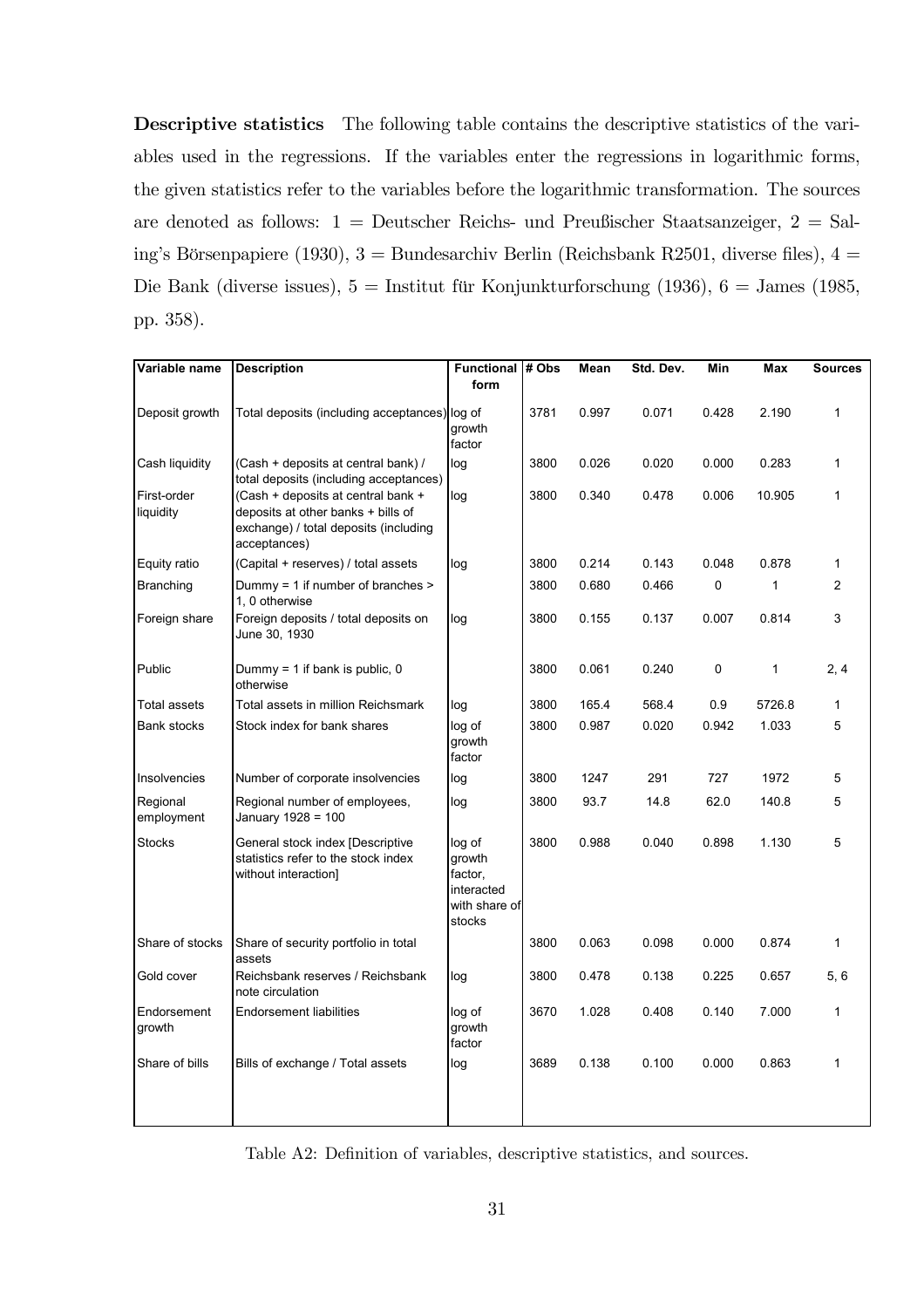## Robustness checks

### Deposit flows

| <b>Type of robustness</b> |                                                                                    |                                                                                                                                                                                                        |
|---------------------------|------------------------------------------------------------------------------------|--------------------------------------------------------------------------------------------------------------------------------------------------------------------------------------------------------|
| check                     | <b>Modification</b>                                                                | <b>Main result</b>                                                                                                                                                                                     |
| Dependent variable        | Exclude domestic acceptances All effects are robust.                               |                                                                                                                                                                                                        |
| Dependent variable        | Exclude all acceptances and<br>interbank deposits                                  | All effects are robust.                                                                                                                                                                                |
| Independent variables     | Inclusion of time dummies                                                          | All effects are robust.                                                                                                                                                                                |
| Sample period             | Use crisis periods only (=<br>periods with aggregate deposit<br>withdrawals)       | Deposit equation: Coefficients of "cash liquidity" and "bank stocks"<br>increase, "total assets," "gold cover" no longer significant.<br>Selection equation: All effects are robust. (See table A4).   |
| Sample period             | Consider only time until July<br>1931                                              | All effects are robust.                                                                                                                                                                                |
| Bank groups included      | Exclude banks not active in<br>retail business (deposits < 30%<br>of total assets) | All effects are robust.                                                                                                                                                                                |
| Bank groups included      | Allow for structural break<br>between great branch banks<br>and remaining banks    | All effects are robust for remaining banks, only significant<br>deviation: coefficient of "bank stocks" larger for great branch<br>banks, structural break is weakly significant (p-value = $0.084$ ). |
| Bank groups included      | Allow for structural break<br>between supported and not<br>supported banks         | Coefficient of "cash liquidity" significantly smaller for supported<br>banks, structural break is significant at 5%-level.                                                                             |
| Sensitivity to outliers   | Do not exclude any outliers                                                        | "Total assets" no longer significant in deposit equations, all other<br>effects are robust.                                                                                                            |
| Sensitivity to outliers   | Exclude more outliers                                                              | All effects are robust.                                                                                                                                                                                |
| <b>Estimation method</b>  | OLS with robust standard<br>errors                                                 | All effects are robust.                                                                                                                                                                                |
| <b>Estimation method</b>  | Use of panel methods (fixed<br>effects, Arellano-Bond)                             | Most effects are robust. "Total assets" show "wrong" sign. But:<br>Cross-sectional correlation between initial "total assets" and fixed<br>effects as expected. (See table A5)                         |

Table A3: Summary table  $-$  Robustness checks for deposit changes.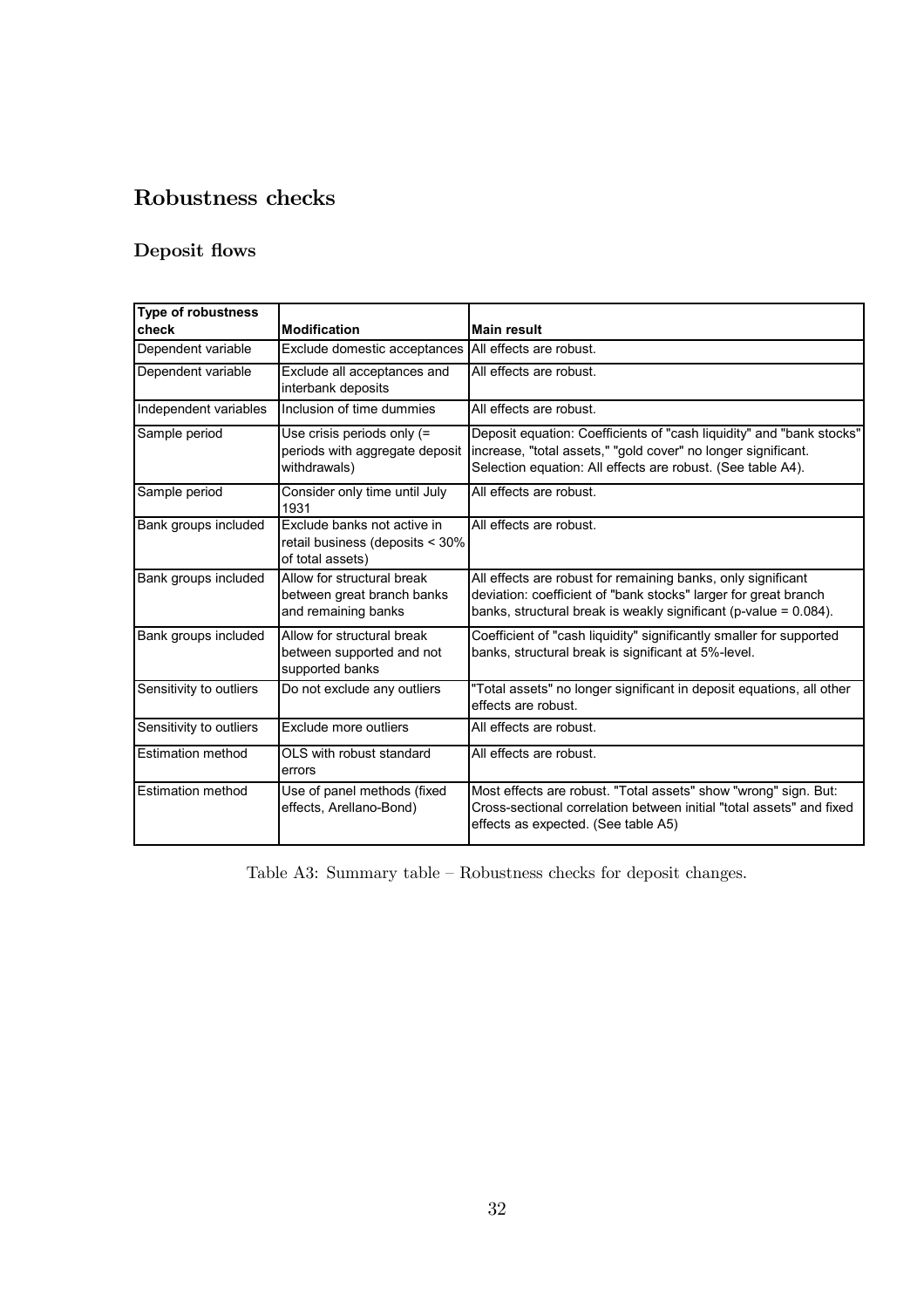| <b>Dependent</b>       | <b>Independent variables</b> | <b>Coefficient</b> | <b>Robust</b>      | p-value | <b>Standardized</b> |
|------------------------|------------------------------|--------------------|--------------------|---------|---------------------|
| variable               |                              |                    | standard<br>errors |         | coefficient         |
| <b>Deposit</b>         |                              |                    |                    |         |                     |
| growth                 |                              |                    |                    |         |                     |
|                        | Deposit growth (-2)          | 0.0077             | 0.0435             | 0.860   | 0.0082              |
|                        | Deposit growth (-3)          | 0.0970             | 0.0452             | 0.032   | 0.1068              |
|                        | Cash liquidity (-2)          | 0.0106             | 0.0034             | 0.002   | 0.1204              |
|                        | Equity ratio (-2)            | 0.0029             | 0.0045             | 0.518   | 0.0257              |
|                        | <b>Branching</b>             | 0.0058             | 0.0048             | 0.234   | 0.0004              |
|                        | Foreign share                | $-0.0088$          | 0.0040             | 0.026   | $-0.0824$           |
|                        | Public                       | 0.0077             | 0.0059             | 0.192   | 0.1082              |
|                        | Total assets (-2)            | 0.0007             | 0.0013             | 0.598   | 0.0175              |
|                        | Bank stocks (-1)             | 0.4367             | 0.1632             | 0.007   | 0.1127              |
|                        | Insolvencies (-1)            | $-0.0448$          | 0.0121             | 0.000   | $-0.1207$           |
|                        | Regional employment (-1)     | 0.0032             | 0.0119             | 0.791   | 0.0068              |
|                        | Stocks (-1)                  | $-1.6741$          | 1.5957             | 0.294   | $-0.1122$           |
|                        | Gold cover (-1)              | 0.0007             | 0.0062             | 0.913   | 0.0037              |
|                        | Constant                     | 0.3208             | 0.1030             | 0.002   |                     |
| <b>Select</b>          |                              |                    |                    |         |                     |
|                        | Deposit growth (-1)          | 2.0356             | 0.6874             | 0.003   | 1.8858              |
|                        | Deposit growth (-2)          | 1.9196             | 0.8355             | 0.022   | 1.6872              |
|                        | Deposit growth (-3)          | $-1.1305$          | 0.7115             | 0.112   | $-1.0160$           |
|                        | Cash liquidity (-1)          | 0.3070             | 0.1134             | 0.007   | 2.8932              |
|                        | Cash liquidity (-2)          | $-0.0941$          | 0.1220             | 0.441   | $-0.8738$           |
|                        | Equity ratio (-1)            | 0.8323             | 0.3938             | 0.035   | 5.9861              |
|                        | Equity ratio (-2)            | $-0.4220$          | 0.3771             | 0.263   | $-3.0311$           |
|                        | <b>Branching</b>             | 0.1455             | 0.1903             | 0.445   | 1.6619              |
|                        | Foreign share                | 0.1415             | 0.1255             | 0.259   | 1.0754              |
|                        | Public                       | $-0.1020$          | 0.4208             | 0.808   | $-1.1655$           |
|                        | Total assets (-2)            | 0.2384             | 0.0965             | 0.014   | 5.1211              |
|                        | Bank stocks (-1)             | $-1.1860$          | 8.4640             | 0.889   | $-0.2503$           |
|                        | Insolvencies (-1)            | $-0.8229$          | 0.5614             | 0.143   | $-1.8162$           |
|                        | Regional employment (-1)     | 0.5304             | 0.9766             | 0.587   | 0.9299              |
|                        | Stocks (-1)                  | $-6.0124$          | 17.9052            | 0.737   | $-0.3283$           |
|                        | Gold cover (-1)              | 0.0173             | 0.5324             | 0.974   | 0.0766              |
|                        | Constant                     | 7.4184             | 5.0811             | 0.144   |                     |
|                        | Rho                          | 0.0470             | 0.0865             | 0.587   |                     |
| # Obs (total)          | 1,685                        |                    |                    |         |                     |
| # Failures             | 13                           |                    |                    |         |                     |
| Wald test              |                              |                    |                    |         |                     |
| Chi <sup>2</sup> (14): | 65.30                        |                    |                    |         |                     |
| p-value                | 0.0000                       |                    |                    |         |                     |

Table A4: Robustness check for deposit changes  $-$  Restriction of sample to crisis periods.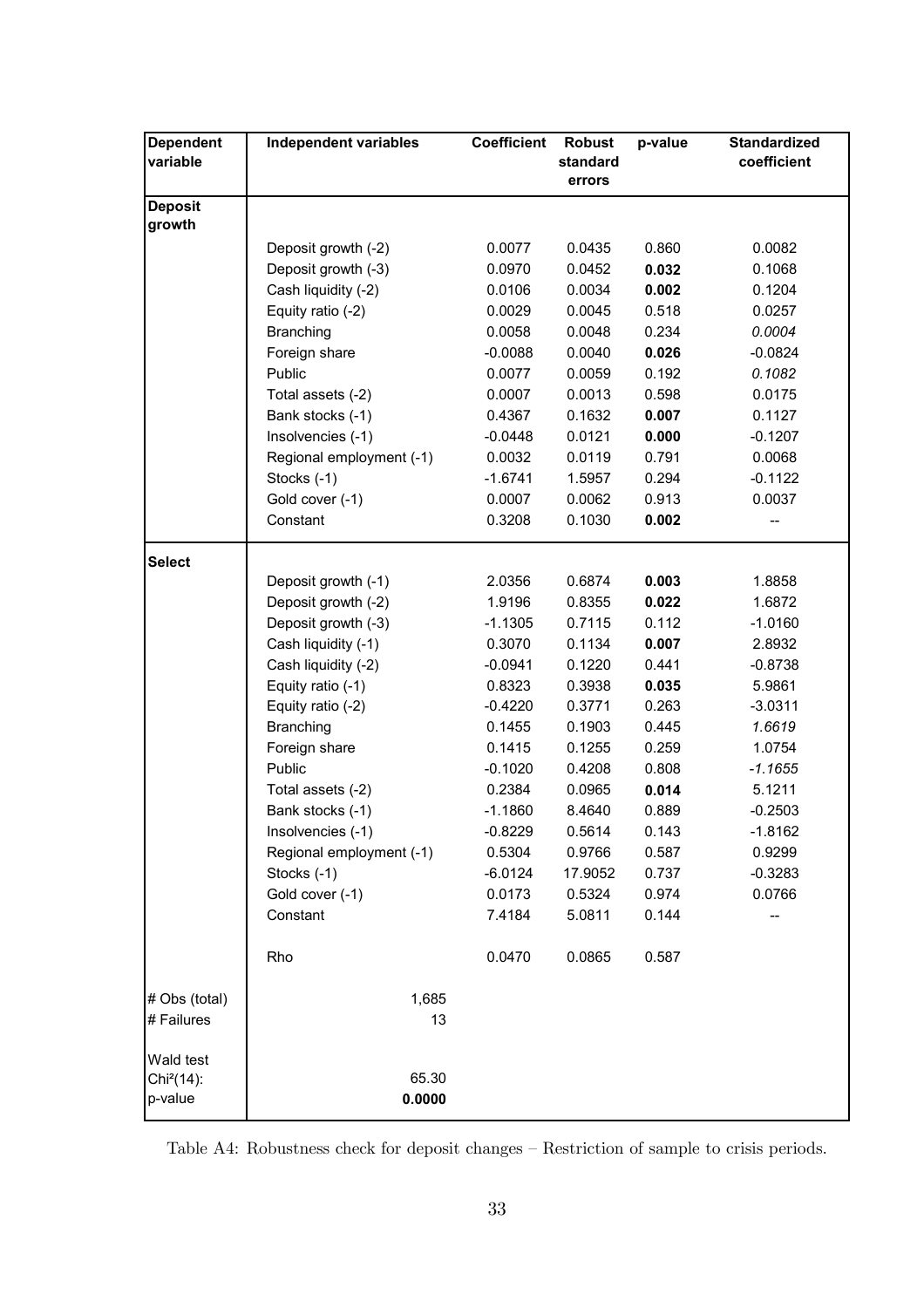|                          |                              |                     |       | <b>Fixed effects regression</b> |       | Arellano-Bond regression |                    |                     |                             |
|--------------------------|------------------------------|---------------------|-------|---------------------------------|-------|--------------------------|--------------------|---------------------|-----------------------------|
|                          |                              | Incl. total assets  |       | <b>Without total assets</b>     |       |                          | Incl. total assets |                     | <b>Without total assets</b> |
| <b>Dependent</b>         | <b>Independent variables</b> | Coefficient p-value |       | Coefficient p-value             |       | Coefficient p-value      |                    | Coefficient p-value |                             |
| variable                 |                              |                     |       |                                 |       |                          |                    |                     |                             |
| <b>Deposit</b><br>growth |                              |                     |       |                                 |       |                          |                    |                     |                             |
|                          | Deposit growth (-1)          |                     |       |                                 |       | 0.0106                   | 0.528              | $-0.0409$           | 0.024                       |
|                          | Deposit growth (-2)          | 0.0363              | 0.009 | 0.0256                          | 0.064 | 0.0398                   | 0.019              | $-0.0301$           | 0.095                       |
|                          | Deposit growth (-3)          | 0.0708              | 0.000 | 0.0613                          | 0.000 | $-0.0182$                | 0.262              | $-0.0677$           | 0.000                       |
|                          | Cash liquidity (-2)          | 0.0147              | 0.000 | 0.0189                          | 0.000 | 0.0134                   | 0.001              | 0.0194              | 0.000                       |
|                          | Equity ratio (-2)            | $-0.0120$           | 0.208 | 0.0120                          | 0.173 | $-0.2170$                | 0.000              | 0.0387              | 0.363                       |
|                          | <b>Branching</b>             | (dropped)           |       | (dropped)                       |       | (dropped)                |                    | (dropped)           |                             |
|                          | Foreign share                | (dropped)           |       | (dropped)                       |       | (dropped)                |                    | (dropped)           |                             |
|                          | Public                       | (dropped)           |       | (dropped)                       |       | (dropped)                |                    | (dropped)           |                             |
|                          | Total assets (-2)            | $-0.0567$           | 0.000 |                                 |       | $-0.5205$                | 0.000              |                     |                             |
|                          | Bank stocks (-1)             | 0.2394              | 0.000 | 0.2665                          | 0.000 | $-0.0607$                | 0.316              | 0.0887              | 0.179                       |
|                          | Insolvencies (-1)            | $-0.0251$           | 0.000 | $-0.0329$                       | 0.000 | $-0.0052$                | 0.450              | $-0.0390$           | 0.000                       |
|                          | Regional employment (-1)     | 0.0028              | 0.826 | $-0.0049$                       | 0.705 | 0.1310                   | 0.000              | 0.0049              | 0.880                       |
|                          | Stocks $(-1)$                | $-0.8215$           | 0.001 | $-0.9036$                       | 0.001 | 0.3194                   | 0.275              | 0.1614              | 0.618                       |
|                          | Gold cover (-1)              | 0.0150              | 0.014 | 0.0091                          | 0.134 | 0.0619                   | 0.000              | $-0.0100$           | 0.551                       |
|                          | Gold cover (-1) * Foreign    | 0.0695              | 0.002 | 0.0522                          | 0.022 | 0.1097                   | 0.028              | 0.0548              | 0.555                       |
|                          | share                        |                     |       |                                 |       |                          |                    |                     |                             |
|                          | Constant                     | 0.3775              | 0.000 | 0.3603                          | 0.000 | 0.0003                   | 0.000              | $-0.0007$           | 0.014                       |
| # Obs (total)            |                              | 3,781               |       | 3,781                           |       | 3,666                    |                    | 3,666               |                             |

Table A5: Robustness check for deposit changes – Fixed effects regression and Arellano-Bond

estimation.

#### Endorsement liabilities

| <b>Type of robustness</b><br>check | <b>Modification</b>                                                                                        | <b>Main result</b>                                                                                                                                                  |
|------------------------------------|------------------------------------------------------------------------------------------------------------|---------------------------------------------------------------------------------------------------------------------------------------------------------------------|
| Dependent variable                 | Include bank acceptances and<br>promissory notes                                                           | All effects are robust.                                                                                                                                             |
| Sample period                      | Allow for another structural break<br>after July 1931                                                      | "Total assets", "share of bills", and "gold cover" are<br>insignificant after July 1931. Structural break is significant at<br>the 5 percent level. (See table A6). |
| Bank groups included               | Exclude banks not active in retail All effects are robust.<br>business (deposits < 30% of total<br>assets) |                                                                                                                                                                     |
| Bank groups included               | great branch banks and remaining than the great branch banks.<br>banks                                     | Allow for structural break between Coefficient of "total assets" is insignificant for banks other                                                                   |
| Sensitivity to outliers            | Do not exclude any outliers or<br>exclude more outliers                                                    | All effects are robust.                                                                                                                                             |
| <b>Estimation method</b>           | OLS with robust standard errors                                                                            | All effects are robust.                                                                                                                                             |

Table  $A6$ : Summary table  $-$  Robustness checks for endorsement liabilities.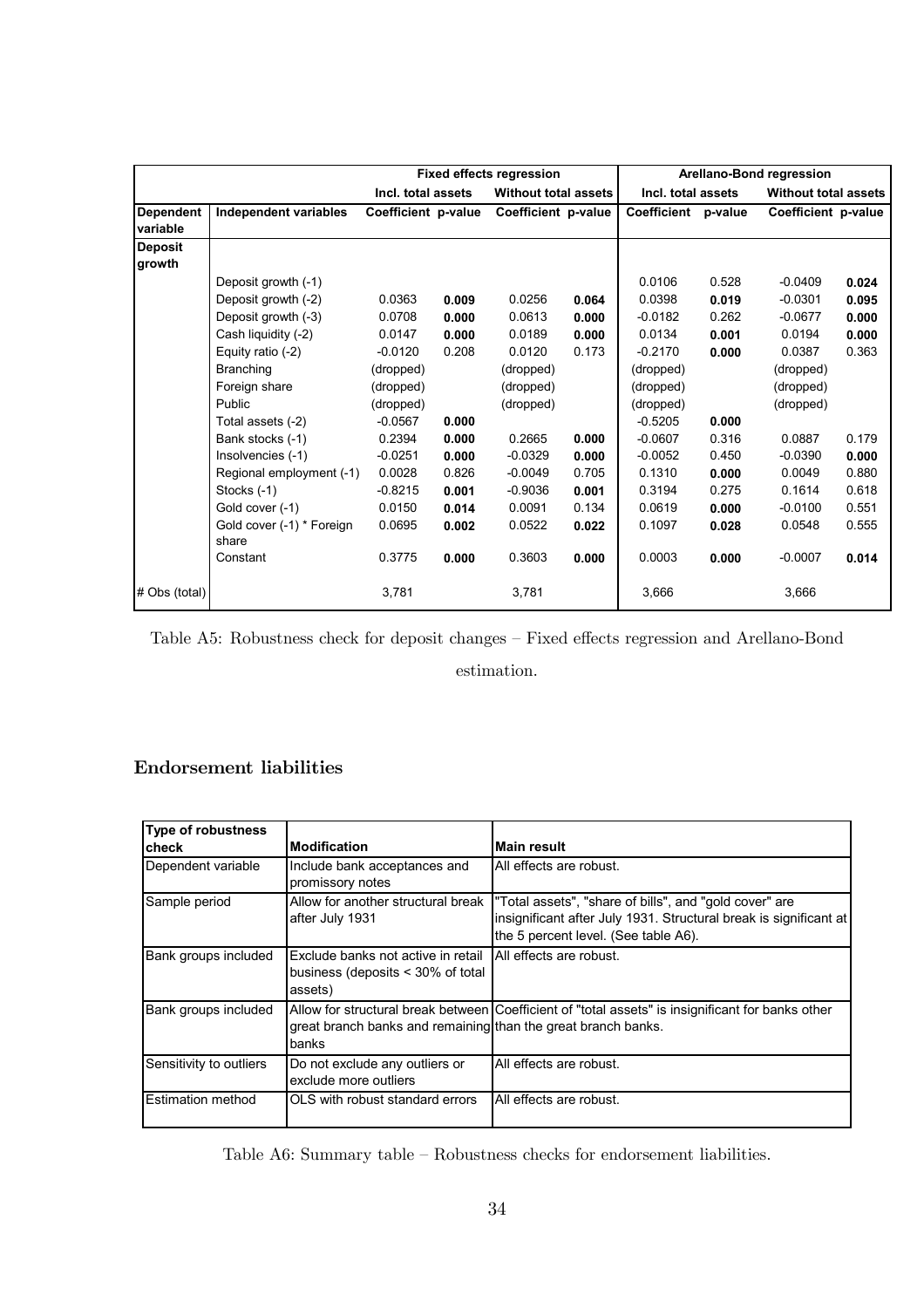| <b>Dependent</b><br>variable        | <b>Independent variables</b> | Coefficient                | p-value                 | <b>Standardized</b><br>coefficient | Coefficient | p-value                 | <b>Standardized</b><br>coefficient |  |
|-------------------------------------|------------------------------|----------------------------|-------------------------|------------------------------------|-------------|-------------------------|------------------------------------|--|
| Endorsement<br>growth               |                              | No crisis, until July 1931 |                         |                                    |             | Crisis, until July 1931 |                                    |  |
|                                     | Total assets (-1)            | 0.0004                     | 0.930                   | 0.003                              | 0.0201      | 0.013                   | 0.121                              |  |
|                                     | Endorsement growth (-1)      | $-0.0666$                  | 0.136                   | $-0.076$                           | $-0.1339$   | 0.010                   | $-0.130$                           |  |
|                                     | Endorsement growth (-2)      | $-0.0379$                  | 0.312                   | $-0.042$                           | $-0.1183$   | 0.035                   | $-0.112$                           |  |
|                                     | Endorsement growth (-3)      | $-0.0483$                  | 0.153                   | $-0.059$                           | $-0.0775$   | 0.187                   | $-0.075$                           |  |
|                                     | Deposit growth (-1)          | 0.3961                     | 0.002                   | 0.109                              | 0.3001      | 0.044                   | 0.076                              |  |
|                                     | Deposit growth (-2)          | 0.0102                     | 0.906                   | 0.003                              | $-0.1692$   | 0.349                   | $-0.033$                           |  |
|                                     | Deposit growth (-3)          | $-0.0570$                  | 0.582                   | $-0.015$                           | 0.0316      | 0.724                   | 0.007                              |  |
|                                     | Share of bills (-1)          | 0.0156                     | 0.021                   | 0.057                              | 0.0267      | 0.011                   | 0.086                              |  |
|                                     | Cash liquidity (-1)          | $-0.0126$                  | 0.141                   | $-0.040$                           | $-0.0079$   | 0.579                   | $-0.021$                           |  |
|                                     | Equity ratio (-1)            | $-0.0129$                  | 0.326                   | $-0.031$                           | 0.0027      | 0.910                   | 0.005                              |  |
|                                     | Branching                    | 0.0154                     | 0.336                   | 0.059                              | 0.0060      | 0.817                   | 0.019                              |  |
|                                     | Foreign share                | $-0.0206$                  | 0.104                   | $-0.050$                           | 0.0216      | 0.245                   | 0.045                              |  |
|                                     | Public                       | 0.0056                     | 0.877                   | 0.022                              | $-0.0271$   | 0.451                   | -0.087                             |  |
|                                     | Gold cover (-1)              | 0.1348                     | 0.029                   | 0.049                              | 0.1213      | 0.072                   | 0.059                              |  |
|                                     | Constant                     | $-0.0442$                  | 0.518                   | Щ,                                 | 0.0994      | 0.242                   | Ξ.                                 |  |
|                                     | No crisis, after July 1931   |                            | Crisis, after July 1931 |                                    |             |                         |                                    |  |
|                                     | Total assets (-1)            | 0.0079                     | 0.589                   | 0.037                              | 0.0106      | 0.261                   | 0.053                              |  |
|                                     | Endorsement growth (-1)      | $-0.1094$                  | 0.354                   | $-0.139$                           | $-0.1196$   | 0.020                   | $-0.142$                           |  |
|                                     | Endorsement growth (-2)      | $-0.0613$                  | 0.448                   | $-0.066$                           | $-0.0181$   | 0.640                   | $-0.024$                           |  |
|                                     | Endorsement growth (-3)      | 0.0731                     | 0.301                   | 0.089                              | $-0.0537$   | 0.268                   | $-0.066$                           |  |
|                                     | Deposit growth (-1)          | 0.1098                     | 0.407                   | 0.035                              | 0.2873      | 0.053                   | 0.065                              |  |
|                                     | Deposit growth (-2)          | $-0.0421$                  | 0.695                   | $-0.015$                           | 0.1996      | 0.362                   | 0.048                              |  |
|                                     | Deposit growth (-3)          | $-0.1286$                  | 0.410                   | $-0.038$                           | 0.1351      | 0.403                   | 0.031                              |  |
|                                     | Share of bills (-1)          | 0.0197                     | 0.484                   | 0.057                              | 0.0141      | 0.229                   | 0.043                              |  |
|                                     | Cash liquidity (-1)          | 0.0213                     | 0.637                   | 0.039                              | $-0.0329$   | 0.139                   | $-0.072$                           |  |
|                                     | Equity ratio (-1)            | 0.0368                     | 0.500                   | 0.058                              | 0.0347      | 0.261                   | 0.058                              |  |
|                                     | <b>Branching</b>             | $-0.0290$                  | 0.696                   | $-0.074$                           | 0.0137      | 0.690                   | 0.037                              |  |
|                                     | Foreign share                | 0.0140                     | 0.766                   | 0.024                              | $-0.0526$   | 0.036                   | $-0.098$                           |  |
|                                     | Public                       | 0.0801                     | 0.240                   | 0.204                              | $-0.0638$   | 0.212                   | -0.172                             |  |
|                                     | Gold cover (-1)              | 0.5247                     | 0.585                   | 0.041                              | $-0.0785$   | 0.345                   | $-0.038$                           |  |
|                                     | Constant                     | 0.9431                     | 0.483                   | Щ,                                 | $-0.3200$   | 0.058                   | Щ,                                 |  |
| Select                              | $\ldots$                     |                            |                         |                                    |             |                         |                                    |  |
|                                     | Rho                          | 0.039                      | 0.823                   |                                    |             |                         |                                    |  |
| # Obs (total)<br># Failures         | 3,689<br>19                  |                            |                         |                                    |             |                         |                                    |  |
| Wald test<br>Chi <sup>2</sup> (60): | 163.35                       |                            |                         |                                    |             |                         |                                    |  |
| p-value                             | 0.0000                       |                            |                         |                                    |             |                         |                                    |  |

Table A7: Robustness check for growth in endorsement liabilities  $-$  Allowing for structural break

after July 1931.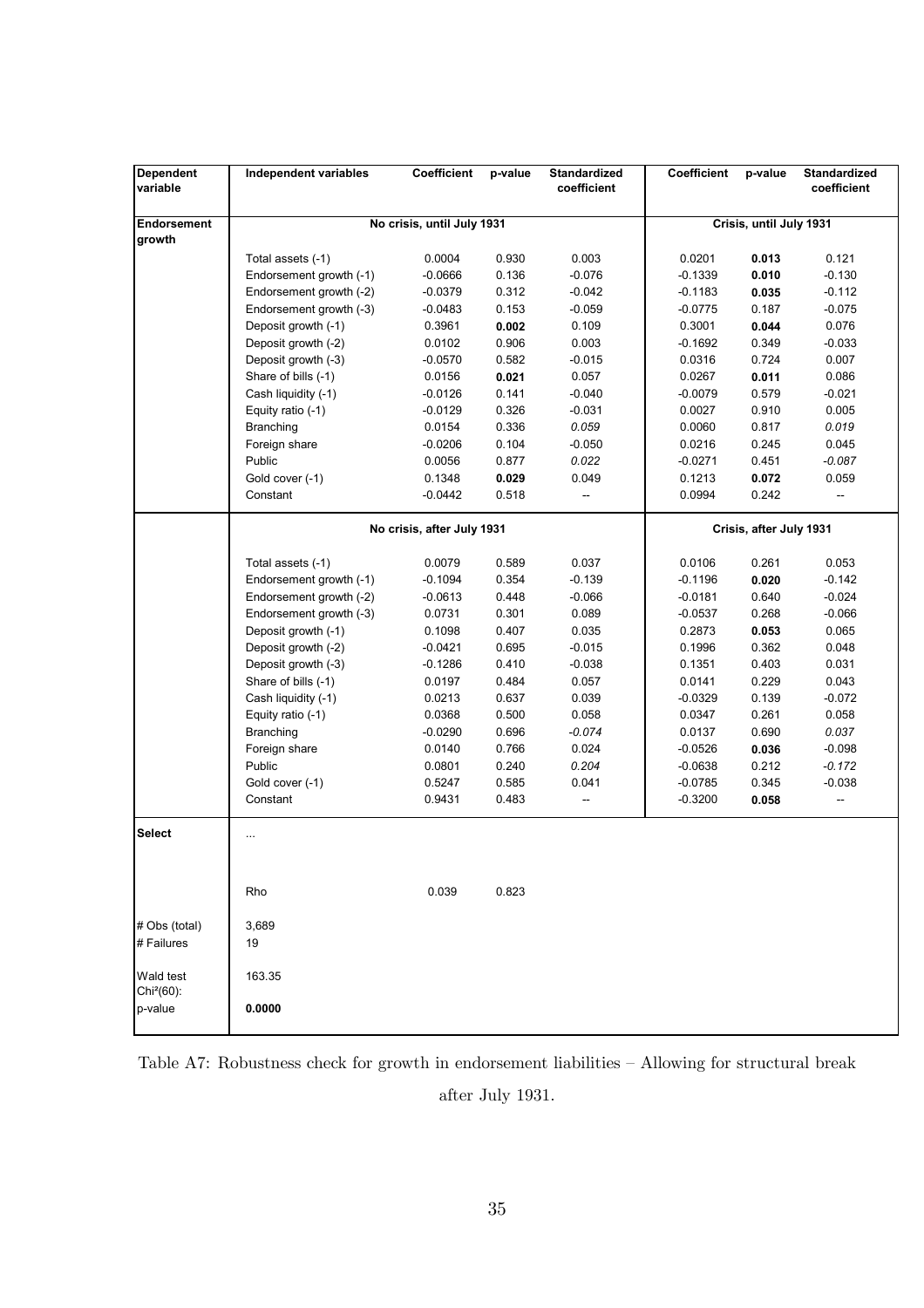## References

- [1] Arellano, Manuel and Stephen Bond (1991): "Some tests of specification for panel data: Monte Carlo evidence and an application to employment equations," Review of Economic Studies, 58(2), 277-297.
- [2] Balderston, Theo (1994): "The banks and the gold standard in the German financial crisis of 1931," Financial History Review, 1, 43-68.
- [3] Bank, Die: Diverse issues.
- [4] Berlemann, Michael, Kalin Hristov, and Nikolay Nenovsky (2002): "Lending of Last Resort, Moral Hazard and Twin Crises, Lessons from the Bulgarian Financial Crisis 1996/1997," William Davidson Working Paper #464, May 2002.
- [5] Born, Karl Erich (1967): *Die deutsche Bankenkrise 1931*. München: Piper.
- [6] Boyd, John H. and Mark Gertler (1994): "The Role of Large Banks in the Recent U.S. Banking Crisis," Federal Reserve Bank of Minneapolis Quarterly Review, 18(1), 2-21.
- [7] Bundesarchiv Berlin (Reichsbank R2501): Files 6462, 6484, 6479, 6482, 6484, 6491-92, 6494-96, 6501, 6557-59, 6572, 6574, 6631, 6634, 6709, 6746, 6925, 6984, 7712, Berlin-Lichterfelde.
- [8] Burdisso, Tamara and Laura D'Amato (2002): "The Argentine Banking and Exchange Crisis of 2001: Can we learn something new about Financial Crises?," Working Paper, Banco Central de la República Argentina.
- [9] Carlson, Mark (2004): "Are Branch Banks Better Survivors? Evidence From the Depression Era," Economic Inquiry, 42, 111-126.
- [10] Carlson, Mark and Kris James Mitchener (2003): "Branch Banking, Bank Competition, and Financial Stability," Working Paper.
- [11] Corsetti, Giancarlo, Paolo Pesenti and Nouriel Roubini (1999): "Paper Tigers? A Model of the Asian Crisis,î European Economic Review, 43(7), 1211-1236.
- [12] Demsetz, Rebecca S. and Philip E. Strahan (1997): "Diversification, Size, and Risk at Bank Holding Companies," Journal of Money, Credit, and Banking, 29(3), 300–313.
- [13] Deutscher Reichs- und Preuflischer Staatsanzeiger: Diverse issues.
- [14] Enquête-Ausschuß (1930): Der Bankkredit. Verhandlungen und Berichte des Unterausschusses für Geld-, Kredit- und Finanzwesen. Berlin: Mittler & Sohn.
- [15] Ferguson, Thomas and Peter Temin (2003): "Made in Germany: the German Currency Crisis of July 1931," Research in Economic History, 21, 1-53.
- [16] Ferguson, Thomas and Peter Temin (2004): "Comment on 'The German Twin Crisis of 1931," *Journal of Economic History*,  $64(3)$ , 872-876.
- [17] Friedman, Milton and Anna Schwartz (1963): A Monetary History of the United States, 1867-1970. Princeton: Princeton University Press.
- [18] Hardach, Gerd (1976): Weltmarktorientierung und relative Stagnation: W‰hrungspolitik in Deutschland 1924-1931. Berlin: Duncker Humblot.